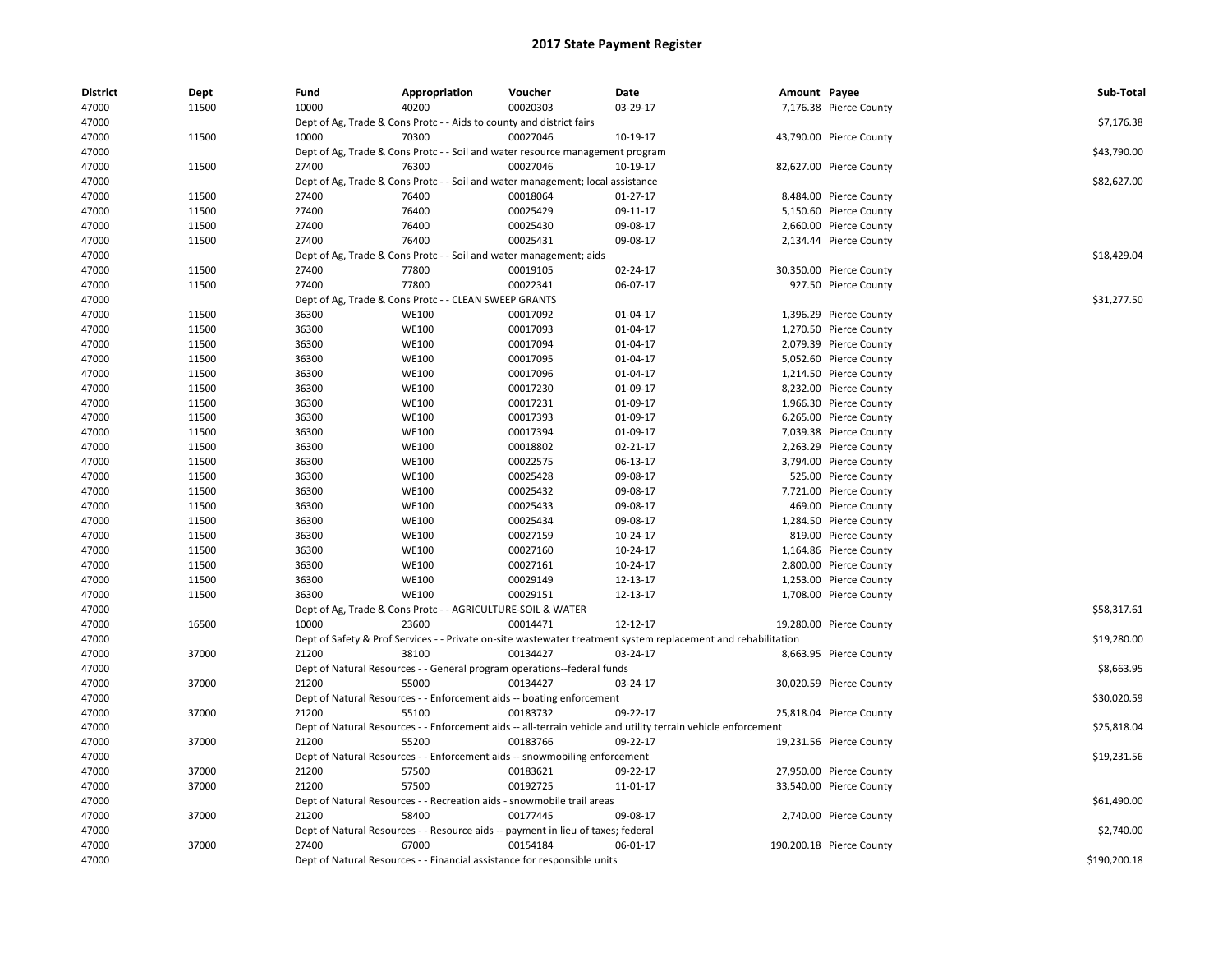| <b>District</b> | Dept  | Fund  | Appropriation                                                                       | Voucher  | Date           | Amount Payee |                          | Sub-Total      |
|-----------------|-------|-------|-------------------------------------------------------------------------------------|----------|----------------|--------------|--------------------------|----------------|
| 47000           | 37000 | 27400 | 67300                                                                               | 00154184 | 06-01-17       |              | 10,852.86 Pierce County  |                |
| 47000           |       |       | Dept of Natural Resources - - Recycling consolidation grants                        |          |                |              |                          | \$10,852.86    |
| 47000           | 39500 | 21100 | 16800                                                                               | 00107611 | 04-21-17       |              | 74,936.00 Pierce County  |                |
| 47000           |       |       | WI Dept of Transportation - - Elderly and disabled county aids, state funds         |          |                |              |                          | \$74,936.00    |
| 47000           | 39500 | 21100 | 19000                                                                               | 00065443 | 01-03-17       |              | 255,378.93 Pierce County |                |
| 47000           | 39500 | 21100 | 19000                                                                               | 00133992 | 07-03-17       |              | 510,757.86 Pierce County |                |
| 47000           | 39500 | 21100 | 19000                                                                               | 00169258 | 10-02-17       |              | 255,378.96 Pierce County |                |
| 47000           |       |       | WI Dept of Transportation - - Transportation aids to counties, state funds          |          |                |              |                          | \$1,021,515.75 |
| 47000           | 39500 | 21100 | 27800                                                                               | 00073601 | 01-13-17       |              | 129,627.75 Pierce County |                |
| 47000           | 39500 | 21100 | 27800                                                                               | 00074861 | 01-17-17       |              | 127,759.96 Pierce County |                |
| 47000           | 39500 | 21100 | 27800                                                                               | 00200784 | 12-13-17       |              | 4,954.27 Pierce County   |                |
| 47000           |       |       | WI Dept of Transportation - - Local roads improvement program, state funds          |          |                |              |                          | \$262,341.98   |
| 47000           | 39500 | 21100 | 36300                                                                               | 00143067 | 07-18-17       |              | 240.00 Pierce County     |                |
| 47000           | 39500 | 21100 | 36300                                                                               | 00105831 | 04-13-17       |              | 45.00 Pierce County      |                |
| 47000           | 39500 | 21100 | 36300                                                                               | 00108519 | 04-20-17       |              | 920.43 Pierce County     |                |
| 47000           | 39500 | 21100 | 36300                                                                               | 00113523 | 05-04-17       |              | 30.00 Pierce County      |                |
| 47000           | 39500 | 21100 | 36300                                                                               | 00124756 | 06-05-17       |              | 4,209.95 Pierce County   |                |
| 47000           | 39500 | 21100 | 36300                                                                               | 00125654 | 06-07-17       |              | 30.00 Pierce County      |                |
| 47000           | 39500 | 21100 | 36300                                                                               | 00178287 | 10-12-17       |              | 10.00 Pierce County      |                |
| 47000           | 39500 | 21100 | 36300                                                                               | 00201082 | 12-13-17       |              | 30.00 Pierce County      |                |
| 47000           |       |       | WI Dept of Transportation - - State highway rehabilitation, state funds             |          |                |              |                          | \$5,515.38     |
| 47000           | 39500 | 21100 | 36500                                                                               | 00124756 | 06-05-17       |              | 245.71 Pierce County     |                |
| 47000           |       |       | WI Dept of Transportation - - Highway system management and operations, state funds |          |                |              |                          | \$245.71       |
| 47000           | 39500 | 21100 | 46100                                                                               | 00073344 | $01 - 17 - 17$ |              |                          |                |
|                 |       |       |                                                                                     |          |                |              | 1,487.88 Pierce County   | \$1,487.88     |
| 47000           |       |       | WI Dept of Transportation - - Departmental management and operations, state funds   |          |                |              |                          |                |
| 47000           | 39500 | 21100 | 36800                                                                               | 00081116 | 02-01-17       |              | 313,908.85 Pierce County |                |
| 47000           | 39500 | 21100 | 36800                                                                               | 00095883 | 03-17-17       |              | 166,255.17 Pierce County |                |
| 47000           | 39500 | 21100 | 36800                                                                               | 00099990 | 03-27-17       |              | 128,413.95 Pierce County |                |
| 47000           | 39500 | 21100 | 36800                                                                               | 00152569 | 08-08-17       |              | 111,355.49 Pierce County |                |
| 47000           | 39500 | 21100 | 36800                                                                               | 00073344 | 01-12-17       |              | 152,882.37 Pierce County |                |
| 47000           | 39500 | 21100 | 36800                                                                               | 00094669 | 03-14-17       |              | 25,861.02 Pierce County  |                |
| 47000           | 39500 | 21100 | 36800                                                                               | 00108519 | 04-20-17       |              | 107,583.89 Pierce County |                |
| 47000           | 39500 | 21100 | 36800                                                                               | 00124756 | 06-05-17       |              | 181,155.80 Pierce County |                |
| 47000           | 39500 | 21100 | 36800                                                                               | 00136158 | 06-28-17       |              | 17,639.82 Pierce County  |                |
| 47000           | 39500 | 21100 | 36800                                                                               | 00145345 | 07-25-17       |              | 104,091.15 Pierce County |                |
| 47000           | 39500 | 21100 | 36800                                                                               | 00147565 | 08-01-17       |              | 34,059.73 Pierce County  |                |
| 47000           | 39500 | 21100 | 36800                                                                               | 00162982 | 09-11-17       |              | 130,196.65 Pierce County |                |
| 47000           | 39500 | 21100 | 36800                                                                               | 00173984 | 10-04-17       |              | 184.67 Pierce County     |                |
| 47000           | 39500 | 21100 | 36800                                                                               | 00174611 | 10-04-17       |              | 15,010.53 Pierce County  |                |
| 47000           | 39500 | 21100 | 36800                                                                               | 00174758 | 10-05-17       |              | 1,827.10 Pierce County   |                |
| 47000           | 39500 | 21100 | 36800                                                                               | 00179050 | 10-13-17       |              | 143,787.38 Pierce County |                |
| 47000           | 39500 | 21100 | 36800                                                                               | 00181188 | 10-18-17       |              | 99,496.33 Pierce County  |                |
| 47000           | 39500 | 21100 | 36800                                                                               | 00186663 | 11-01-17       |              | 668.45 Pierce County     |                |
| 47000           | 39500 | 21100 | 36800                                                                               | 00201816 | 12-14-17       |              | 181,175.30 Pierce County |                |
| 47000           |       |       | WI Dept of Transportation - - Routine maintenance activities, state funds           |          |                |              |                          | \$1,915,553.65 |
| 47000           | 39500 | 21100 | 37500                                                                               | 00162982 | 09-11-17       |              | 458.65 Pierce County     |                |
| 47000           |       |       | WI Dept of Transportation - - Highway system management and operations, local funds |          |                |              |                          | \$458.65       |
| 47000           | 39500 | 21100 | 38000                                                                               | 00201816 | 12-14-17       |              | 1,680.23 Pierce County   |                |
| 47000           |       |       | WI Dept of Transportation - - Routine maintenance activities, federal funds         |          |                |              |                          | \$1,680.23     |
| 47000           | 39500 | 21100 | 38300                                                                               | 00124756 | 06-05-17       |              | 562.87 Pierce County     |                |
| 47000           |       |       | WI Dept of Transportation - - State highway rehabilitation, federal funds           |          |                |              |                          | \$562.87       |
| 47000           | 39500 | 21100 | 27000                                                                               | 00073600 | $01-13-17$     |              | 96,600.75 Pierce County  |                |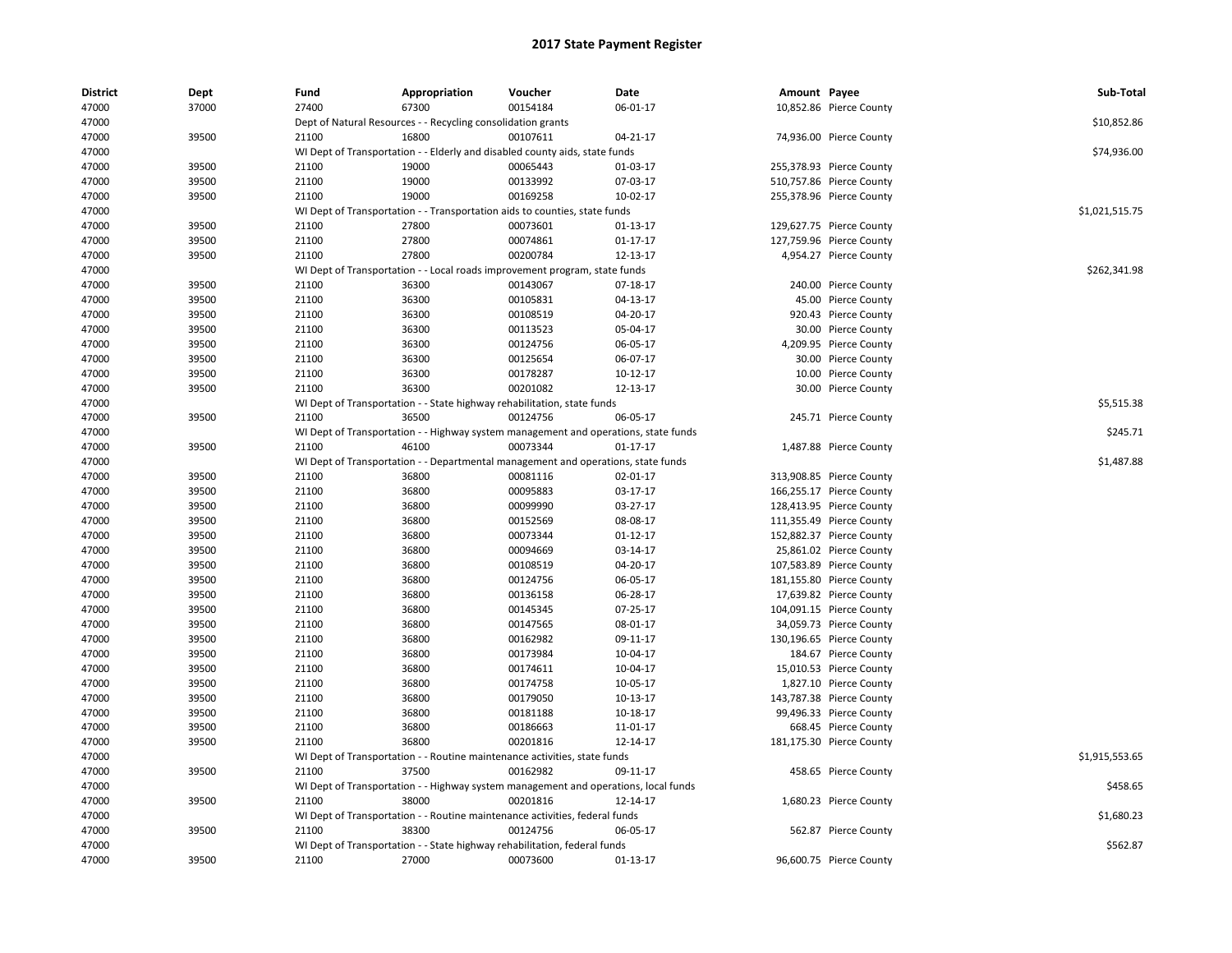| <b>District</b> | Dept  | Fund  | Appropriation                                                    | Voucher                                                                                   | Date                                                                                                                                          | Amount Payee |                          | Sub-Total      |
|-----------------|-------|-------|------------------------------------------------------------------|-------------------------------------------------------------------------------------------|-----------------------------------------------------------------------------------------------------------------------------------------------|--------------|--------------------------|----------------|
| 47000           |       |       |                                                                  |                                                                                           | WI Dept of Transportation - - Local roads improvement program. discretionary grants, state funds                                              |              |                          | \$96,600.75    |
| 47000           | 41000 | 10000 | 11600                                                            | 00167995                                                                                  | 11-07-17                                                                                                                                      |              | 30,633.80 Pierce County  |                |
| 47000           |       |       |                                                                  |                                                                                           | Department of Corrections - - Reimbursing counties for probation, extended supervision and parole holds                                       |              |                          | \$30,633.80    |
| 47000           | 43500 | 10000 | 10700                                                            | 00102692                                                                                  | $02 - 10 - 17$                                                                                                                                |              | 18.97 Pierce County      |                |
| 47000           | 43500 | 10000 | 10700                                                            | 00142455                                                                                  | 08-03-17                                                                                                                                      |              | 396.35 Pierce County     |                |
| 47000           | 43500 | 10000 | 10700                                                            | 00145843                                                                                  | 08-16-17                                                                                                                                      |              | 84.77 Pierce County      |                |
| 47000           | 43500 | 10000 | 10700                                                            | 00164023                                                                                  | 11-03-17                                                                                                                                      |              | 131.60 Pierce County     |                |
| 47000           | 43500 | 10000 | 10700                                                            | 00164491                                                                                  | 11-10-17                                                                                                                                      |              | 141.25 Pierce County     |                |
| 47000           | 43500 | 10000 | 10700                                                            | 00164493                                                                                  | 11-10-17                                                                                                                                      |              | 207.31 Pierce County     |                |
| 47000           | 43500 | 10000 | 10700                                                            | 00171709                                                                                  | 12-08-17                                                                                                                                      |              | 56.48 Pierce County      |                |
| 47000           |       |       |                                                                  | Department of Health Services - - Public health dispensaries and drugs                    |                                                                                                                                               |              |                          | \$1,036.73     |
| 47000           | 43500 | 10000 | 00000                                                            | 90708                                                                                     | $01-02-17$                                                                                                                                    |              | 25,586.00 Pierce County  |                |
| 47000           | 43500 | 10000 | 00000                                                            | 90710                                                                                     | 02-01-17                                                                                                                                      |              | 32,022.00 Pierce County  |                |
| 47000           | 43500 | 10000 | 00000                                                            | 90711                                                                                     | 03-01-17                                                                                                                                      |              | 38,058.00 Pierce County  |                |
| 47000           | 43500 | 10000 | 00000                                                            | 90715                                                                                     | 05-01-17                                                                                                                                      |              | 60,214.00 Pierce County  |                |
| 47000           | 43500 | 10000 | 00000                                                            | 90716                                                                                     | 06-01-17                                                                                                                                      |              | 245,299.00 Pierce County |                |
| 47000           | 43500 | 10000 | 00000                                                            | 90717                                                                                     | 06-15-17                                                                                                                                      |              | 78,013.00 Pierce County  |                |
| 47000           | 43500 | 10000 | 00000                                                            | 90800                                                                                     | 07-01-17                                                                                                                                      |              | 116,320.00 Pierce County |                |
| 47000           | 43500 | 10000 | 00000                                                            | 90801                                                                                     | 08-01-17                                                                                                                                      |              | 607,560.00 Pierce County |                |
| 47000           | 43500 | 10000 | 00000                                                            | 90802                                                                                     | 09-01-17                                                                                                                                      |              | 210,244.00 Pierce County |                |
| 47000           | 43500 | 10000 | 00000                                                            | 90805                                                                                     | 10-02-17                                                                                                                                      |              | 179,443.00 Pierce County |                |
| 47000           | 43500 | 10000 | 00000                                                            | 90806                                                                                     | 11-01-17                                                                                                                                      |              | 77,783.00 Pierce County  |                |
| 47000           | 43500 | 10000 | 00000                                                            | 90807                                                                                     | 12-01-17                                                                                                                                      |              | 117,877.00 Pierce County |                |
| 47000           | 43500 | 10000 | 00000                                                            | 90713                                                                                     | 04-01-17                                                                                                                                      |              | 120,983.00 Pierce County |                |
| 47000           | 43500 | 10000 | 00000                                                            | 90714                                                                                     | 04-03-17                                                                                                                                      |              | 4,836.00 Pierce County   |                |
| 47000           |       |       | Department of Health Services - - State/Federal Aids             |                                                                                           |                                                                                                                                               |              |                          | \$1,914,238.00 |
| 47000           | 45500 | 10000 | 22100                                                            | 00035945                                                                                  | 10-13-17                                                                                                                                      |              | 1,430.00 Pierce County   |                |
| 47000           |       |       |                                                                  | Department of Justice - - Crime laboratories; deoxyribonucleic acid analysis              |                                                                                                                                               |              |                          | \$1,430.00     |
| 47000           | 45500 | 10000 | 23100                                                            | 00039556                                                                                  | 12-21-17                                                                                                                                      |              | 7,360.00 Pierce County   |                |
| 47000           |       |       |                                                                  | Department of Justice - - Law enforcement training fund, local assistance                 |                                                                                                                                               |              |                          | \$7,360.00     |
| 47000           | 45500 | 10000 | 25100                                                            | 00023139                                                                                  | 02-06-17                                                                                                                                      |              | 3,165.00 Pierce County   |                |
| 47000           |       |       | Department of Justice - - Federal aid, local assistance          |                                                                                           |                                                                                                                                               |              |                          | \$3,165.00     |
| 47000           | 45500 | 10000 | 27100                                                            | 00023113                                                                                  | 02-02-17                                                                                                                                      |              | 22,160.00 Pierce County  |                |
| 47000           |       |       |                                                                  |                                                                                           | Department of Justice - - Alternatives to prosecution and incarceration for persons who use alcohol or other drugs; presentencing assessments |              |                          | \$22,160.00    |
| 47000           | 45500 | 10000 | 28500                                                            | 00029302                                                                                  | 06-01-17                                                                                                                                      |              | 35,036.34 Pierce County  |                |
| 47000           | 45500 | 10000 | 28500                                                            | 00033595                                                                                  | 08-24-17                                                                                                                                      |              | 34,727.36 Pierce County  |                |
| 47000           | 45500 | 10000 | 28500                                                            | 00036209                                                                                  | 10-23-17                                                                                                                                      |              | 40,773.96 Pierce County  |                |
| 47000           |       |       | Department of Justice - - Alternatives to Prosecution            |                                                                                           |                                                                                                                                               |              |                          | \$110,537.66   |
| 47000           | 45500 | 10000 | 53200                                                            | 00024980                                                                                  | 03-03-17                                                                                                                                      |              | 24,441.70 Pierce County  |                |
| 47000           | 45500 | 10000 | 53200                                                            | 00031725                                                                                  | $07 - 20 - 17$                                                                                                                                |              | 18,642.43 Pierce County  |                |
| 47000           |       |       |                                                                  | Department of Justice - - Crime victim and witness assistance surcharge, general services |                                                                                                                                               |              |                          | \$43,084.13    |
| 47000           | 46500 | 10000 | 30800                                                            | 00034213                                                                                  | 11-07-17                                                                                                                                      |              | 997.02 Pierce County     |                |
| 47000           |       |       | Department of Military Affairs - - Emergency response equipment  |                                                                                           |                                                                                                                                               |              |                          | \$997.02       |
| 47000           | 46500 | 10000 | 33700                                                            | 00027702                                                                                  | 06-21-17                                                                                                                                      |              | 5,405.13 Pierce County   |                |
| 47000           |       |       |                                                                  |                                                                                           | Department of Military Affairs - - Division of emergency management; emergency planning grants                                                |              |                          | \$5,405.13     |
| 47000           | 46500 | 10000 | 34200                                                            | 00030325                                                                                  | 08-11-17                                                                                                                                      |              | 8,363.71 Pierce County   |                |
| 47000           | 46500 | 10000 | 34200                                                            | 00030743                                                                                  | 08-23-17                                                                                                                                      |              | 19,013.31 Pierce County  |                |
| 47000           |       |       | Department of Military Affairs - - Federal aid, local assistance |                                                                                           |                                                                                                                                               |              |                          | \$27,377.02    |
| 47000           | 48500 | 15200 | 12700                                                            | 00024213                                                                                  | 01-24-17                                                                                                                                      |              | 500.00 Pierce County     |                |
| 47000           | 48500 | 15200 | 12700                                                            | 00031968                                                                                  | 06-29-17                                                                                                                                      |              | 500.00 Pierce County     |                |
| 47000           |       |       | Department of Veterans Affairs - - Grants to counties            |                                                                                           |                                                                                                                                               |              |                          | \$1,000.00     |
| 47000           | 48500 | 58200 | 26700                                                            | 00024213                                                                                  | 01-24-17                                                                                                                                      |              | 2,250.00 Pierce County   |                |
|                 |       |       |                                                                  |                                                                                           |                                                                                                                                               |              |                          |                |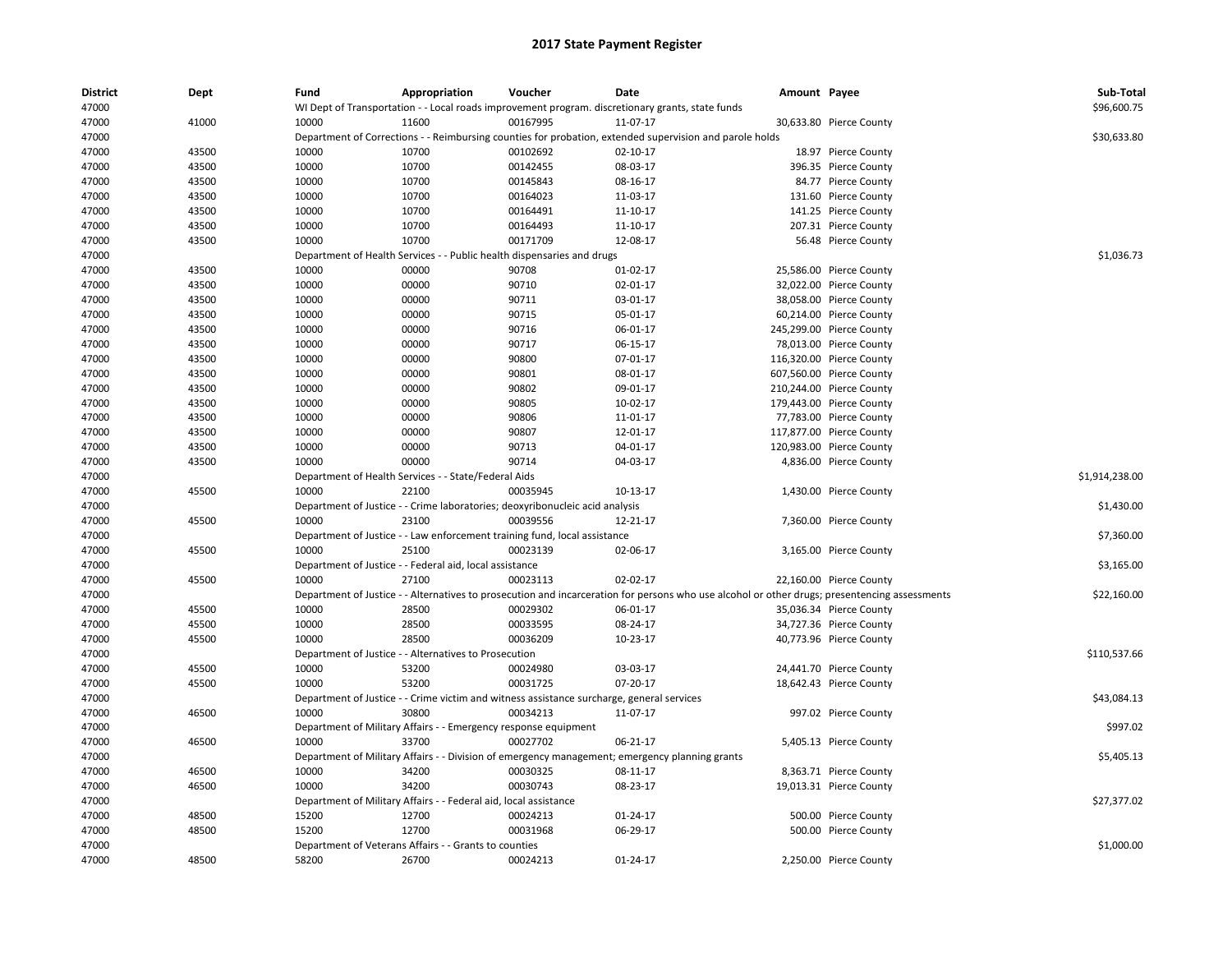| <b>District</b> | Dept  | Fund                                  | Appropriation                                                                  | Voucher                                                                          | Date           | Amount Payee |                            | Sub-Total       |
|-----------------|-------|---------------------------------------|--------------------------------------------------------------------------------|----------------------------------------------------------------------------------|----------------|--------------|----------------------------|-----------------|
| 47000           | 48500 | 58200                                 | 26700                                                                          | 00031968                                                                         | 06-29-17       |              | 2,250.00 Pierce County     |                 |
| 47000           |       |                                       | Department of Veterans Affairs - - County grants                               |                                                                                  |                |              |                            | \$4,500.00      |
| 47000           | 48500 | 58200                                 | 28000                                                                          | 00037719                                                                         | 10-25-17       |              | 9,996.00 Pierce County     |                 |
| 47000           |       |                                       | Department of Veterans Affairs - - Transportation payment                      |                                                                                  |                |              |                            | \$9,996.00      |
| 47000           | 48500 | 58300                                 | 37000                                                                          | 00024213                                                                         | 01-24-17       |              | 2,250.00 Pierce County     |                 |
| 47000           | 48500 | 58300                                 | 37000                                                                          | 00031968                                                                         | 06-29-17       |              | 2,250.00 Pierce County     |                 |
| 47000           |       |                                       | Department of Veterans Affairs - - County grants                               |                                                                                  |                |              |                            | \$4,500.00      |
| 47000           | 50500 | 10000                                 | 15500                                                                          | 00040165                                                                         | $01 - 17 - 17$ |              | 1,711.00 Pierce County     |                 |
| 47000           | 50500 | 10000                                 | 15500                                                                          | 00042611                                                                         | 02-14-17       |              | 1,551.00 Pierce County     |                 |
| 47000           | 50500 | 10000                                 | 15500                                                                          | 00043747                                                                         | 02-28-17       |              | 1,305.00 Pierce County     |                 |
| 47000           | 50500 | 10000                                 | 15500                                                                          | 00047640                                                                         | 04-14-17       |              | 1,296.00 Pierce County     |                 |
| 47000           | 50500 | 10000                                 | 15500                                                                          | 00050378                                                                         | 05-15-17       |              | 587.00 Pierce County       |                 |
| 47000           | 50500 | 10000                                 | 15500                                                                          | 00053065                                                                         | 06-14-17       |              | 1,514.00 Pierce County     |                 |
| 47000           | 50500 | 10000                                 | 15500                                                                          | 00055741                                                                         | 07-14-17       |              | 132.00 Pierce County       |                 |
| 47000           | 50500 | 10000                                 | 15500                                                                          | 00065217                                                                         | 11-14-17       |              | 167.00 Pierce County       |                 |
| 47000           | 50500 | 10000                                 | 15500                                                                          | 00067476                                                                         | 12-14-17       |              | 3,772.00 Pierce County     |                 |
| 47000           |       | Department of Administration          |                                                                                | - Federal aid; local assistance                                                  |                |              |                            | \$12,035.00     |
| 47000           | 50500 | 23500                                 | 37100                                                                          | 00040165                                                                         | $01 - 17 - 17$ |              | 2,688.00 Pierce County     |                 |
| 47000           | 50500 | 23500                                 | 37100                                                                          | 00042611                                                                         | 02-14-17       |              | 2,499.00 Pierce County     |                 |
| 47000           | 50500 | 23500                                 | 37100                                                                          | 00043747                                                                         | 02-28-17       |              | 1,739.00 Pierce County     |                 |
| 47000           | 50500 | 23500                                 | 37100                                                                          | 00047640                                                                         | 04-14-17       |              | 2,330.00 Pierce County     |                 |
| 47000           | 50500 | 23500                                 | 37100                                                                          | 00050378                                                                         | 05-15-17       |              | 382.00 Pierce County       |                 |
| 47000           | 50500 | 23500                                 | 37100                                                                          | 00067476                                                                         | 12-14-17       |              | 4,324.00 Pierce County     |                 |
| 47000           |       |                                       | Department of Administration - - Low-income assistance grants                  |                                                                                  |                |              |                            | \$13,962.00     |
| 47000           | 50500 | 26900                                 | 16600                                                                          | 00041110                                                                         | 02-08-17       |              | 1,000.00 Pierce County     |                 |
| 47000           | 50500 | 26900                                 | 16600                                                                          | 00042886                                                                         | 02-21-17       |              | 45,064.00 Pierce County    |                 |
| 47000           | 50500 | 26900                                 | 16600                                                                          | 00049591                                                                         | 05-12-17       |              | 25,000.00 Pierce County    |                 |
| 47000           | 50500 | 26900                                 | 16600                                                                          | 00061036                                                                         | 09-26-17       |              | 25,000.00 Pierce County    |                 |
| 47000           |       | Department of Administration - - Land |                                                                                |                                                                                  |                |              |                            | \$96,064.00     |
| 47000           | 51000 | 10000                                 | 12000                                                                          | 00000310                                                                         | 02-03-17       |              | 20,095.06 Pierce County    |                 |
| 47000           |       | Elections Commission - - Recount fees |                                                                                |                                                                                  |                |              |                            | \$20,095.06     |
| 47000           | 83500 | 10000                                 | 10500                                                                          | 00021429                                                                         | 07-24-17       |              | 137,740.11 Pierce County   |                 |
| 47000           | 83500 | 10000                                 | 10500                                                                          | 00024451                                                                         | 11-20-17       |              | 780,527.26 Pierce County   |                 |
| 47000           |       |                                       |                                                                                | Shared Revenue and Tax Relief - - County and municipal aid account               |                |              |                            | \$918,267.37    |
| 47000           | 83500 | 10000                                 | 10900                                                                          | 00017361                                                                         | 07-24-17       |              | 10,842.00 Pierce County    |                 |
| 47000           |       |                                       | Shared Revenue and Tax Relief - - State aid; tax exempt property               |                                                                                  |                |              |                            | \$10,842.00     |
| 47000           | 83500 | 10000                                 | 11000                                                                          | 00021429                                                                         | 07-24-17       |              | 9,854.42 Pierce County     |                 |
| 47000           | 83500 | 10000                                 | 11000                                                                          | 00024451                                                                         | 11-20-17       |              | 71,571.25 Pierce County    |                 |
| 47000           |       |                                       |                                                                                |                                                                                  |                |              |                            | \$81,425.67     |
|                 | 83500 | 10000                                 | Shared Revenue and Tax Relief - - Public utility distribution account<br>30200 | 00020151                                                                         | 07-24-17       |              |                            |                 |
| 47000           |       |                                       |                                                                                |                                                                                  |                |              | 1,097,093.87 Pierce County |                 |
| 47000           | 83500 | 10000                                 | 30200                                                                          | 00022196                                                                         | 07-24-17       |              | 5,485,303.14 Pierce County |                 |
| 47000           |       |                                       |                                                                                | Shared Revenue and Tax Relief - - School levy tax credit and first dollar credit |                |              |                            | \$6,582,397.01  |
| 47000           | 83500 | 52100                                 | 36300                                                                          | 00016201                                                                         | 03-27-17       |              | 1,448,232.62 Pierce County |                 |
| 47000           |       |                                       | Shared Revenue and Tax Relief - - Lottery and gaming credit                    |                                                                                  |                |              |                            | \$1,448,232.62  |
| 47000 Total     |       |                                       |                                                                                |                                                                                  |                |              |                            | \$15,361,554.78 |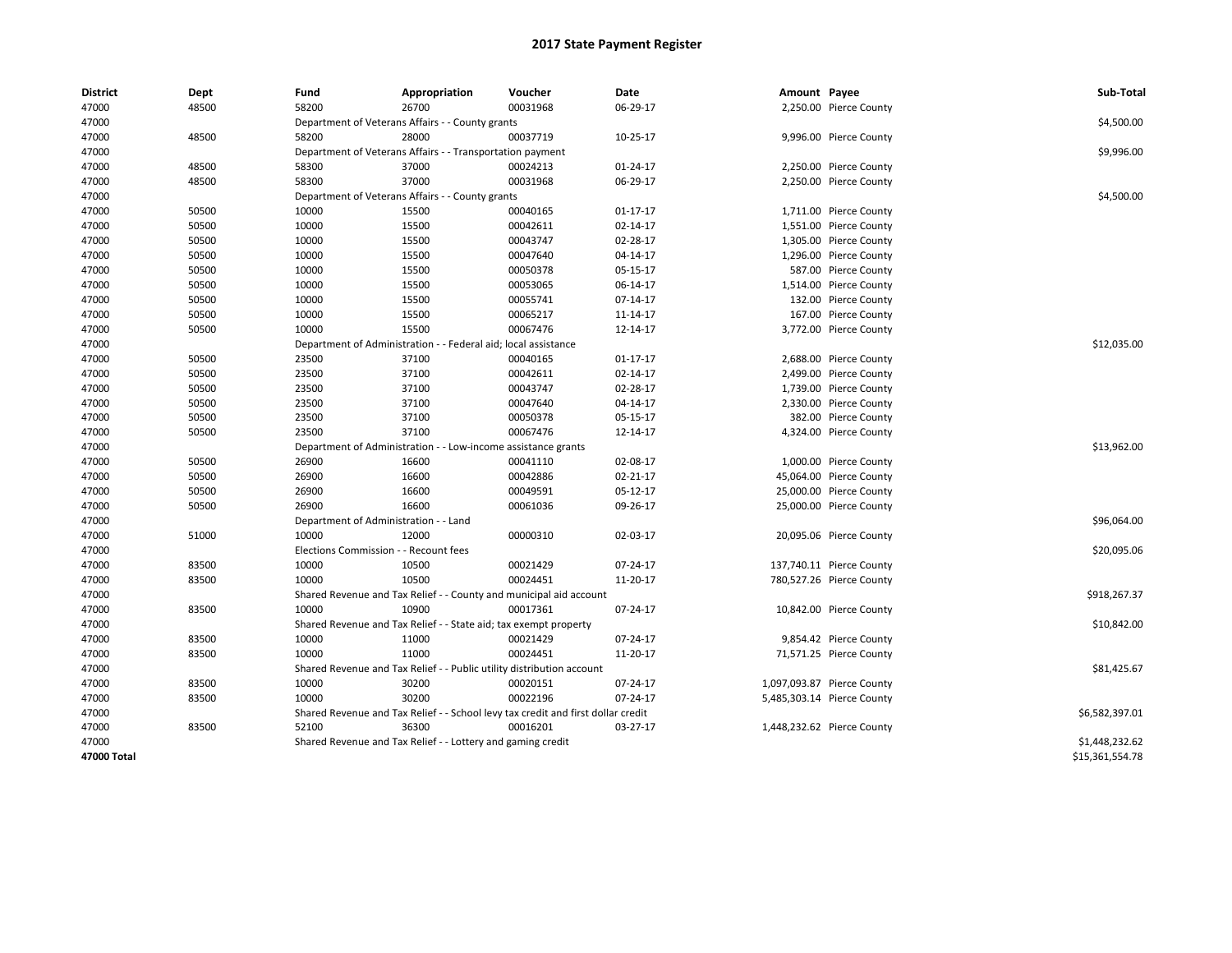| <b>District</b> | Dept  | Fund                                                              | Appropriation                                                                      | Voucher  | Date                                                                                                         | Amount Payee |                           | Sub-Total    |
|-----------------|-------|-------------------------------------------------------------------|------------------------------------------------------------------------------------|----------|--------------------------------------------------------------------------------------------------------------|--------------|---------------------------|--------------|
| 47002           | 16500 | 10000                                                             | 22500                                                                              | 00011595 | 06-26-17                                                                                                     |              | 10,530.75 Town Of Clifton |              |
| 47002           |       |                                                                   | Dept of Safety & Prof Services - - Fire dues distribution                          |          |                                                                                                              |              |                           | \$10,530.75  |
| 47002           | 37000 | 10000                                                             | 50300                                                                              | 00125878 | 02-06-17                                                                                                     |              | 2,179.86 Town Of Clifton  |              |
| 47002           | 37000 | 10000                                                             | 50300                                                                              | 00125879 | 02-06-17                                                                                                     |              | 18,789.79 Town Of Clifton |              |
| 47002           | 37000 | 10000                                                             | 50300                                                                              | 00142843 | 04-21-17                                                                                                     |              | 2,350.62 Town Of Clifton  |              |
| 47002           |       |                                                                   | Dept of Natural Resources - - Aids in lieu of taxes - general fund                 |          |                                                                                                              |              |                           | \$23,320.27  |
| 47002           | 37000 | 21200                                                             | 16600                                                                              | 00157808 | 06-19-17                                                                                                     |              | 242.90 Town Of Clifton    |              |
| 47002           |       |                                                                   | Dept of Natural Resources - - General program operations - state funds; forestry   |          |                                                                                                              |              |                           | \$242.90     |
| 47002           | 37000 | 21200                                                             | 57100                                                                              | 00157808 | 06-19-17                                                                                                     |              | 117.97 Town Of Clifton    |              |
| 47002           |       |                                                                   |                                                                                    |          | Dept of Natural Resources - - Resource aids -- county forests, forest croplands and managed forest land aids |              |                           | \$117.97     |
| 47002           | 37000 | 21200                                                             | 58900                                                                              | 00157808 | 06-19-17                                                                                                     |              | 1.117.33 Town Of Clifton  |              |
| 47002           |       |                                                                   | Dept of Natural Resources - - Resource aids - distribution of closed acreage fees. |          |                                                                                                              |              |                           | \$1,117.33   |
| 47002           | 39500 | 21100                                                             | 19100                                                                              | 00066633 | 01-03-17                                                                                                     |              | 18,661.95 Town Of Clifton |              |
| 47002           | 39500 | 21100                                                             | 19100                                                                              | 00097756 | 04-03-17                                                                                                     |              | 18,661.95 Town Of Clifton |              |
| 47002           | 39500 | 21100                                                             | 19100                                                                              | 00135182 | 07-03-17                                                                                                     |              | 18,661.95 Town Of Clifton |              |
| 47002           | 39500 | 21100                                                             | 19100                                                                              | 00170448 | 10-02-17                                                                                                     |              | 18,661.95 Town Of Clifton |              |
| 47002           |       |                                                                   | WI Dept of Transportation - - Transportation aids to municipalities, state funds   |          |                                                                                                              |              |                           | \$74,647.80  |
| 47002           | 83500 | 10000                                                             | 10500                                                                              | 00021404 | 07-24-17                                                                                                     |              | 2,430.84 Town Of Clifton  |              |
| 47002           | 83500 | 10000                                                             | 10500                                                                              | 00024426 | 11-20-17                                                                                                     |              | 13,774.78 Town Of Clifton |              |
| 47002           |       |                                                                   | Shared Revenue and Tax Relief - - County and municipal aid account                 |          |                                                                                                              |              |                           | \$16,205.62  |
| 47002           | 83500 | 10000                                                             | 10900                                                                              | 00018490 | 07-24-17                                                                                                     |              | 6.00 Town Of Clifton      |              |
| 47002           |       |                                                                   | Shared Revenue and Tax Relief - - State aid; tax exempt property                   |          |                                                                                                              |              |                           | \$6.00       |
| 47002           | 83500 | 10000                                                             | 11000                                                                              | 00021404 | 07-24-17                                                                                                     |              | 0.70 Town Of Clifton      |              |
| 47002           | 83500 | 10000                                                             | 11000                                                                              | 00024426 | 11-20-17                                                                                                     |              | 3.59 Town Of Clifton      |              |
| 47002           |       |                                                                   | Shared Revenue and Tax Relief - - Public utility distribution account              |          |                                                                                                              |              |                           | \$4.29       |
| 47002           | 83500 | 10000                                                             | 50100                                                                              | 00015354 | 01-31-17                                                                                                     |              | 92.33 Town Of Clifton     |              |
| 47002           |       | Shared Revenue and Tax Relief - - Payments for municipal services |                                                                                    | \$92.33  |                                                                                                              |              |                           |              |
| 47002 Total     |       |                                                                   |                                                                                    |          |                                                                                                              |              |                           | \$126,285.26 |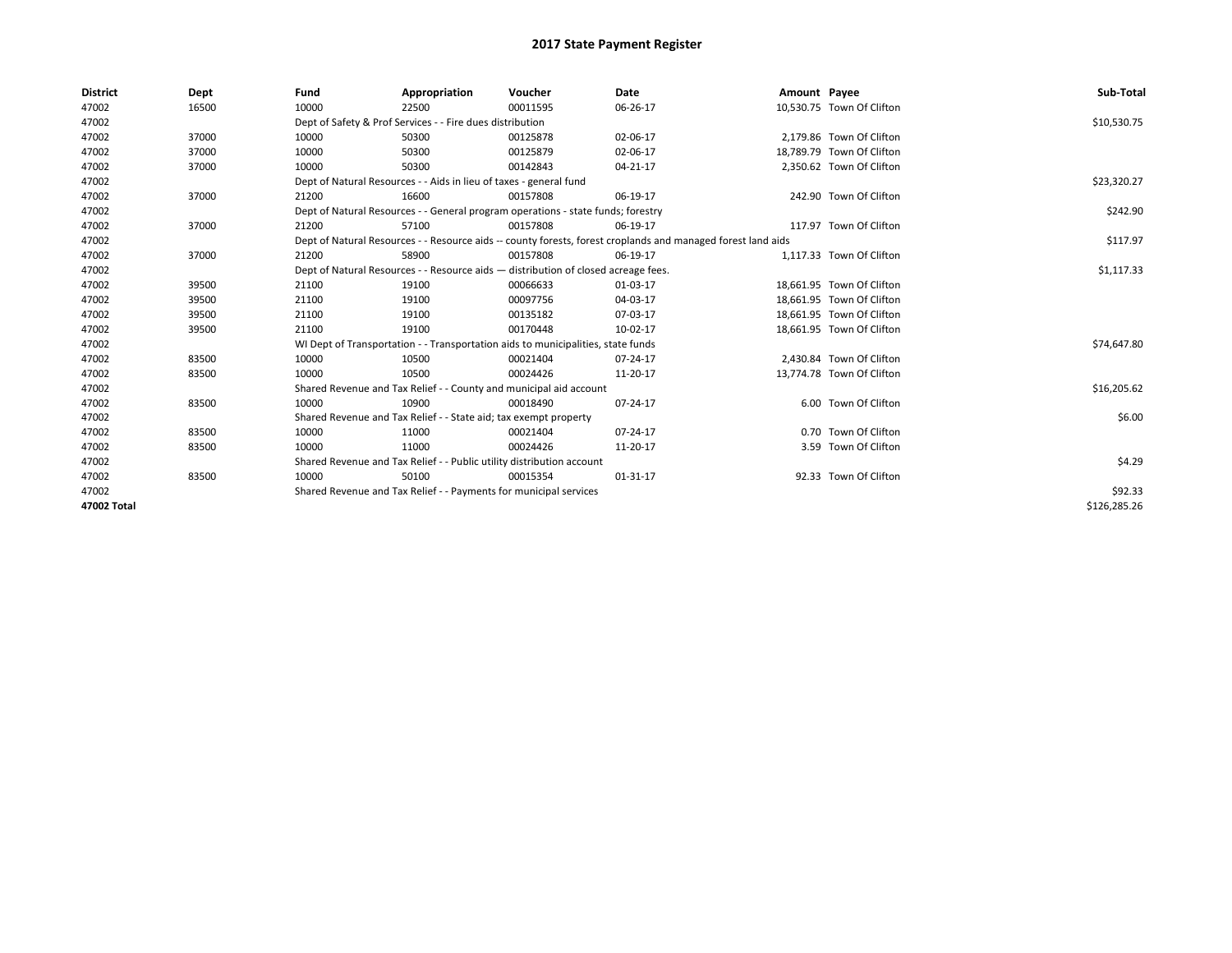| <b>District</b> | Dept  | Fund                                                                  | Appropriation                                                                      | Voucher                                                                          | Date                                                                                                         | Amount Payee |                                 | Sub-Total   |  |  |
|-----------------|-------|-----------------------------------------------------------------------|------------------------------------------------------------------------------------|----------------------------------------------------------------------------------|--------------------------------------------------------------------------------------------------------------|--------------|---------------------------------|-------------|--|--|
| 47004           | 16500 | 10000                                                                 | 22500                                                                              | 00011596                                                                         | 06-26-17                                                                                                     |              | 1.590.53 Town Of Diamond Bluff  |             |  |  |
| 47004           |       |                                                                       | Dept of Safety & Prof Services - - Fire dues distribution                          |                                                                                  |                                                                                                              |              |                                 | \$1,590.53  |  |  |
| 47004           | 37000 | 21200                                                                 | 16600                                                                              | 00157809                                                                         | 06-19-17                                                                                                     |              | 353.96 Town Of Diamond Bluff    |             |  |  |
| 47004           |       |                                                                       |                                                                                    | Dept of Natural Resources - - General program operations - state funds; forestry |                                                                                                              |              |                                 | \$353.96    |  |  |
| 47004           | 37000 | 21200                                                                 | 57100                                                                              | 00157809                                                                         | 06-19-17                                                                                                     |              | 162.00 Town Of Diamond Bluff    |             |  |  |
| 47004           |       |                                                                       |                                                                                    |                                                                                  | Dept of Natural Resources - - Resource aids -- county forests, forest croplands and managed forest land aids |              |                                 | \$162.00    |  |  |
| 47004           | 37000 | 21200                                                                 | 58900                                                                              | 00157809                                                                         | 06-19-17                                                                                                     |              | 1.628.20 Town Of Diamond Bluff  |             |  |  |
| 47004           |       |                                                                       | Dept of Natural Resources - - Resource aids - distribution of closed acreage fees. |                                                                                  |                                                                                                              |              |                                 |             |  |  |
| 47004           | 39500 | 21100                                                                 | 19100                                                                              | 00066634                                                                         | 01-03-17                                                                                                     |              | 7.784.07 Town Of Diamond Bluff  |             |  |  |
| 47004           | 39500 | 21100                                                                 | 19100                                                                              | 00097757                                                                         | 04-03-17                                                                                                     |              | 7.784.07 Town Of Diamond Bluff  |             |  |  |
| 47004           | 39500 | 21100                                                                 | 19100                                                                              | 00135183                                                                         | 07-03-17                                                                                                     |              | 7.784.07 Town Of Diamond Bluff  |             |  |  |
| 47004           | 39500 | 21100                                                                 | 19100                                                                              | 00170449                                                                         | 10-02-17                                                                                                     |              | 7.784.07 Town Of Diamond Bluff  |             |  |  |
| 47004           |       |                                                                       |                                                                                    | WI Dept of Transportation - - Transportation aids to municipalities, state funds |                                                                                                              |              |                                 | \$31,136.28 |  |  |
| 47004           | 39500 | 21100                                                                 | 27800                                                                              | 00072134                                                                         | 01-10-17                                                                                                     |              | 21,591.58 Town Of Diamond Bluff |             |  |  |
| 47004           |       |                                                                       |                                                                                    | WI Dept of Transportation - - Local roads improvement program, state funds       |                                                                                                              |              |                                 | \$21,591.58 |  |  |
| 47004           | 83500 | 10000                                                                 | 10500                                                                              | 00021405                                                                         | 07-24-17                                                                                                     |              | 2.662.92 Town Of Diamond Bluff  |             |  |  |
| 47004           | 83500 | 10000                                                                 | 10500                                                                              | 00024427                                                                         | 11-20-17                                                                                                     |              | 15,089.86 Town Of Diamond Bluff |             |  |  |
| 47004           |       |                                                                       |                                                                                    | Shared Revenue and Tax Relief - - County and municipal aid account               |                                                                                                              |              |                                 | \$17,752.78 |  |  |
| 47004           | 83500 | 10000                                                                 | 10900                                                                              | 00018491                                                                         | 07-24-17                                                                                                     |              | 1.00 Town Of Diamond Bluff      |             |  |  |
| 47004           |       |                                                                       | Shared Revenue and Tax Relief - - State aid; tax exempt property                   |                                                                                  |                                                                                                              |              |                                 | \$1.00      |  |  |
| 47004           | 83500 | 10000                                                                 | 11000                                                                              | 00021405                                                                         | 07-24-17                                                                                                     |              | 20.80 Town Of Diamond Bluff     |             |  |  |
| 47004           | 83500 | 10000                                                                 | 11000                                                                              | 00024427                                                                         | 11-20-17                                                                                                     |              | 115.76 Town Of Diamond Bluff    |             |  |  |
| 47004           |       | Shared Revenue and Tax Relief - - Public utility distribution account |                                                                                    | \$136.56                                                                         |                                                                                                              |              |                                 |             |  |  |
| 47004 Total     |       |                                                                       |                                                                                    |                                                                                  |                                                                                                              |              |                                 | \$74,352.89 |  |  |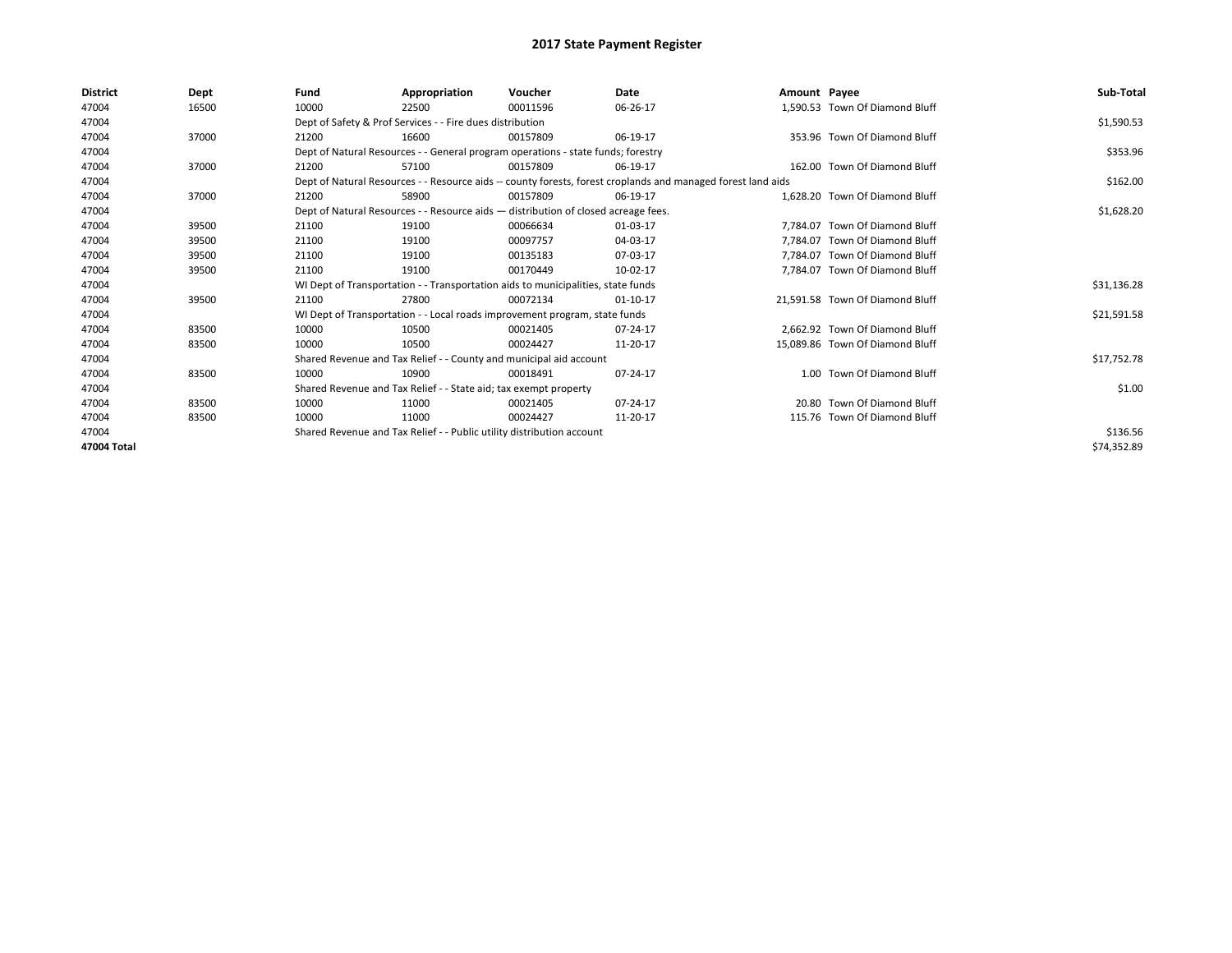| <b>District</b> | Dept  | Fund  | Appropriation                                                                      | Voucher  | Date                                                                                                         | Amount Payee |                              | Sub-Total    |
|-----------------|-------|-------|------------------------------------------------------------------------------------|----------|--------------------------------------------------------------------------------------------------------------|--------------|------------------------------|--------------|
| 47006           | 16500 | 10000 | 22500                                                                              | 00011597 | 06-27-17                                                                                                     |              | 4,270.31 Town Of Ellsworth   |              |
| 47006           |       |       | Dept of Safety & Prof Services - - Fire dues distribution                          |          |                                                                                                              |              |                              | \$4,270.31   |
| 47006           | 37000 | 21200 | 16600                                                                              | 00157810 | 06-19-17                                                                                                     |              | 300.21 Town Of Ellsworth     |              |
| 47006           |       |       | Dept of Natural Resources - - General program operations - state funds; forestry   |          |                                                                                                              |              |                              | \$300.21     |
| 47006           | 37000 | 21200 | 57100                                                                              | 00157810 | 06-19-17                                                                                                     |              | 163.95 Town Of Ellsworth     |              |
| 47006           |       |       |                                                                                    |          | Dept of Natural Resources - - Resource aids -- county forests, forest croplands and managed forest land aids |              |                              | \$163.95     |
| 47006           | 37000 | 21200 | 58900                                                                              | 00157810 | 06-19-17                                                                                                     |              | 1.380.98 Town Of Ellsworth   |              |
| 47006           |       |       | Dept of Natural Resources - - Resource aids - distribution of closed acreage fees. |          | \$1,380.98                                                                                                   |              |                              |              |
| 47006           | 39500 | 21100 | 19100                                                                              | 00066635 | 01-03-17                                                                                                     |              | 25.020.22 Town Of Ellsworth  |              |
| 47006           | 39500 | 21100 | 19100                                                                              | 00097758 | 04-03-17                                                                                                     |              | 25.020.22 Town Of Ellsworth  |              |
| 47006           | 39500 | 21100 | 19100                                                                              | 00135184 | 07-03-17                                                                                                     |              | 25,020.22 Town Of Ellsworth  |              |
| 47006           | 39500 | 21100 | 19100                                                                              | 00170450 | 10-02-17                                                                                                     |              | 25.020.24 Town Of Ellsworth  |              |
| 47006           |       |       | WI Dept of Transportation - - Transportation aids to municipalities, state funds   |          |                                                                                                              |              |                              | \$100,080.90 |
| 47006           | 39500 | 21100 | 27000                                                                              | 00179269 | 10-16-17                                                                                                     |              | 305,451.17 Town Of Ellsworth |              |
| 47006           |       |       |                                                                                    |          | WI Dept of Transportation - - Local roads improvement program. discretionary grants, state funds             |              |                              | \$305,451.17 |
| 47006           | 83500 | 10000 | 10500                                                                              | 00021406 | 07-24-17                                                                                                     |              | 6.339.78 Town Of Ellsworth   |              |
| 47006           | 83500 | 10000 | 10500                                                                              | 00024428 | 11-20-17                                                                                                     |              | 35,925.41 Town Of Ellsworth  |              |
| 47006           |       |       | Shared Revenue and Tax Relief - - County and municipal aid account                 |          |                                                                                                              |              |                              | \$42,265.19  |
| 47006           | 83500 | 10000 | 10900                                                                              | 00018492 | 07-24-17                                                                                                     |              | 463.00 Town Of Ellsworth     |              |
| 47006           |       |       | Shared Revenue and Tax Relief - - State aid; tax exempt property                   |          |                                                                                                              |              |                              | \$463.00     |
| 47006           | 83500 | 10000 | 11000                                                                              | 00021406 | 07-24-17                                                                                                     |              | 3.20 Town Of Ellsworth       |              |
| 47006           | 83500 | 10000 | 11000                                                                              | 00024428 | 11-20-17                                                                                                     |              | 17.58 Town Of Ellsworth      |              |
| 47006           |       |       | Shared Revenue and Tax Relief - - Public utility distribution account              |          |                                                                                                              |              |                              | \$20.78      |
| 47006 Total     |       |       |                                                                                    |          |                                                                                                              |              |                              | \$454,396.49 |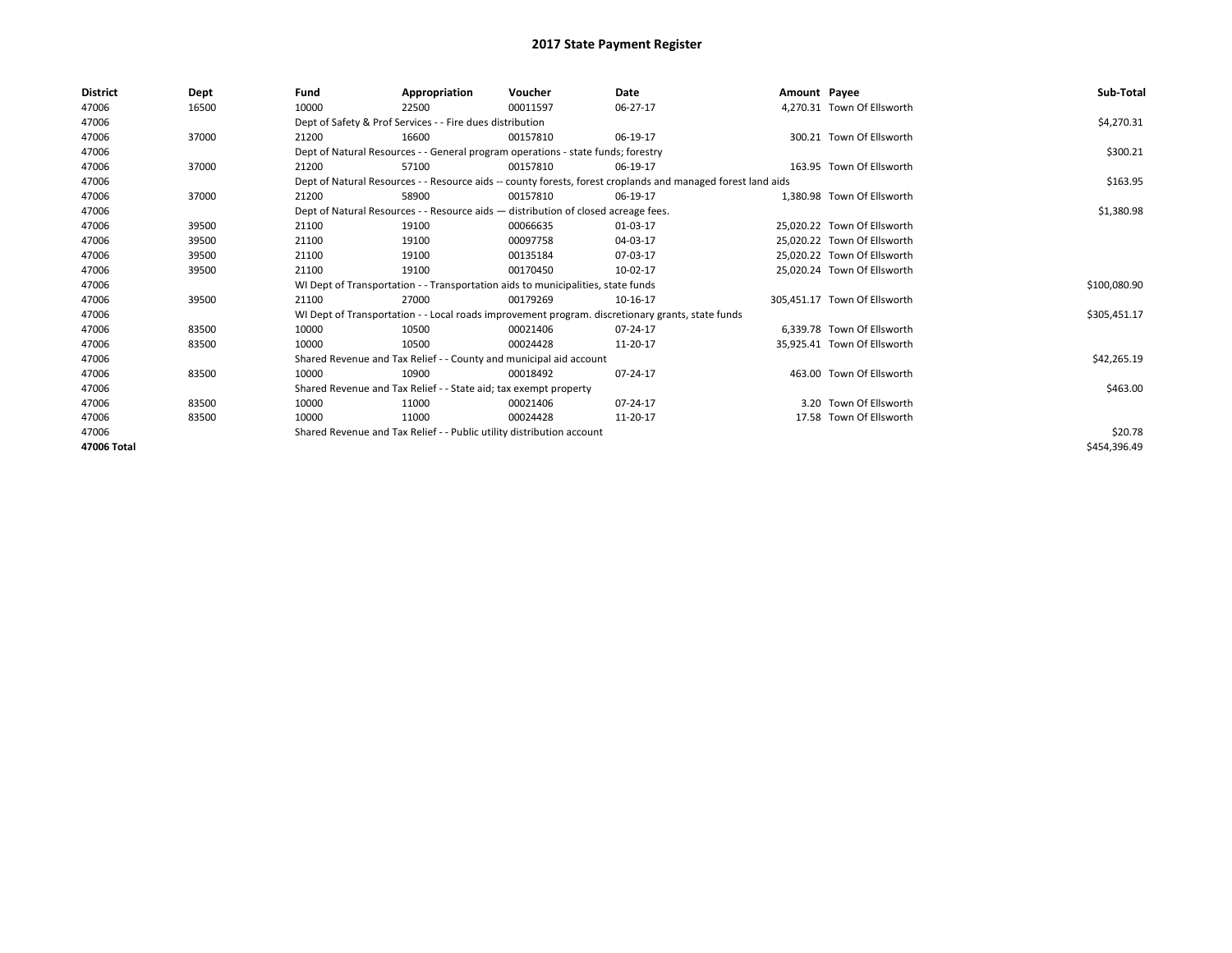| <b>District</b> | Dept  | Fund  | Appropriation                                                         | Voucher                                                                            | Date                                                                                                         | Amount Payee |                           | Sub-Total    |
|-----------------|-------|-------|-----------------------------------------------------------------------|------------------------------------------------------------------------------------|--------------------------------------------------------------------------------------------------------------|--------------|---------------------------|--------------|
| 47008           | 16500 | 10000 | 22500                                                                 | 00011598                                                                           | 06-26-17                                                                                                     |              | 2,706.39 Town Of El Paso  |              |
| 47008           |       |       | Dept of Safety & Prof Services - - Fire dues distribution             |                                                                                    |                                                                                                              |              |                           | \$2,706.39   |
| 47008           | 37000 | 21200 | 16600                                                                 | 00157811                                                                           | 06-19-17                                                                                                     |              | 892.31 Town Of El Paso    |              |
| 47008           |       |       |                                                                       | Dept of Natural Resources - - General program operations - state funds; forestry   |                                                                                                              |              |                           | \$892.31     |
| 47008           | 37000 | 21200 | 57100                                                                 | 00157811                                                                           | 06-19-17                                                                                                     |              | 442.42 Town Of El Paso    |              |
| 47008           |       |       |                                                                       |                                                                                    | Dept of Natural Resources - - Resource aids -- county forests, forest croplands and managed forest land aids |              |                           | \$442.42     |
| 47008           | 37000 | 21200 | 58900                                                                 | 00157811                                                                           | 06-19-17                                                                                                     |              | 4.104.65 Town Of El Paso  |              |
| 47008           |       |       |                                                                       | Dept of Natural Resources - - Resource aids - distribution of closed acreage fees. |                                                                                                              |              |                           | \$4,104.65   |
| 47008           | 39500 | 21100 | 19100                                                                 | 00066636                                                                           | 01-03-17                                                                                                     |              | 25,746.88 Town Of El Paso |              |
| 47008           | 39500 | 21100 | 19100                                                                 | 00097759                                                                           | 04-03-17                                                                                                     |              | 25,746.88 Town Of El Paso |              |
| 47008           | 39500 | 21100 | 19100                                                                 | 00135185                                                                           | 07-03-17                                                                                                     |              | 25,746.88 Town Of El Paso |              |
| 47008           | 39500 | 21100 | 19100                                                                 | 00170451                                                                           | 10-02-17                                                                                                     |              | 25.746.90 Town Of El Paso |              |
| 47008           |       |       |                                                                       | WI Dept of Transportation - - Transportation aids to municipalities, state funds   |                                                                                                              |              |                           | \$102,987.54 |
| 47008           | 83500 | 10000 | 10100                                                                 | 00021407                                                                           | 07-24-17                                                                                                     |              | 2,792.26 Town Of El Paso  |              |
| 47008           |       |       |                                                                       | Shared Revenue and Tax Relief - - Expenditure restraint program account            |                                                                                                              |              |                           | \$2,792.26   |
| 47008           | 83500 | 10000 | 10500                                                                 | 00021407                                                                           | 07-24-17                                                                                                     |              | 4,830.03 Town Of El Paso  |              |
| 47008           | 83500 | 10000 | 10500                                                                 | 00024429                                                                           | 11-20-17                                                                                                     |              | 27.370.20 Town Of El Paso |              |
| 47008           |       |       |                                                                       | Shared Revenue and Tax Relief - - County and municipal aid account                 |                                                                                                              |              |                           | \$32,200.23  |
| 47008           | 83500 | 10000 | 10900                                                                 | 00018493                                                                           | 07-24-17                                                                                                     |              | 3.00 Town Of El Paso      |              |
| 47008           |       |       | Shared Revenue and Tax Relief - - State aid; tax exempt property      |                                                                                    |                                                                                                              |              |                           | \$3.00       |
| 47008           | 83500 | 10000 | 11000                                                                 | 00021407                                                                           | 07-24-17                                                                                                     |              | 148.66 Town Of El Paso    |              |
| 47008           | 83500 | 10000 | 11000                                                                 | 00024429                                                                           | 11-20-17                                                                                                     |              | 860.78 Town Of El Paso    |              |
| 47008           |       |       | Shared Revenue and Tax Relief - - Public utility distribution account |                                                                                    | \$1,009.44                                                                                                   |              |                           |              |
| 47008 Total     |       |       |                                                                       |                                                                                    |                                                                                                              |              |                           | \$147,138.24 |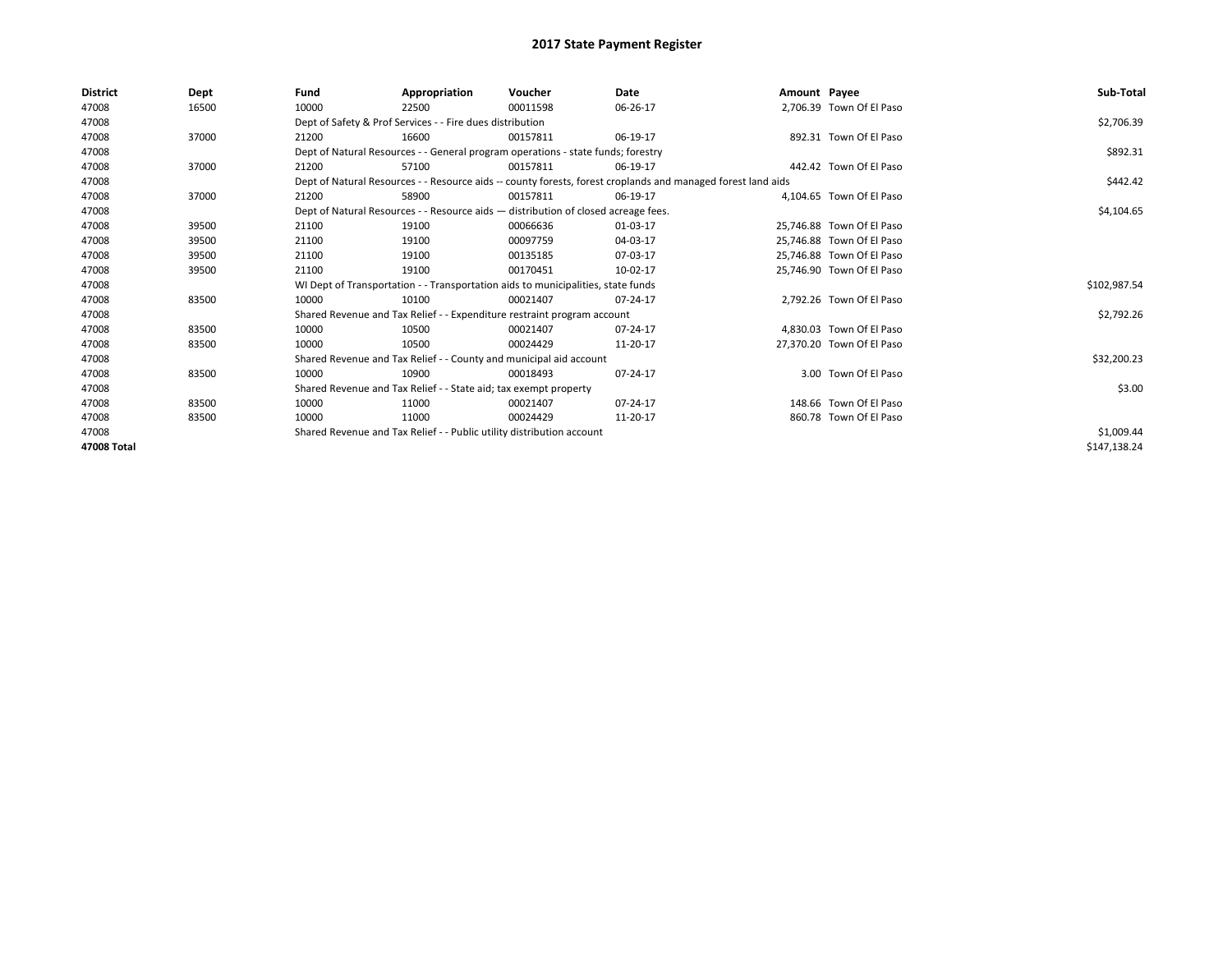| District    | Dept  | Fund  | Appropriation                                                                      | Voucher  | Date                                                                                                         | Amount Payee |                          | Sub-Total    |
|-------------|-------|-------|------------------------------------------------------------------------------------|----------|--------------------------------------------------------------------------------------------------------------|--------------|--------------------------|--------------|
| 47010       | 16500 | 10000 | 22500                                                                              | 00011599 | 06-26-17                                                                                                     |              | 3,575.32 Town Of Gilman  |              |
| 47010       |       |       | Dept of Safety & Prof Services - - Fire dues distribution                          |          |                                                                                                              |              |                          | \$3,575.32   |
| 47010       | 37000 | 21200 | 16600                                                                              | 00157812 | 06-19-17                                                                                                     |              | 387.97 Town Of Gilman    |              |
| 47010       |       |       | Dept of Natural Resources - - General program operations - state funds; forestry   |          |                                                                                                              |              |                          | \$387.97     |
| 47010       | 37000 | 21200 | 57100                                                                              | 00157812 | 06-19-17                                                                                                     |              | 206.36 Town Of Gilman    |              |
| 47010       |       |       |                                                                                    |          | Dept of Natural Resources - - Resource aids -- county forests, forest croplands and managed forest land aids |              |                          | \$206.36     |
| 47010       | 37000 | 21200 | 58900                                                                              | 00157812 | 06-19-17                                                                                                     |              | 1,784.64 Town Of Gilman  |              |
| 47010       |       |       | Dept of Natural Resources - - Resource aids - distribution of closed acreage fees. |          | \$1,784.64                                                                                                   |              |                          |              |
| 47010       | 39500 | 21100 | 19100                                                                              | 00066637 | 01-03-17                                                                                                     |              | 25,050.72 Town Of Gilman |              |
| 47010       | 39500 | 21100 | 19100                                                                              | 00097760 | 04-03-17                                                                                                     |              | 25,050.72 Town Of Gilman |              |
| 47010       | 39500 | 21100 | 19100                                                                              | 00135186 | 07-03-17                                                                                                     |              | 25,050.72 Town Of Gilman |              |
| 47010       | 39500 | 21100 | 19100                                                                              | 00170452 | 10-02-17                                                                                                     |              | 25,050.73 Town Of Gilman |              |
| 47010       |       |       | WI Dept of Transportation - - Transportation aids to municipalities, state funds   |          |                                                                                                              |              |                          | \$100,202.89 |
| 47010       | 83500 | 10000 | 10500                                                                              | 00021408 | 07-24-17                                                                                                     |              | 4,124.55 Town Of Gilman  |              |
| 47010       | 83500 | 10000 | 10500                                                                              | 00024430 | 11-20-17                                                                                                     |              | 23,592.69 Town Of Gilman |              |
| 47010       |       |       | Shared Revenue and Tax Relief - - County and municipal aid account                 |          |                                                                                                              |              |                          | \$27,717.24  |
| 47010       | 83500 | 10000 | 10900                                                                              | 00018494 | 07-24-17                                                                                                     |              | 63.00 Town Of Gilman     |              |
| 47010       |       |       | Shared Revenue and Tax Relief - - State aid; tax exempt property                   |          |                                                                                                              |              |                          | \$63.00      |
| 47010       | 83500 | 10000 | 11000                                                                              | 00021408 | 07-24-17                                                                                                     |              | 1,158.74 Town Of Gilman  |              |
| 47010       | 83500 | 10000 | 11000                                                                              | 00024430 | 11-20-17                                                                                                     |              | 6,755.69 Town Of Gilman  |              |
| 47010       |       |       | Shared Revenue and Tax Relief - - Public utility distribution account              |          |                                                                                                              |              |                          | \$7,914.43   |
| 47010 Total |       |       |                                                                                    |          |                                                                                                              |              |                          | \$141,851.85 |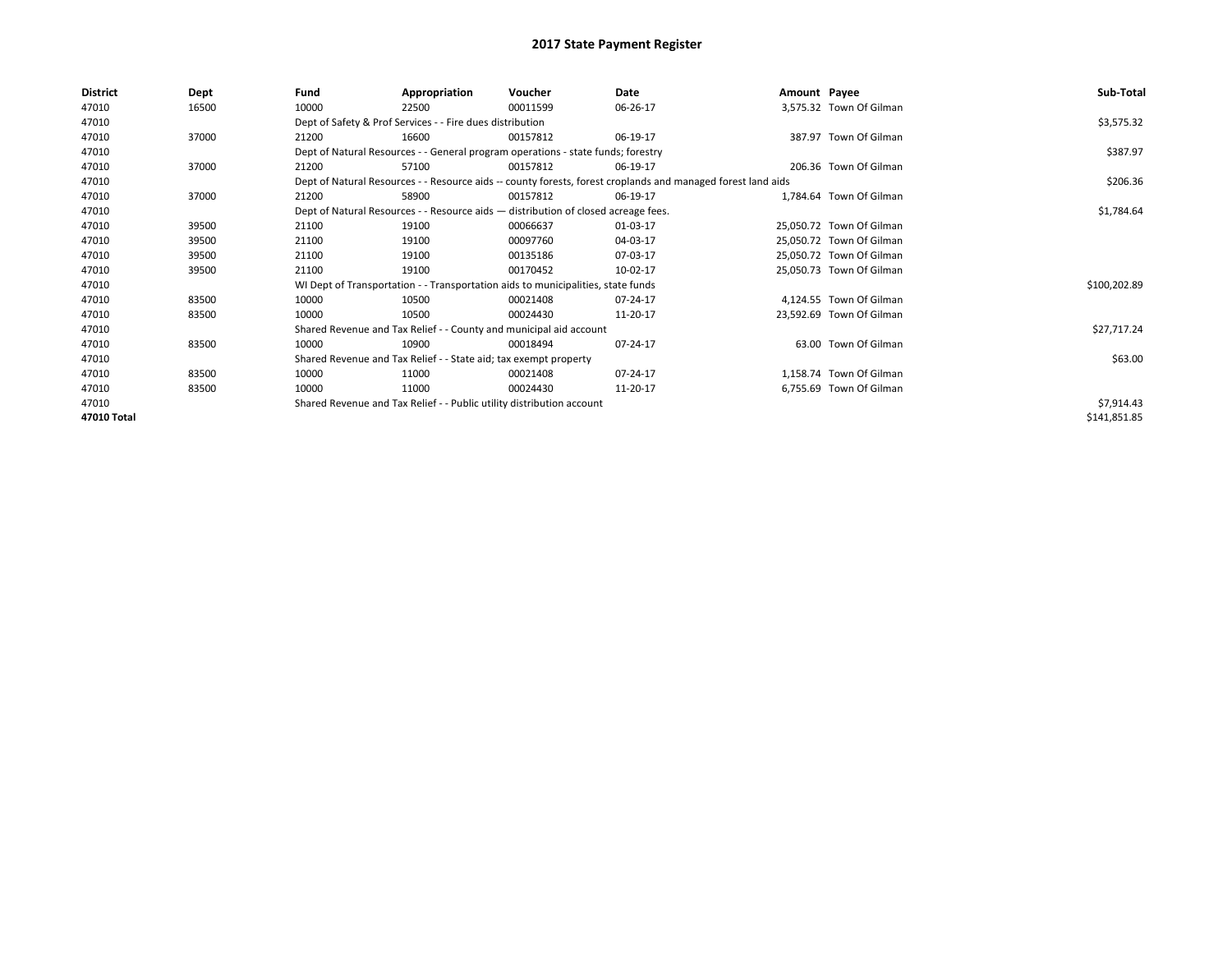| <b>District</b> | Dept  | Fund  | Appropriation                                                                           | Voucher  | Date                                                                                                         | Amount Payee |                            | Sub-Total    |
|-----------------|-------|-------|-----------------------------------------------------------------------------------------|----------|--------------------------------------------------------------------------------------------------------------|--------------|----------------------------|--------------|
| 47012           | 16500 | 10000 | 22500                                                                                   | 00011600 | 06-26-17                                                                                                     |              | 2,944.21 Town Of Hartland  |              |
| 47012           |       |       | Dept of Safety & Prof Services - - Fire dues distribution                               |          |                                                                                                              |              |                            | \$2,944.21   |
| 47012           | 37000 | 21200 | 16600                                                                                   | 00157813 | 06-19-17                                                                                                     |              | 610.18 Town Of Hartland    |              |
| 47012           |       |       | Dept of Natural Resources - - General program operations - state funds; forestry        |          |                                                                                                              |              |                            | \$610.18     |
| 47012           | 37000 | 21200 | 57100                                                                                   | 00157813 | 06-19-17                                                                                                     |              | 321.27 Town Of Hartland    |              |
| 47012           |       |       |                                                                                         |          | Dept of Natural Resources - - Resource aids -- county forests, forest croplands and managed forest land aids |              |                            | \$321.27     |
| 47012           | 37000 | 21200 | 58900                                                                                   | 00157813 | 06-19-17                                                                                                     |              | 2.806.84 Town Of Hartland  |              |
| 47012           |       |       | Dept of Natural Resources - - Resource aids - distribution of closed acreage fees.      |          | \$2,806.84                                                                                                   |              |                            |              |
| 47012           | 39500 | 21100 | 19100                                                                                   | 00066638 | 01-03-17                                                                                                     |              | 27,987.42 Town Of Hartland |              |
| 47012           | 39500 | 21100 | 19100                                                                                   | 00097761 | 04-03-17                                                                                                     |              | 27,987.42 Town Of Hartland |              |
| 47012           | 39500 | 21100 | 19100                                                                                   | 00135187 | 07-03-17                                                                                                     |              | 27.987.42 Town Of Hartland |              |
| 47012           | 39500 | 21100 | 19100                                                                                   | 00170453 | 10-02-17                                                                                                     |              | 27,987.42 Town Of Hartland |              |
| 47012           |       |       | WI Dept of Transportation - - Transportation aids to municipalities, state funds        |          |                                                                                                              |              |                            | \$111,949.68 |
| 47012           | 46500 | 27200 | 36500                                                                                   | 00022177 | 02-08-17                                                                                                     |              | 30,502.90 Town Of Hartland |              |
| 47012           |       |       | Department of Military Affairs - - State disaster assistance; petroleum inspection fund |          |                                                                                                              |              |                            | \$30,502.90  |
| 47012           | 83500 | 10000 | 10500                                                                                   | 00021409 | 07-24-17                                                                                                     |              | 3.550.49 Town Of Hartland  |              |
| 47012           | 83500 | 10000 | 10500                                                                                   | 00024431 | 11-20-17                                                                                                     |              | 20,119.41 Town Of Hartland |              |
| 47012           |       |       | Shared Revenue and Tax Relief - - County and municipal aid account                      |          |                                                                                                              |              |                            | \$23,669.90  |
| 47012           | 83500 | 10000 | 10900                                                                                   | 00018495 | 07-24-17                                                                                                     |              | 2.00 Town Of Hartland      |              |
| 47012           |       |       | Shared Revenue and Tax Relief - - State aid; tax exempt property                        |          |                                                                                                              |              |                            | \$2.00       |
| 47012           | 83500 | 10000 | 11000                                                                                   | 00021409 | 07-24-17                                                                                                     |              | 17.97 Town Of Hartland     |              |
| 47012           | 83500 | 10000 | 11000                                                                                   | 00024431 | 11-20-17                                                                                                     |              | 1,512.72 Town Of Hartland  |              |
| 47012           |       |       | Shared Revenue and Tax Relief - - Public utility distribution account                   |          |                                                                                                              |              |                            | \$1,530.69   |
| 47012 Total     |       |       |                                                                                         |          |                                                                                                              |              |                            | \$174,337.67 |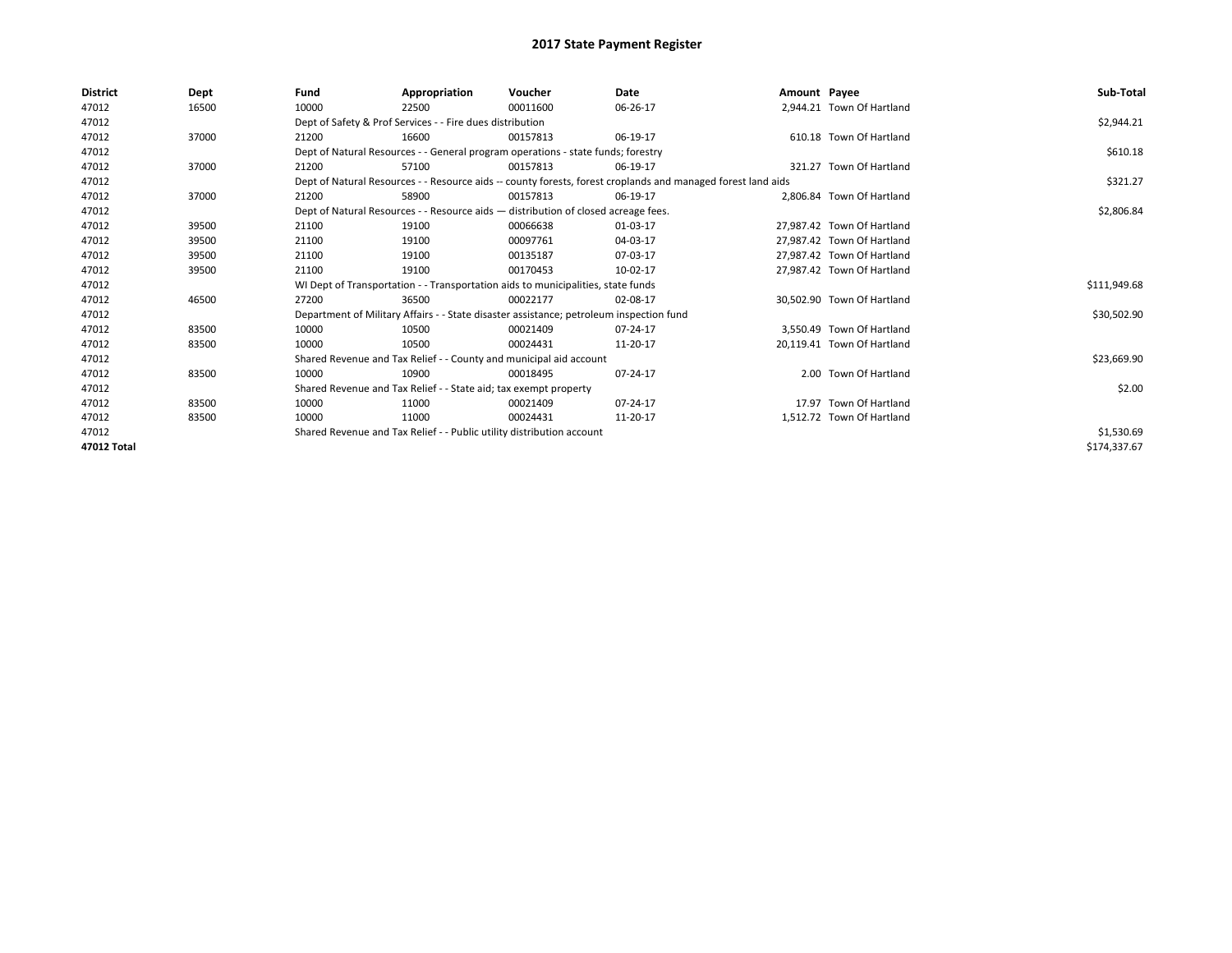| <b>District</b> | Dept  | Fund  | Appropriation                                                        | Voucher                                                                            | Date                                                                                                         | Amount Payee |                           | Sub-Total   |
|-----------------|-------|-------|----------------------------------------------------------------------|------------------------------------------------------------------------------------|--------------------------------------------------------------------------------------------------------------|--------------|---------------------------|-------------|
| 47014           | 16500 | 10000 | 22500                                                                | 00011601                                                                           | 06-26-17                                                                                                     |              | 824.31 Town Of Isabelle   |             |
| 47014           |       |       | Dept of Safety & Prof Services - - Fire dues distribution            |                                                                                    |                                                                                                              |              |                           | \$824.31    |
| 47014           | 37000 | 10000 | 50300                                                                | 00126061                                                                           | 02-06-17                                                                                                     |              | 2.840.39 Town Of Isabelle |             |
| 47014           | 37000 | 10000 | 50300                                                                | 00126062                                                                           | 02-06-17                                                                                                     |              | 7,793.75 Town Of Isabelle |             |
| 47014           | 37000 | 10000 | 50300                                                                | 00143279                                                                           | 04-21-17                                                                                                     |              | 172.60 Town Of Isabelle   |             |
| 47014           |       |       | Dept of Natural Resources - - Aids in lieu of taxes - general fund   |                                                                                    |                                                                                                              |              |                           | \$10,806.74 |
| 47014           | 37000 | 21200 | 16600                                                                | 00157814                                                                           | 06-19-17                                                                                                     |              | 246.34 Town Of Isabelle   |             |
| 47014           |       |       |                                                                      | Dept of Natural Resources - - General program operations - state funds; forestry   |                                                                                                              |              |                           | \$246.34    |
| 47014           | 37000 | 21200 | 57100                                                                | 00157814                                                                           | 06-19-17                                                                                                     |              | 123.92 Town Of Isabelle   |             |
| 47014           |       |       |                                                                      |                                                                                    | Dept of Natural Resources - - Resource aids -- county forests, forest croplands and managed forest land aids |              |                           | \$123.92    |
| 47014           | 37000 | 21200 | 57900                                                                | 00143280                                                                           | 04-21-17                                                                                                     |              | 173.97 Town Of Isabelle   |             |
| 47014           |       |       | Dept of Natural Resources - - Aids in lieu of taxes - sum sufficient |                                                                                    |                                                                                                              |              |                           | \$173.97    |
| 47014           | 37000 | 21200 | 58900                                                                | 00157814                                                                           | 06-19-17                                                                                                     |              | 1,133.15 Town Of Isabelle |             |
| 47014           |       |       |                                                                      | Dept of Natural Resources - - Resource aids - distribution of closed acreage fees. |                                                                                                              |              |                           | \$1,133.15  |
| 47014           | 39500 | 21100 | 19100                                                                | 00066639                                                                           | 01-03-17                                                                                                     |              | 6.016.96 Town Of Isabelle |             |
| 47014           | 39500 | 21100 | 19100                                                                | 00097762                                                                           | 04-03-17                                                                                                     |              | 6.016.96 Town Of Isabelle |             |
| 47014           | 39500 | 21100 | 19100                                                                | 00135188                                                                           | 07-03-17                                                                                                     |              | 6,016.96 Town Of Isabelle |             |
| 47014           | 39500 | 21100 | 19100                                                                | 00170454                                                                           | 10-02-17                                                                                                     |              | 6.016.98 Town Of Isabelle |             |
| 47014           |       |       |                                                                      | WI Dept of Transportation - - Transportation aids to municipalities, state funds   |                                                                                                              |              |                           | \$24,067.86 |
| 47014           | 83500 | 10000 | 10500                                                                | 00021410                                                                           | 07-24-17                                                                                                     |              | 465.35 Town Of Isabelle   |             |
| 47014           | 83500 | 10000 | 10500                                                                | 00024432                                                                           | 11-20-17                                                                                                     |              | 2.636.95 Town Of Isabelle |             |
| 47014           |       |       |                                                                      | Shared Revenue and Tax Relief - - County and municipal aid account                 |                                                                                                              |              |                           | \$3,102.30  |
| 47014           | 83500 | 10000 | 10900                                                                | 00018496                                                                           | 07-24-17                                                                                                     |              | 92.00 Town Of Isabelle    |             |
| 47014           |       |       | Shared Revenue and Tax Relief - - State aid; tax exempt property     |                                                                                    |                                                                                                              |              |                           | \$92.00     |
| 47014 Total     |       |       |                                                                      |                                                                                    |                                                                                                              |              |                           | \$40,570.59 |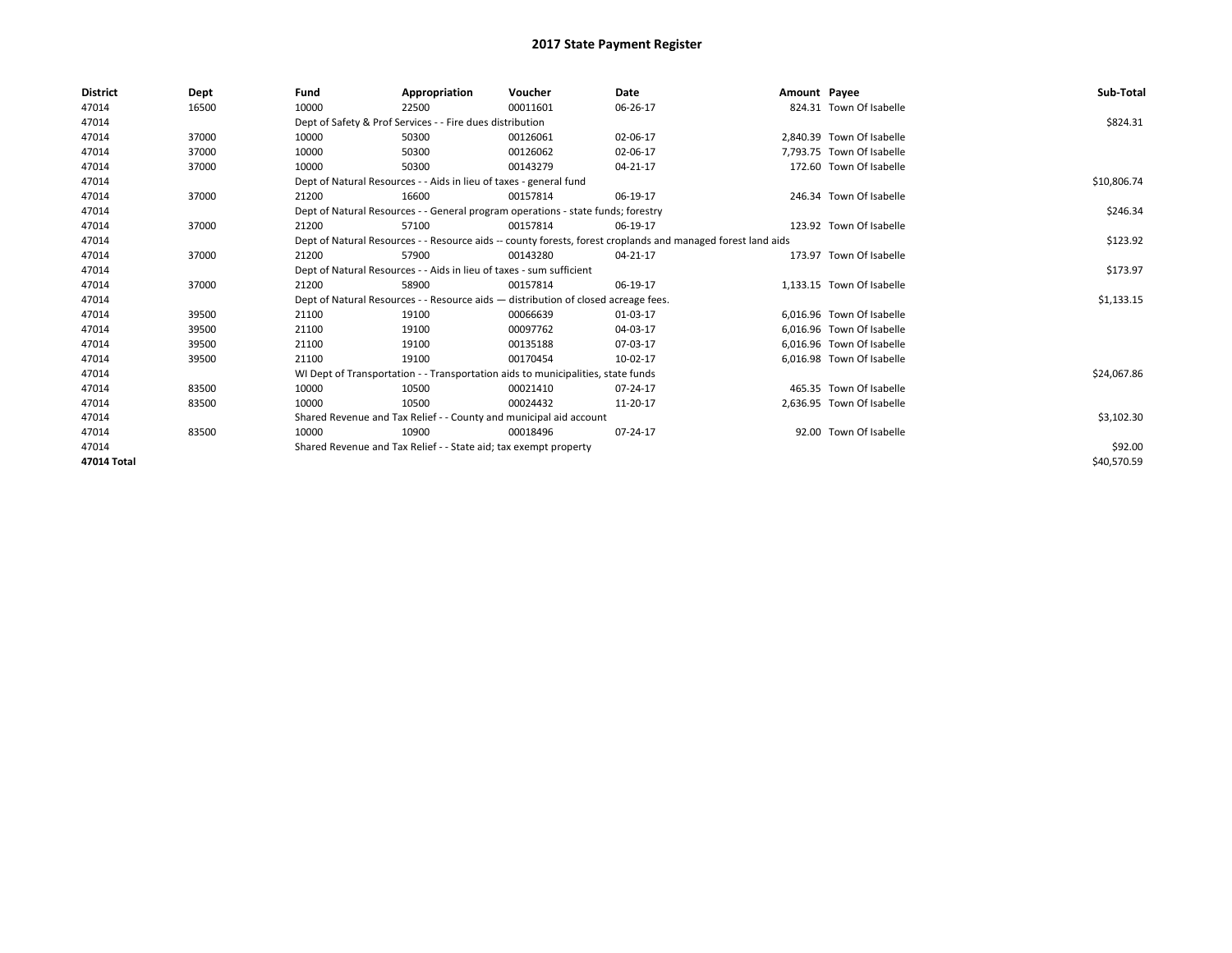| <b>District</b> | Dept  | Fund                                                                  | Appropriation                                                                      | Voucher    | Date                                                                                                         | Amount Payee |                               | Sub-Total    |
|-----------------|-------|-----------------------------------------------------------------------|------------------------------------------------------------------------------------|------------|--------------------------------------------------------------------------------------------------------------|--------------|-------------------------------|--------------|
| 47016           | 16500 | 10000                                                                 | 22500                                                                              | 00011602   | 06-26-17                                                                                                     |              | 2.154.43 Town Of Maiden Rock  |              |
| 47016           |       |                                                                       | Dept of Safety & Prof Services - - Fire dues distribution                          |            |                                                                                                              |              |                               | \$2,154.43   |
| 47016           | 37000 | 10000                                                                 | 50300                                                                              | 00126162   | 02-06-17                                                                                                     |              | 3.770.21 Town Of Maiden Rock  |              |
| 47016           | 37000 | 10000                                                                 | 50300                                                                              | 00126163   | 02-06-17                                                                                                     |              | 86.68 Town Of Maiden Rock     |              |
| 47016           | 37000 | 10000                                                                 | 50300                                                                              | 00143599   | 04-21-17                                                                                                     |              | 55.33 Town Of Maiden Rock     |              |
| 47016           | 37000 | 10000                                                                 | 50300                                                                              | 00143600   | 04-21-17                                                                                                     |              | 59.63 Town Of Maiden Rock     |              |
| 47016           |       |                                                                       | Dept of Natural Resources - - Aids in lieu of taxes - general fund                 |            |                                                                                                              |              |                               | \$3,971.85   |
| 47016           | 37000 | 21200                                                                 | 16600                                                                              | 00157815   | 06-19-17                                                                                                     |              | 1,471.87 Town Of Maiden Rock  |              |
| 47016           |       |                                                                       | Dept of Natural Resources - - General program operations - state funds; forestry   |            |                                                                                                              |              |                               | \$1,471.87   |
| 47016           | 37000 | 21200                                                                 | 57100                                                                              | 00157815   | 06-19-17                                                                                                     |              | 700.65 Town Of Maiden Rock    |              |
| 47016           |       |                                                                       |                                                                                    |            | Dept of Natural Resources - - Resource aids -- county forests, forest croplands and managed forest land aids |              |                               | \$700.65     |
| 47016           | 37000 | 21200                                                                 | 58900                                                                              | 00157815   | 06-19-17                                                                                                     |              | 6.770.60 Town Of Maiden Rock  |              |
| 47016           |       |                                                                       | Dept of Natural Resources - - Resource aids - distribution of closed acreage fees. |            |                                                                                                              |              |                               | \$6,770.60   |
| 47016           | 39500 | 21100                                                                 | 19100                                                                              | 00066640   | 01-03-17                                                                                                     |              | 33,123.58 Town Of Maiden Rock |              |
| 47016           | 39500 | 21100                                                                 | 19100                                                                              | 00097763   | 04-03-17                                                                                                     |              | 33,123.58 Town Of Maiden Rock |              |
| 47016           | 39500 | 21100                                                                 | 19100                                                                              | 00135189   | 07-03-17                                                                                                     |              | 33,123.58 Town Of Maiden Rock |              |
| 47016           | 39500 | 21100                                                                 | 19100                                                                              | 00170455   | 10-02-17                                                                                                     |              | 33,123.60 Town Of Maiden Rock |              |
| 47016           |       |                                                                       | WI Dept of Transportation - - Transportation aids to municipalities, state funds   |            |                                                                                                              |              |                               | \$132,494.34 |
| 47016           | 83500 | 10000                                                                 | 10500                                                                              | 00021411   | 07-24-17                                                                                                     |              | 4.873.83 Town Of Maiden Rock  |              |
| 47016           | 83500 | 10000                                                                 | 10500                                                                              | 00024433   | 11-20-17                                                                                                     |              | 27,625.82 Town Of Maiden Rock |              |
| 47016           |       |                                                                       | Shared Revenue and Tax Relief - - County and municipal aid account                 |            |                                                                                                              |              |                               | \$32,499.65  |
| 47016           | 83500 | 10000                                                                 | 10900                                                                              | 00018497   | 07-24-17                                                                                                     |              | 2.00 Town Of Maiden Rock      |              |
| 47016           |       |                                                                       | Shared Revenue and Tax Relief - - State aid; tax exempt property                   |            |                                                                                                              |              |                               | \$2.00       |
| 47016           | 83500 | 10000                                                                 | 11000                                                                              | 00021411   | 07-24-17                                                                                                     |              | 467.35 Town Of Maiden Rock    |              |
| 47016           | 83500 | 10000                                                                 | 11000                                                                              | 00024433   | 11-20-17                                                                                                     |              | 2,673.94 Town Of Maiden Rock  |              |
| 47016           |       | Shared Revenue and Tax Relief - - Public utility distribution account |                                                                                    | \$3,141.29 |                                                                                                              |              |                               |              |
| 47016 Total     |       |                                                                       |                                                                                    |            |                                                                                                              |              |                               | \$183,206.68 |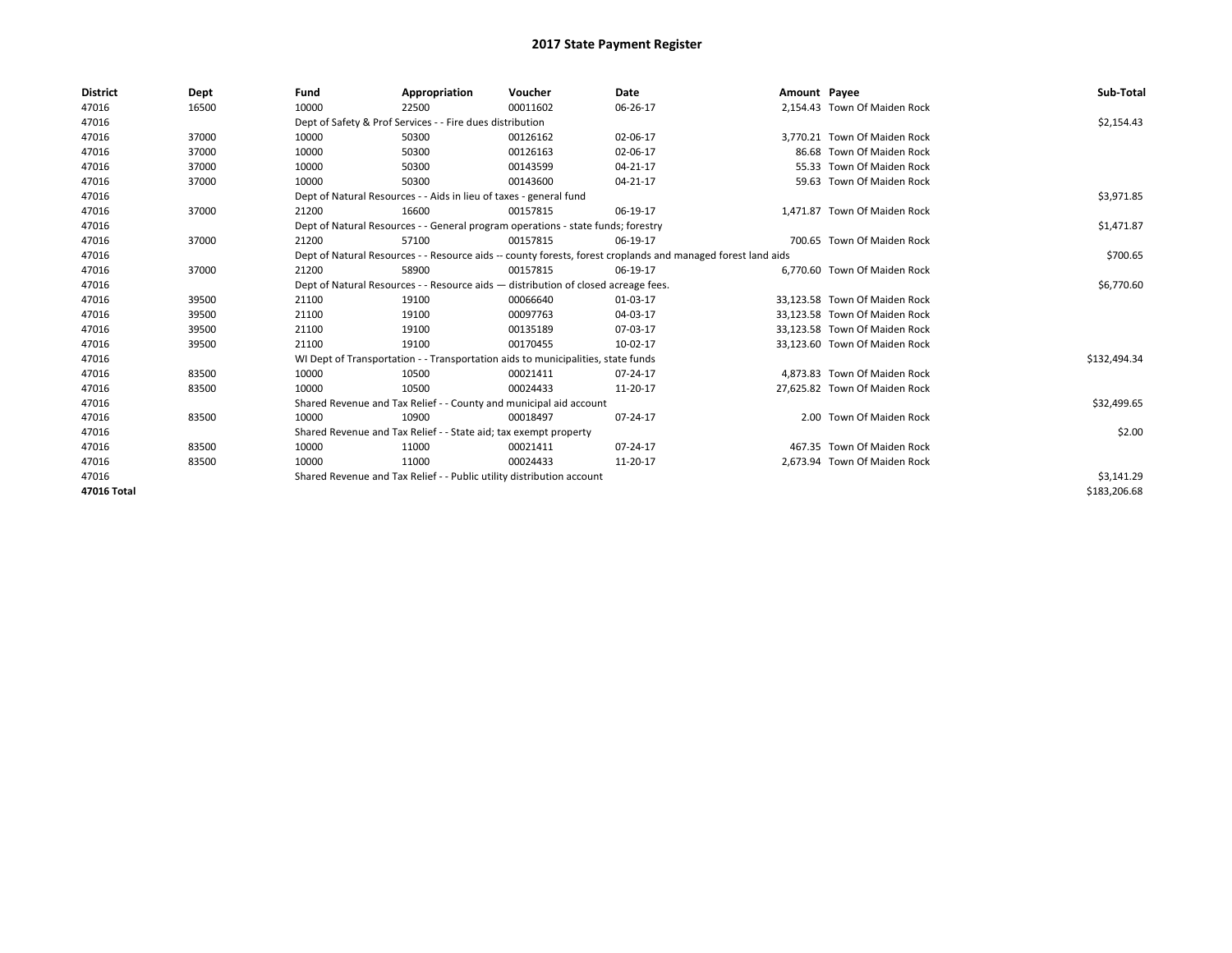| <b>District</b> | Dept  | Fund  | Appropriation                                                      | Voucher                                                                            | Date                                                                                                         | Amount Payee |                           | Sub-Total    |
|-----------------|-------|-------|--------------------------------------------------------------------|------------------------------------------------------------------------------------|--------------------------------------------------------------------------------------------------------------|--------------|---------------------------|--------------|
| 47018           | 16500 | 10000 | 22500                                                              | 00011603                                                                           | 06-27-17                                                                                                     |              | 4,228.55 Town Of Martell  |              |
| 47018           |       |       | Dept of Safety & Prof Services - - Fire dues distribution          |                                                                                    |                                                                                                              |              |                           | \$4,228.55   |
| 47018           | 37000 | 10000 | 50300                                                              | 00126164                                                                           | 02-06-17                                                                                                     |              | 2,103.48 Town Of Martell  |              |
| 47018           |       |       | Dept of Natural Resources - - Aids in lieu of taxes - general fund |                                                                                    |                                                                                                              |              |                           | \$2,103.48   |
| 47018           | 37000 | 21200 | 16600                                                              | 00157816                                                                           | 06-19-17                                                                                                     |              | 538.55 Town Of Martell    |              |
| 47018           |       |       |                                                                    | Dept of Natural Resources - - General program operations - state funds; forestry   |                                                                                                              |              |                           | \$538.55     |
| 47018           | 37000 | 21200 | 57100                                                              | 00157816                                                                           | 06-19-17                                                                                                     |              | 303.29 Town Of Martell    |              |
| 47018           |       |       |                                                                    |                                                                                    | Dept of Natural Resources - - Resource aids -- county forests, forest croplands and managed forest land aids |              |                           | \$303.29     |
| 47018           | 37000 | 21200 | 58900                                                              | 00157816                                                                           | 06-19-17                                                                                                     |              | 2,477.34 Town Of Martell  |              |
| 47018           |       |       |                                                                    | Dept of Natural Resources - - Resource aids - distribution of closed acreage fees. |                                                                                                              |              |                           | \$2,477.34   |
| 47018           | 39500 | 21100 | 19100                                                              | 00066641                                                                           | 01-03-17                                                                                                     |              | 29,842.60 Town Of Martell |              |
| 47018           | 39500 | 21100 | 19100                                                              | 00097764                                                                           | 04-03-17                                                                                                     |              | 29,842.60 Town Of Martell |              |
| 47018           | 39500 | 21100 | 19100                                                              | 00135190                                                                           | 07-03-17                                                                                                     |              | 29,842.60 Town Of Martell |              |
| 47018           | 39500 | 21100 | 19100                                                              | 00170456                                                                           | 10-02-17                                                                                                     |              | 29,842.62 Town Of Martell |              |
| 47018           |       |       |                                                                    | WI Dept of Transportation - - Transportation aids to municipalities, state funds   |                                                                                                              |              |                           | \$119,370.42 |
| 47018           | 83500 | 10000 | 10500                                                              | 00021412                                                                           | 07-24-17                                                                                                     |              | 3.040.77 Town Of Martell  |              |
| 47018           | 83500 | 10000 | 10500                                                              | 00024434                                                                           | 11-20-17                                                                                                     |              | 17,231.06 Town Of Martell |              |
| 47018           |       |       |                                                                    | Shared Revenue and Tax Relief - - County and municipal aid account                 |                                                                                                              |              |                           | \$20,271.83  |
| 47018           | 83500 | 10000 | 10900                                                              | 00018498                                                                           | 07-24-17                                                                                                     |              | 48.00 Town Of Martell     |              |
| 47018           |       |       | Shared Revenue and Tax Relief - - State aid; tax exempt property   |                                                                                    |                                                                                                              |              |                           | \$48.00      |
| 47018 Total     |       |       |                                                                    |                                                                                    |                                                                                                              |              |                           | \$149,341.46 |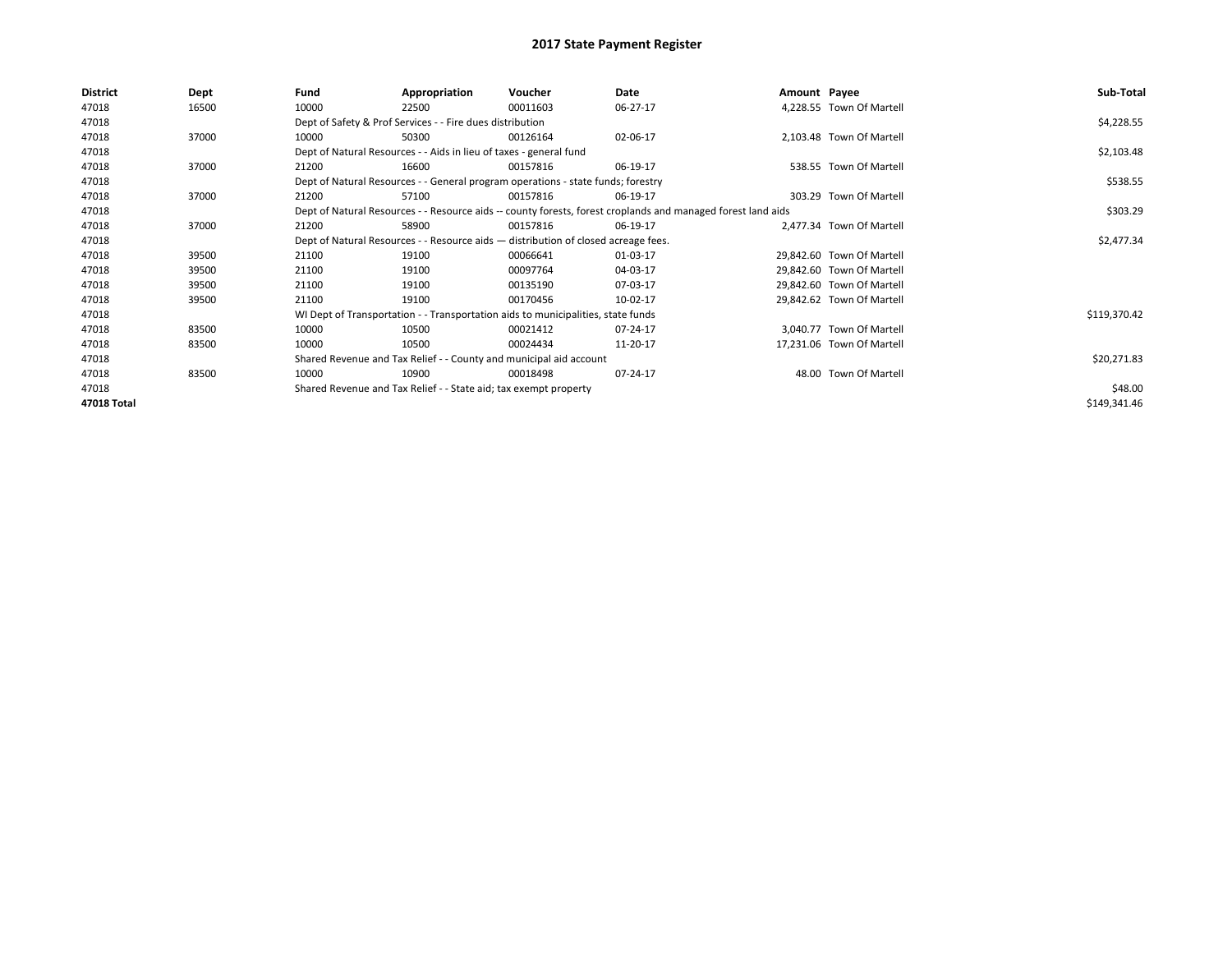| <b>District</b> | Dept  | Fund  | Appropriation                                                                      | Voucher  | Date                                                                                                         | Amount Payee |                             | Sub-Total    |
|-----------------|-------|-------|------------------------------------------------------------------------------------|----------|--------------------------------------------------------------------------------------------------------------|--------------|-----------------------------|--------------|
| 47020           | 16500 | 10000 | 22500                                                                              | 00011604 | 06-26-17                                                                                                     |              | 9,590.36 Town Of Oak Grove  |              |
| 47020           |       |       | Dept of Safety & Prof Services - - Fire dues distribution                          |          |                                                                                                              |              |                             | \$9,590.36   |
| 47020           | 37000 | 21200 | 16600                                                                              | 00157817 | 06-19-17                                                                                                     |              | 523.88 Town Of Oak Grove    |              |
| 47020           |       |       | Dept of Natural Resources - - General program operations - state funds; forestry   |          |                                                                                                              |              |                             | \$523.88     |
| 47020           | 37000 | 21200 | 57100                                                                              | 00157817 | 06-19-17                                                                                                     |              | 244.17 Town Of Oak Grove    |              |
| 47020           |       |       |                                                                                    |          | Dept of Natural Resources - - Resource aids -- county forests, forest croplands and managed forest land aids |              |                             | \$244.17     |
| 47020           | 37000 | 21200 | 58900                                                                              | 00157817 | 06-19-17                                                                                                     |              | 2,409.84 Town Of Oak Grove  |              |
| 47020           |       |       | Dept of Natural Resources - - Resource aids - distribution of closed acreage fees. |          |                                                                                                              |              |                             | \$2,409.84   |
| 47020           | 39500 | 21100 | 19100                                                                              | 00066642 | 01-03-17                                                                                                     |              | 31,350.97 Town Of Oak Grove |              |
| 47020           | 39500 | 21100 | 19100                                                                              | 00097765 | 04-03-17                                                                                                     |              | 31,350.97 Town Of Oak Grove |              |
| 47020           | 39500 | 21100 | 19100                                                                              | 00135191 | 07-03-17                                                                                                     |              | 31,350.97 Town Of Oak Grove |              |
| 47020           | 39500 | 21100 | 19100                                                                              | 00170457 | 10-02-17                                                                                                     |              | 31,350.99 Town Of Oak Grove |              |
| 47020           |       |       | WI Dept of Transportation - - Transportation aids to municipalities, state funds   |          |                                                                                                              |              |                             | \$125,403.90 |
| 47020           | 83500 | 10000 | 10500                                                                              | 00021413 | 07-24-17                                                                                                     |              | 2,558.81 Town Of Oak Grove  |              |
| 47020           | 83500 | 10000 | 10500                                                                              | 00024435 | 11-20-17                                                                                                     |              | 14,499.95 Town Of Oak Grove |              |
| 47020           |       |       | Shared Revenue and Tax Relief - - County and municipal aid account                 |          |                                                                                                              |              |                             | \$17,058.76  |
| 47020           | 83500 | 10000 | 10900                                                                              | 00018499 | 07-24-17                                                                                                     |              | 8.00 Town Of Oak Grove      |              |
| 47020           |       |       | Shared Revenue and Tax Relief - - State aid; tax exempt property                   |          |                                                                                                              |              |                             | \$8.00       |
| 47020           | 83500 | 10000 | 11000                                                                              | 00021413 | 07-24-17                                                                                                     |              | 63.46 Town Of Oak Grove     |              |
| 47020           | 83500 | 10000 | 11000                                                                              | 00024435 | 11-20-17                                                                                                     |              | 368.68 Town Of Oak Grove    |              |
| 47020           |       |       | Shared Revenue and Tax Relief - - Public utility distribution account              |          |                                                                                                              |              |                             | \$432.14     |
| 47020 Total     |       |       |                                                                                    |          |                                                                                                              |              |                             | \$155,671.05 |
|                 |       |       |                                                                                    |          |                                                                                                              |              |                             |              |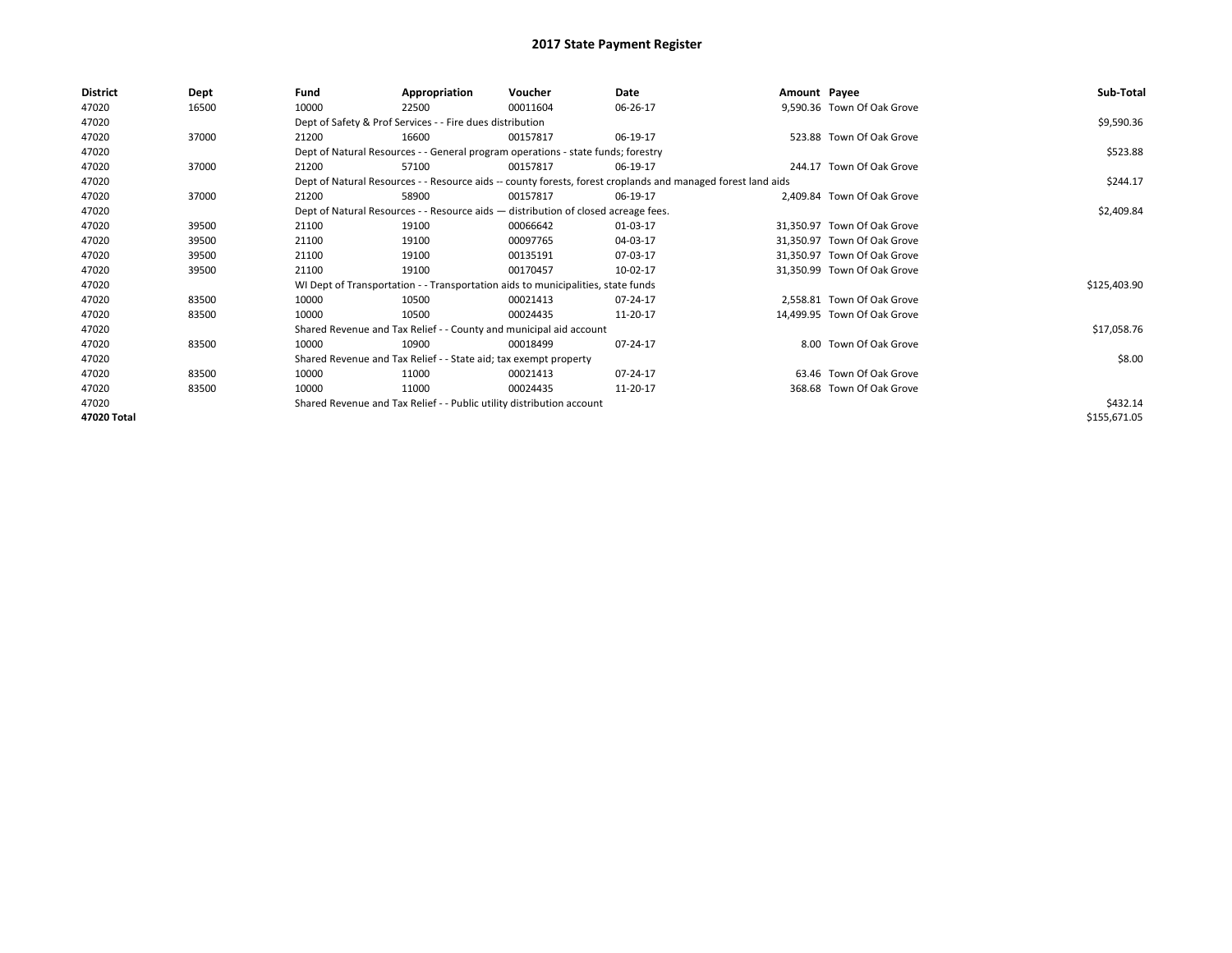| <b>District</b> | Dept  | Fund  | Appropriation                                                                      | Voucher  | Date                                                                                                         | Amount Payee |                               | Sub-Total    |
|-----------------|-------|-------|------------------------------------------------------------------------------------|----------|--------------------------------------------------------------------------------------------------------------|--------------|-------------------------------|--------------|
| 47022           | 16500 | 10000 | 22500                                                                              | 00011605 | 06-26-17                                                                                                     |              | 9,461.37 Town Of River Falls  |              |
| 47022           |       |       | Dept of Safety & Prof Services - - Fire dues distribution                          |          |                                                                                                              |              |                               | \$9,461.37   |
| 47022           | 37000 | 10000 | 50300                                                                              | 00126206 | 02-06-17                                                                                                     |              | 17,351.95 Town Of River Falls |              |
| 47022           | 37000 | 10000 | 50300                                                                              | 00126207 | 02-06-17                                                                                                     |              | 1,148.76 Town Of River Falls  |              |
| 47022           |       |       | Dept of Natural Resources - - Aids in lieu of taxes - general fund                 |          |                                                                                                              |              |                               | \$18,500.71  |
| 47022           | 37000 | 21200 | 16600                                                                              | 00157818 | 06-19-17                                                                                                     |              | 926.55 Town Of River Falls    |              |
| 47022           |       |       | Dept of Natural Resources - - General program operations - state funds; forestry   |          |                                                                                                              |              |                               | \$926.55     |
| 47022           | 37000 | 21200 | 57100                                                                              | 00157818 | 06-19-17                                                                                                     |              | 449.87 Town Of River Falls    |              |
| 47022           |       |       |                                                                                    |          | Dept of Natural Resources - - Resource aids -- county forests, forest croplands and managed forest land aids |              |                               | \$449.87     |
| 47022           | 37000 | 21200 | 58900                                                                              | 00157818 | 06-19-17                                                                                                     |              | 4,262.14 Town Of River Falls  |              |
| 47022           |       |       | Dept of Natural Resources - - Resource aids - distribution of closed acreage fees. |          |                                                                                                              |              |                               | \$4,262.14   |
| 47022           | 37000 | 27400 | 67000                                                                              | 00154503 | 06-01-17                                                                                                     |              | 6,300.16 Town Of River Falls  |              |
| 47022           |       |       | Dept of Natural Resources - - Financial assistance for responsible units           |          |                                                                                                              |              |                               | \$6,300.16   |
| 47022           | 39500 | 21100 | 19100                                                                              | 00066643 | 01-03-17                                                                                                     |              | 33.041.01 Town Of River Falls |              |
| 47022           | 39500 | 21100 | 19100                                                                              | 00097766 | 04-03-17                                                                                                     |              | 33,041.01 Town Of River Falls |              |
| 47022           | 39500 | 21100 | 19100                                                                              | 00135192 | 07-03-17                                                                                                     |              | 33.041.01 Town Of River Falls |              |
| 47022           | 39500 | 21100 | 19100                                                                              | 00170458 | 10-02-17                                                                                                     |              | 33,041.01 Town Of River Falls |              |
| 47022           |       |       | WI Dept of Transportation - - Transportation aids to municipalities, state funds   |          |                                                                                                              |              |                               | \$132,164.04 |
| 47022           | 83500 | 10000 | 10500                                                                              | 00021414 | 07-24-17                                                                                                     |              | 4.192.09 Town Of River Falls  |              |
| 47022           | 83500 | 10000 | 10500                                                                              | 00024436 | 11-20-17                                                                                                     |              | 23,755.15 Town Of River Falls |              |
| 47022           |       |       | Shared Revenue and Tax Relief - - County and municipal aid account                 |          |                                                                                                              |              |                               | \$27,947.24  |
| 47022           | 83500 | 10000 | 10900                                                                              | 00018500 | 07-24-17                                                                                                     |              | 50.00 Town Of River Falls     |              |
| 47022           |       |       | Shared Revenue and Tax Relief - - State aid; tax exempt property                   |          |                                                                                                              |              |                               | \$50.00      |
| 47022           | 83500 | 10000 | 11000                                                                              | 00021414 | 07-24-17                                                                                                     |              | 151.05 Town Of River Falls    |              |
| 47022           | 83500 | 10000 | 11000                                                                              | 00024436 | 11-20-17                                                                                                     |              | 892.38 Town Of River Falls    |              |
| 47022           |       |       | Shared Revenue and Tax Relief - - Public utility distribution account              |          |                                                                                                              |              |                               | \$1,043.43   |
| 47022           | 83500 | 10000 | 50100                                                                              | 00015355 | 01-31-17                                                                                                     |              | 46.07 Town Of River Falls     |              |
| 47022           |       |       | Shared Revenue and Tax Relief - - Payments for municipal services                  |          |                                                                                                              |              |                               | \$46.07      |
| 47022 Total     |       |       |                                                                                    |          |                                                                                                              |              |                               | \$201,151.58 |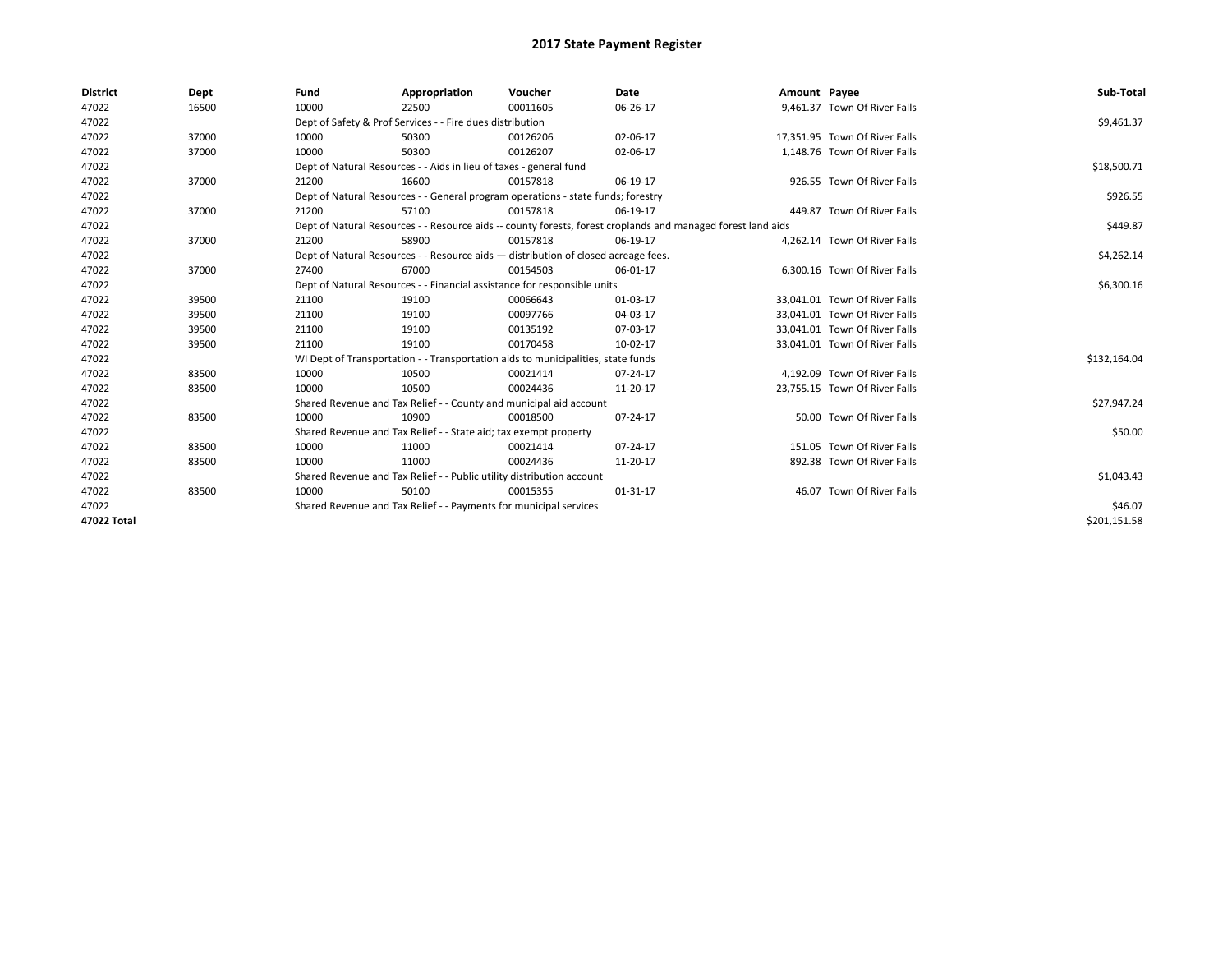| <b>District</b> | Dept  | Fund  | Appropriation                                                                      | Voucher  | Date                                                                                                         | Amount Payee |                            | Sub-Total    |
|-----------------|-------|-------|------------------------------------------------------------------------------------|----------|--------------------------------------------------------------------------------------------------------------|--------------|----------------------------|--------------|
| 47024           | 16500 | 10000 | 22500                                                                              | 00011606 | 06-26-17                                                                                                     |              | 1,300.56 Town Of Rock Elm  |              |
| 47024           |       |       | Dept of Safety & Prof Services - - Fire dues distribution                          |          |                                                                                                              |              |                            | \$1,300.56   |
| 47024           | 37000 | 21200 | 16600                                                                              | 00157819 | 06-19-17                                                                                                     |              | 1,340.31 Town Of Rock Elm  |              |
| 47024           |       |       | Dept of Natural Resources - - General program operations - state funds; forestry   |          |                                                                                                              |              |                            | \$1,340.31   |
| 47024           | 37000 | 21200 | 57100                                                                              | 00157819 | 06-19-17                                                                                                     |              | 631.38 Town Of Rock Elm    |              |
| 47024           |       |       |                                                                                    |          | Dept of Natural Resources - - Resource aids -- county forests, forest croplands and managed forest land aids |              |                            | \$631.38     |
| 47024           | 37000 | 21200 | 58900                                                                              | 00157819 | 06-19-17                                                                                                     |              | 6.165.41 Town Of Rock Elm  |              |
| 47024           |       |       | Dept of Natural Resources - - Resource aids - distribution of closed acreage fees. |          |                                                                                                              |              |                            | \$6,165.41   |
| 47024           | 39500 | 21100 | 19100                                                                              | 00066644 | 01-03-17                                                                                                     |              | 23,220.09 Town Of Rock Elm |              |
| 47024           | 39500 | 21100 | 19100                                                                              | 00097767 | 04-03-17                                                                                                     |              | 23,220.09 Town Of Rock Elm |              |
| 47024           | 39500 | 21100 | 19100                                                                              | 00135193 | 07-03-17                                                                                                     |              | 23.220.09 Town Of Rock Elm |              |
| 47024           | 39500 | 21100 | 19100                                                                              | 00170459 | 10-02-17                                                                                                     |              | 23,220.09 Town Of Rock Elm |              |
| 47024           |       |       | WI Dept of Transportation - - Transportation aids to municipalities, state funds   |          |                                                                                                              |              |                            | \$92,880.36  |
| 47024           | 83500 | 10000 | 10100                                                                              | 00021415 | 07-24-17                                                                                                     |              | 1,885.85 Town Of Rock Elm  |              |
| 47024           |       |       | Shared Revenue and Tax Relief - - Expenditure restraint program account            |          |                                                                                                              |              |                            | \$1,885.85   |
| 47024           | 83500 | 10000 | 10500                                                                              | 00021415 | 07-24-17                                                                                                     |              | 3.959.98 Town Of Rock Elm  |              |
| 47024           | 83500 | 10000 | 10500                                                                              | 00024437 | 11-20-17                                                                                                     |              | 22,439.87 Town Of Rock Elm |              |
| 47024           |       |       | Shared Revenue and Tax Relief - - County and municipal aid account                 |          |                                                                                                              |              |                            | \$26,399.85  |
| 47024           | 83500 | 10000 | 10900                                                                              | 00018501 | 07-24-17                                                                                                     |              | 40.00 Town Of Rock Elm     |              |
| 47024           |       |       | Shared Revenue and Tax Relief - - State aid; tax exempt property                   |          |                                                                                                              |              |                            | \$40.00      |
| 47024           | 83500 | 10000 | 11000                                                                              | 00021415 | 07-24-17                                                                                                     |              | 627.42 Town Of Rock Elm    |              |
| 47024           | 83500 | 10000 | 11000                                                                              | 00024437 | 11-20-17                                                                                                     |              | 3,644.75 Town Of Rock Elm  |              |
| 47024           |       |       | Shared Revenue and Tax Relief - - Public utility distribution account              |          |                                                                                                              |              |                            | \$4,272.17   |
| 47024 Total     |       |       |                                                                                    |          |                                                                                                              |              |                            | \$134,915.89 |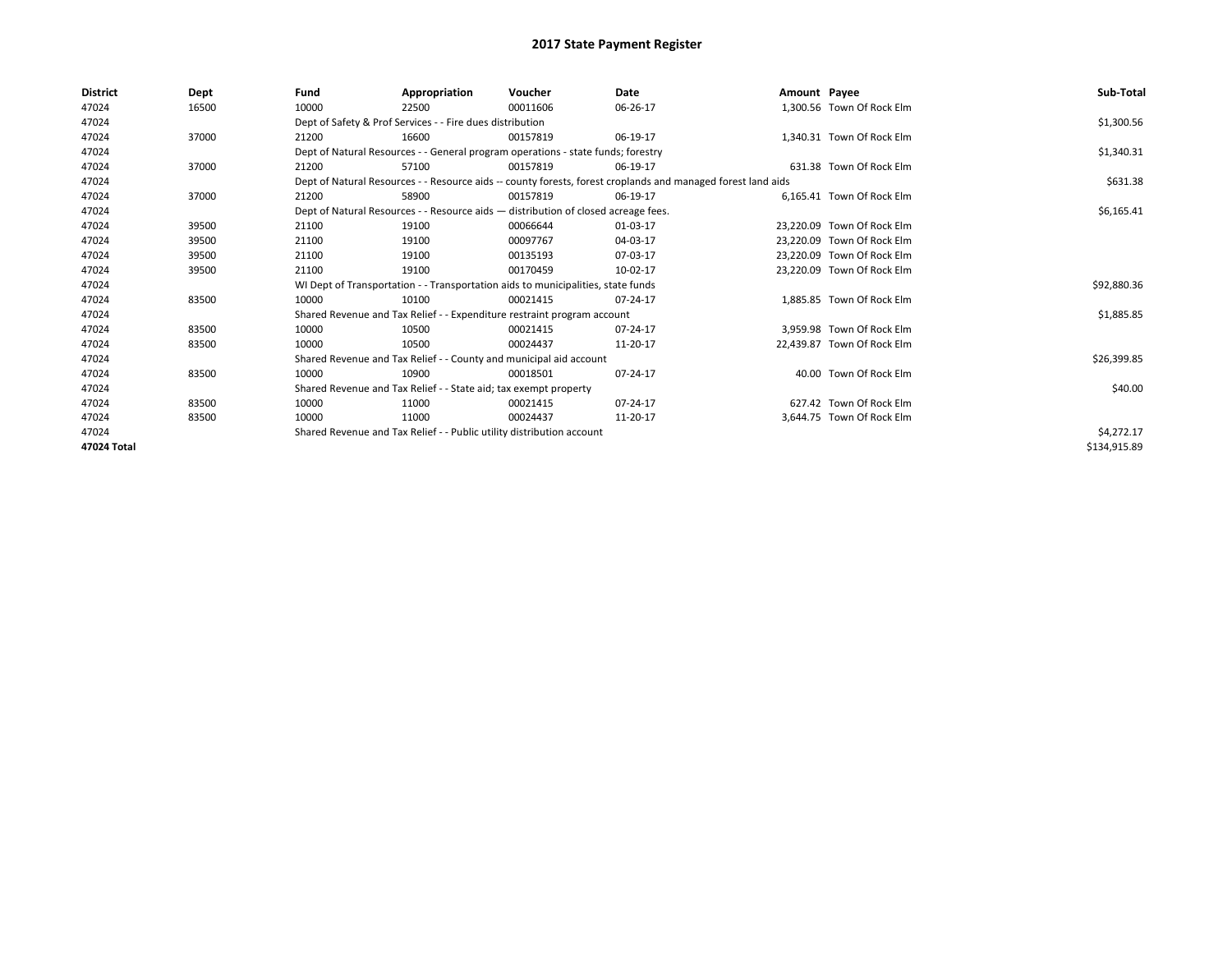| <b>District</b> | Dept  | Fund  | Appropriation                                                                           | Voucher  | Date                                                                                                         | Amount Payee |                         | Sub-Total    |
|-----------------|-------|-------|-----------------------------------------------------------------------------------------|----------|--------------------------------------------------------------------------------------------------------------|--------------|-------------------------|--------------|
| 47026           | 16500 | 10000 | 22500                                                                                   | 00011607 | 06-26-17                                                                                                     |              | 1,466.92 Town Of Salem  |              |
| 47026           |       |       | Dept of Safety & Prof Services - - Fire dues distribution                               |          |                                                                                                              |              |                         | \$1,466.92   |
| 47026           | 37000 | 10000 | 50300                                                                                   | 00143728 | 04-21-17                                                                                                     |              | 31.29 Town Of Salem     |              |
| 47026           |       |       | Dept of Natural Resources - - Aids in lieu of taxes - general fund                      |          |                                                                                                              |              |                         | \$31.29      |
| 47026           | 37000 | 21200 | 16600                                                                                   | 00157820 | 06-19-17                                                                                                     |              | 1,000.33 Town Of Salem  |              |
| 47026           |       |       | Dept of Natural Resources - - General program operations - state funds; forestry        |          |                                                                                                              |              |                         | \$1,000.33   |
| 47026           | 37000 | 21200 | 57100                                                                                   | 00157820 | 06-19-17                                                                                                     |              | 512.93 Town Of Salem    |              |
| 47026           |       |       |                                                                                         |          | Dept of Natural Resources - - Resource aids -- county forests, forest croplands and managed forest land aids |              |                         | \$512.93     |
| 47026           | 37000 | 21200 | 58900                                                                                   | 00157820 | 06-19-17                                                                                                     |              | 4.601.53 Town Of Salem  |              |
| 47026           |       |       | Dept of Natural Resources - - Resource aids - distribution of closed acreage fees.      |          |                                                                                                              |              |                         | \$4,601.53   |
| 47026           | 39500 | 21100 | 19100                                                                                   | 00066645 | 01-03-17                                                                                                     |              | 29,506.80 Town Of Salem |              |
| 47026           | 39500 | 21100 | 19100                                                                                   | 00097768 | 04-03-17                                                                                                     |              | 29.506.80 Town Of Salem |              |
| 47026           | 39500 | 21100 | 19100                                                                                   | 00135194 | 07-03-17                                                                                                     |              | 29.506.80 Town Of Salem |              |
| 47026           | 39500 | 21100 | 19100                                                                                   | 00170460 | 10-02-17                                                                                                     |              | 29,506.80 Town Of Salem |              |
| 47026           |       |       | WI Dept of Transportation - - Transportation aids to municipalities, state funds        |          |                                                                                                              |              |                         | \$118,027.20 |
| 47026           | 46500 | 27200 | 36500                                                                                   | 00020681 | 01-18-17                                                                                                     |              | 17.454.26 Town Of Salem |              |
| 47026           | 46500 | 27200 | 36500                                                                                   | 00024591 | 04-11-17                                                                                                     |              | 18.994.00 Town Of Salem |              |
| 47026           |       |       | Department of Military Affairs - - State disaster assistance; petroleum inspection fund |          |                                                                                                              |              |                         | \$36,448.26  |
| 47026           | 83500 | 10000 | 10500                                                                                   | 00021416 | 07-24-17                                                                                                     |              | 3.546.69 Town Of Salem  |              |
| 47026           | 83500 | 10000 | 10500                                                                                   | 00024438 | 11-20-17                                                                                                     |              | 20.097.88 Town Of Salem |              |
| 47026           |       |       | Shared Revenue and Tax Relief - - County and municipal aid account                      |          |                                                                                                              |              |                         | \$23,644.57  |
| 47026           | 83500 | 10000 | 10900                                                                                   | 00018502 | 07-24-17                                                                                                     |              | 38.00 Town Of Salem     |              |
| 47026           |       |       | Shared Revenue and Tax Relief - - State aid; tax exempt property                        |          |                                                                                                              |              |                         | \$38.00      |
| 47026 Total     |       |       |                                                                                         |          |                                                                                                              |              |                         | \$185,771.03 |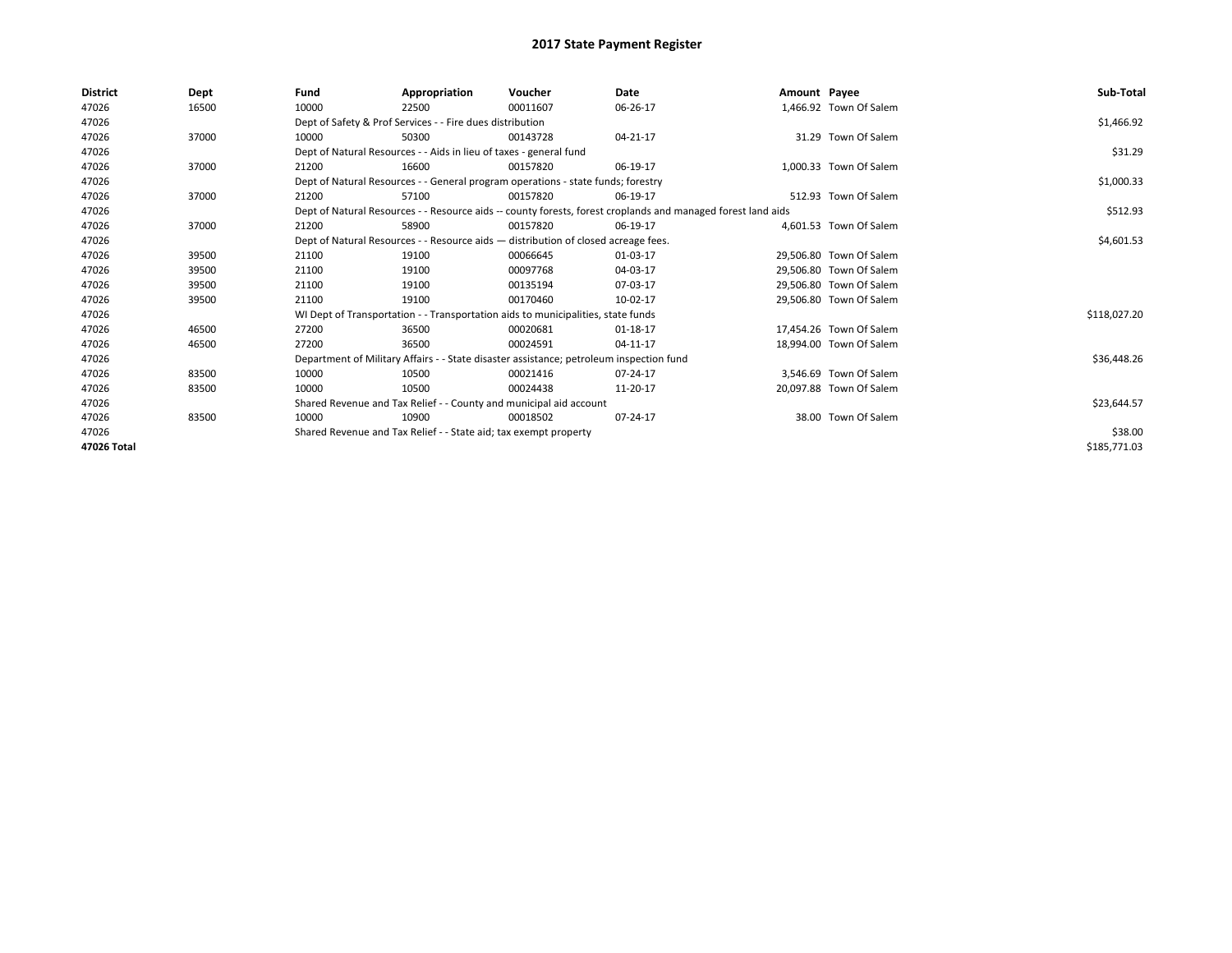| <b>District</b> | Dept  | Fund  | Appropriation                                                                      | Voucher  | Date                                                                                                         | Amount Payee |                               | Sub-Total    |
|-----------------|-------|-------|------------------------------------------------------------------------------------|----------|--------------------------------------------------------------------------------------------------------------|--------------|-------------------------------|--------------|
| 47028           | 16500 | 10000 | 22500                                                                              | 00011608 | 06-27-17                                                                                                     |              | 1,734.03 Town Of Spring Lake  |              |
| 47028           |       |       | Dept of Safety & Prof Services - - Fire dues distribution                          |          |                                                                                                              |              |                               | \$1,734.03   |
| 47028           | 37000 | 21200 | 16600                                                                              | 00157821 | 06-19-17                                                                                                     |              | 903.39 Town Of Spring Lake    |              |
| 47028           |       |       | Dept of Natural Resources - - General program operations - state funds; forestry   |          |                                                                                                              |              |                               | \$903.39     |
| 47028           | 37000 | 21200 | 57100                                                                              | 00157821 | 06-19-17                                                                                                     |              | 486.66 Town Of Spring Lake    |              |
| 47028           |       |       |                                                                                    |          | Dept of Natural Resources - - Resource aids -- county forests, forest croplands and managed forest land aids |              |                               | \$486.66     |
| 47028           | 37000 | 21200 | 58900                                                                              | 00157821 | 06-19-17                                                                                                     |              | 4,155.58 Town Of Spring Lake  |              |
| 47028           |       |       | Dept of Natural Resources - - Resource aids - distribution of closed acreage fees. |          |                                                                                                              |              |                               | \$4,155.58   |
| 47028           | 39500 | 21100 | 19100                                                                              | 00066646 | 01-03-17                                                                                                     |              | 23,154.03 Town Of Spring Lake |              |
| 47028           | 39500 | 21100 | 19100                                                                              | 00097769 | 04-03-17                                                                                                     |              | 23,154.03 Town Of Spring Lake |              |
| 47028           | 39500 | 21100 | 19100                                                                              | 00135195 | 07-03-17                                                                                                     |              | 23,154.03 Town Of Spring Lake |              |
| 47028           | 39500 | 21100 | 19100                                                                              | 00170461 | 10-02-17                                                                                                     |              | 23,154.03 Town Of Spring Lake |              |
| 47028           |       |       | WI Dept of Transportation - - Transportation aids to municipalities, state funds   |          |                                                                                                              |              |                               | \$92,616.12  |
| 47028           | 83500 | 10000 | 10500                                                                              | 00021417 | 07-24-17                                                                                                     |              | 5,892.23 Town Of Spring Lake  |              |
| 47028           | 83500 | 10000 | 10500                                                                              | 00024439 | 11-20-17                                                                                                     |              | 33,389.32 Town Of Spring Lake |              |
| 47028           |       |       | Shared Revenue and Tax Relief - - County and municipal aid account                 |          |                                                                                                              |              |                               | \$39,281.55  |
| 47028           | 83500 | 10000 | 10900                                                                              | 00018503 | 07-24-17                                                                                                     |              | 1.00 Town Of Spring Lake      |              |
| 47028           |       |       | Shared Revenue and Tax Relief - - State aid; tax exempt property                   |          |                                                                                                              |              |                               | \$1.00       |
| 47028           | 83500 | 10000 | 11000                                                                              | 00021417 | 07-24-17                                                                                                     |              | 32.77 Town Of Spring Lake     |              |
| 47028           | 83500 | 10000 | 11000                                                                              | 00024439 | 11-20-17                                                                                                     |              | 184.20 Town Of Spring Lake    |              |
| 47028           |       |       | Shared Revenue and Tax Relief - - Public utility distribution account              |          |                                                                                                              |              |                               | \$216.97     |
| 47028 Total     |       |       |                                                                                    |          |                                                                                                              |              |                               | \$139,395.30 |
|                 |       |       |                                                                                    |          |                                                                                                              |              |                               |              |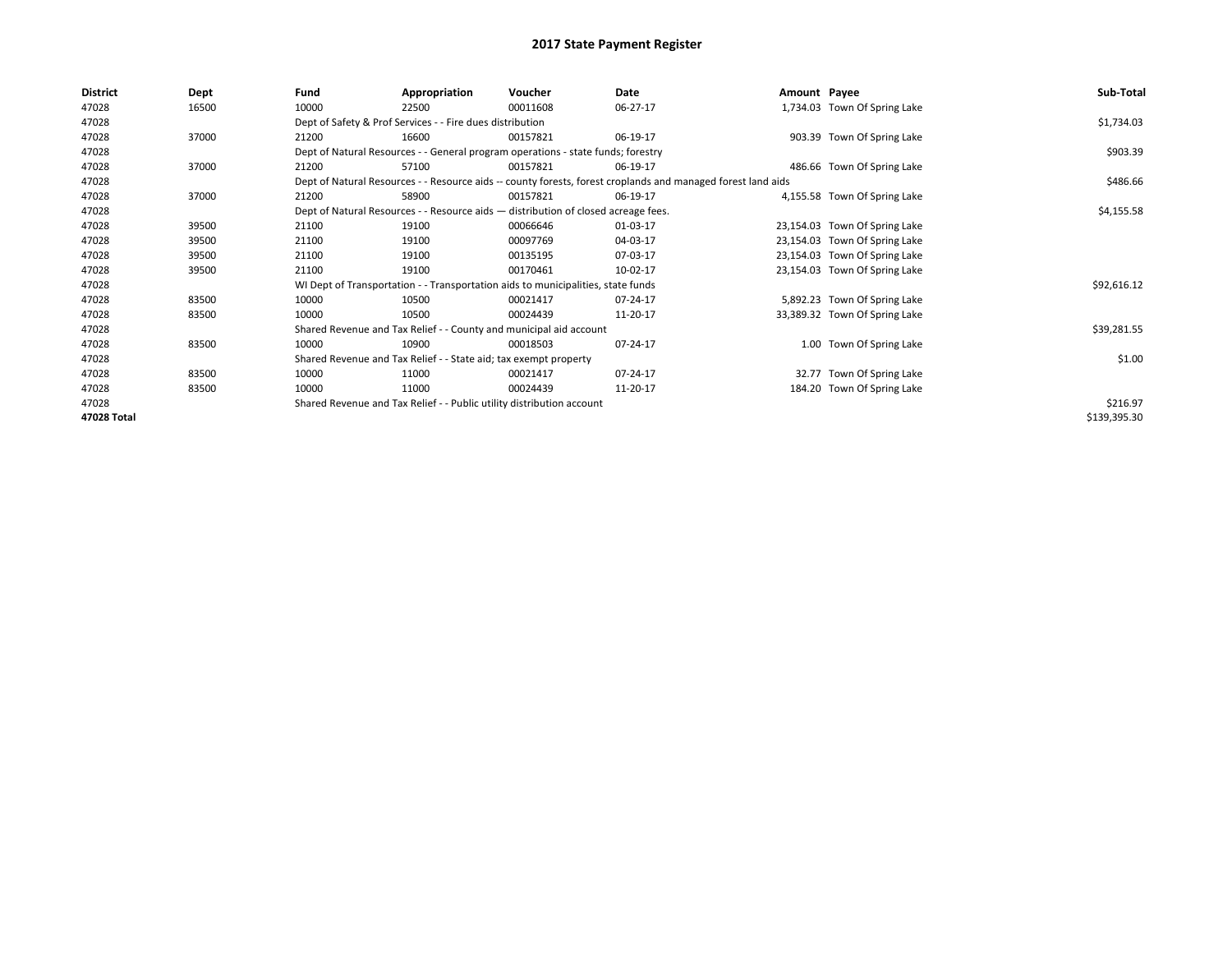| <b>District</b> | Dept  | Fund  | Appropriation                                                                                                | Voucher  | Date     | Amount Payee |                           | Sub-Total    |
|-----------------|-------|-------|--------------------------------------------------------------------------------------------------------------|----------|----------|--------------|---------------------------|--------------|
| 47030           | 16500 | 10000 | 22500                                                                                                        | 00011609 | 06-26-17 |              | 6,865.31 Town Of Trenton  |              |
| 47030           |       |       | Dept of Safety & Prof Services - - Fire dues distribution                                                    |          |          |              |                           | \$6,865.31   |
| 47030           | 37000 | 10000 | 50300                                                                                                        | 00126227 | 02-06-17 |              | 1,459.80 Town Of Trenton  |              |
| 47030           | 37000 | 10000 | 50300                                                                                                        | 00126228 | 02-06-17 |              | 697.62 Town Of Trenton    |              |
| 47030           | 37000 | 10000 | 50300                                                                                                        | 00143786 | 04-21-17 |              | 54.75 Town Of Trenton     |              |
| 47030           |       |       | Dept of Natural Resources - - Aids in lieu of taxes - general fund                                           |          |          |              |                           | \$2,212.17   |
| 47030           | 37000 | 21200 | 16600                                                                                                        | 00157822 | 06-19-17 |              | 439.62 Town Of Trenton    |              |
| 47030           |       |       | Dept of Natural Resources - - General program operations - state funds; forestry                             |          |          |              |                           | \$439.62     |
| 47030           | 37000 | 21200 | 57100                                                                                                        | 00157822 | 06-19-17 |              | 204.61 Town Of Trenton    |              |
| 47030           |       |       | Dept of Natural Resources - - Resource aids -- county forests, forest croplands and managed forest land aids |          |          |              |                           | \$204.61     |
| 47030           | 37000 | 21200 | 57900                                                                                                        | 00143785 | 04-21-17 |              | 224.35 Town Of Trenton    |              |
| 47030           |       |       | Dept of Natural Resources - - Aids in lieu of taxes - sum sufficient                                         |          |          |              |                           | \$224.35     |
| 47030           | 37000 | 21200 | 58900                                                                                                        | 00157822 | 06-19-17 |              | 2,022.27 Town Of Trenton  |              |
| 47030           |       |       | Dept of Natural Resources - - Resource aids - distribution of closed acreage fees.                           |          |          |              |                           | \$2,022.27   |
| 47030           | 39500 | 21100 | 19100                                                                                                        | 00066647 | 01-03-17 |              | 28,978.32 Town Of Trenton |              |
| 47030           | 39500 | 21100 | 19100                                                                                                        | 00097770 | 04-03-17 |              | 28.978.32 Town Of Trenton |              |
| 47030           | 39500 | 21100 | 19100                                                                                                        | 00135196 | 07-03-17 |              | 28,978.32 Town Of Trenton |              |
| 47030           | 39500 | 21100 | 19100                                                                                                        | 00170462 | 10-02-17 |              | 28,978.32 Town Of Trenton |              |
| 47030           |       |       | WI Dept of Transportation - - Transportation aids to municipalities, state funds                             |          |          |              |                           | \$115,913.28 |
| 47030           | 83500 | 10000 | 10500                                                                                                        | 00021418 | 07-24-17 |              | 3,808.53 Town Of Trenton  |              |
| 47030           | 83500 | 10000 | 10500                                                                                                        | 00024440 | 11-20-17 |              | 21,581.67 Town Of Trenton |              |
| 47030           |       |       | Shared Revenue and Tax Relief - - County and municipal aid account                                           |          |          |              |                           | \$25,390.20  |
| 47030           | 83500 | 10000 | 10900                                                                                                        | 00018504 | 07-24-17 |              | 464.00 Town Of Trenton    |              |
| 47030           |       |       | Shared Revenue and Tax Relief - - State aid; tax exempt property                                             |          |          |              |                           | \$464.00     |
| 47030           | 83500 | 10000 | 11000                                                                                                        | 00021418 | 07-24-17 |              | 576.61 Town Of Trenton    |              |
| 47030           | 83500 | 10000 | 11000                                                                                                        | 00024440 | 11-20-17 |              | 3,294.89 Town Of Trenton  |              |
| 47030           |       |       | Shared Revenue and Tax Relief - - Public utility distribution account                                        |          |          |              |                           | \$3,871.50   |
| 47030 Total     |       |       |                                                                                                              |          |          |              |                           | \$157,607.31 |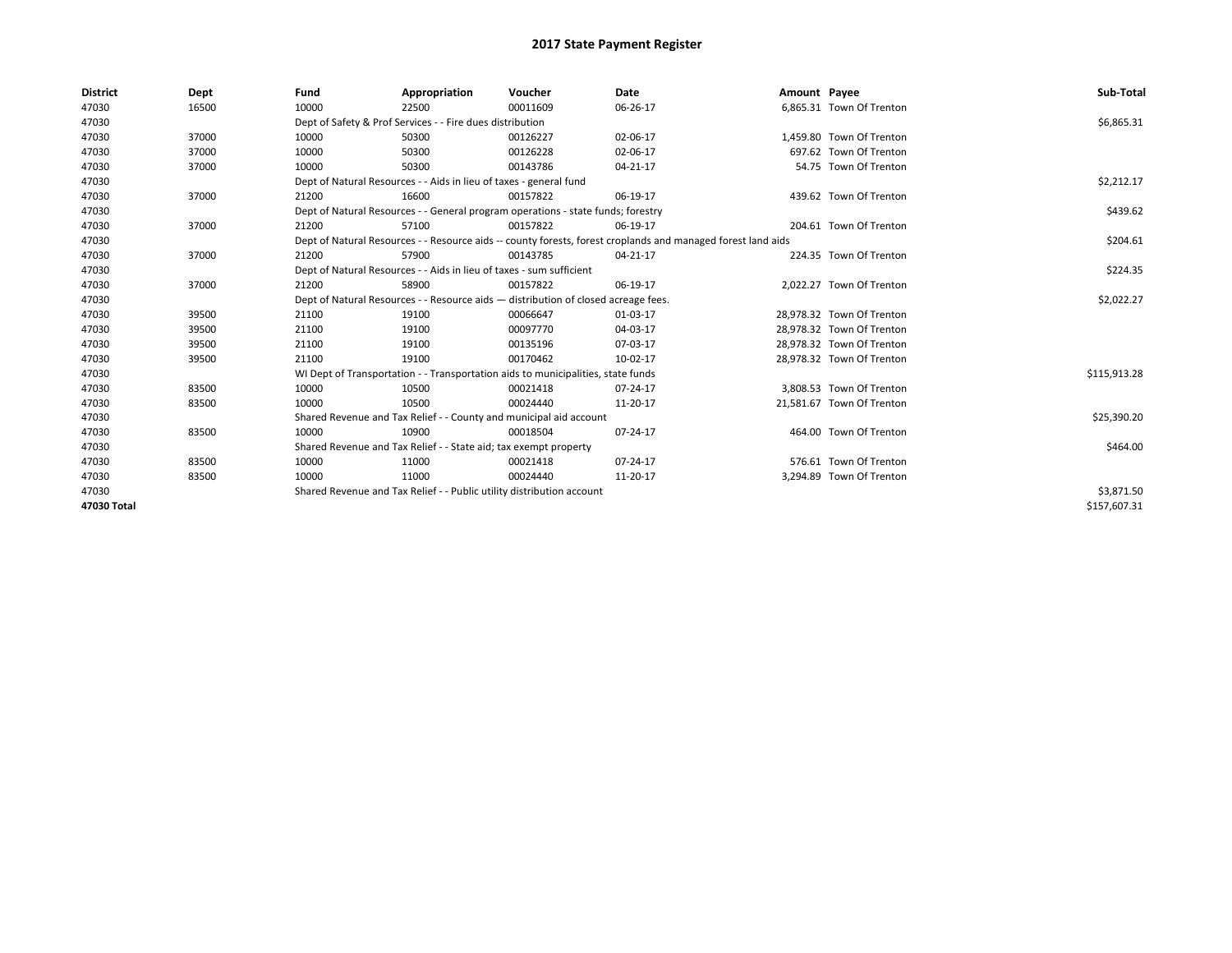| 47032<br>5,667.42 Town Of Trimbelle<br>16500<br>10000<br>00011610<br>06-26-17<br>22500<br>Dept of Safety & Prof Services - - Fire dues distribution<br>47032<br>47032<br>206.58 Town Of Trimbelle<br>37000<br>21200<br>16600<br>06-19-17<br>00157823<br>47032<br>Dept of Natural Resources - - General program operations - state funds; forestry | \$5,667.42<br>\$206.58<br>\$123.95 |
|---------------------------------------------------------------------------------------------------------------------------------------------------------------------------------------------------------------------------------------------------------------------------------------------------------------------------------------------------|------------------------------------|
|                                                                                                                                                                                                                                                                                                                                                   |                                    |
|                                                                                                                                                                                                                                                                                                                                                   |                                    |
|                                                                                                                                                                                                                                                                                                                                                   |                                    |
|                                                                                                                                                                                                                                                                                                                                                   |                                    |
| 47032<br>37000<br>123.95 Town Of Trimbelle<br>21200<br>57100<br>00157823<br>06-19-17                                                                                                                                                                                                                                                              |                                    |
| 47032<br>Dept of Natural Resources - - Resource aids -- county forests, forest croplands and managed forest land aids                                                                                                                                                                                                                             |                                    |
| 47032<br>37000<br>950.29 Town Of Trimbelle<br>21200<br>58900<br>06-19-17<br>00157823                                                                                                                                                                                                                                                              |                                    |
| 47032<br>Dept of Natural Resources - - Resource aids - distribution of closed acreage fees.                                                                                                                                                                                                                                                       | \$950.29                           |
| 47032<br>39500<br>01-03-17<br>26,468.04 Town Of Trimbelle<br>21100<br>19100<br>00066648                                                                                                                                                                                                                                                           |                                    |
| 47032<br>21100<br>00097771<br>04-03-17<br>26,468.04 Town Of Trimbelle<br>39500<br>19100                                                                                                                                                                                                                                                           |                                    |
| 47032<br>21100<br>07-03-17<br>26,468.04 Town Of Trimbelle<br>39500<br>19100<br>00135197                                                                                                                                                                                                                                                           |                                    |
| 47032<br>21100<br>19100<br>10-02-17<br>26,468.04 Town Of Trimbelle<br>39500<br>00170463                                                                                                                                                                                                                                                           |                                    |
| 47032<br>WI Dept of Transportation - - Transportation aids to municipalities, state funds                                                                                                                                                                                                                                                         | \$105,872.16                       |
| 47032<br>83500<br>10000<br>07-24-17<br>5,503.60 Town Of Trimbelle<br>10500<br>00021419                                                                                                                                                                                                                                                            |                                    |
| 47032<br>83500<br>10000<br>10500<br>00024441<br>11-20-17<br>31,187.07 Town Of Trimbelle                                                                                                                                                                                                                                                           |                                    |
| 47032<br>Shared Revenue and Tax Relief - - County and municipal aid account                                                                                                                                                                                                                                                                       | \$36,690.67                        |
| 45.00 Town Of Trimbelle<br>47032<br>83500<br>10000<br>10900<br>07-24-17<br>00018505                                                                                                                                                                                                                                                               |                                    |
| 47032<br>Shared Revenue and Tax Relief - - State aid; tax exempt property                                                                                                                                                                                                                                                                         | \$45.00                            |
| 47032<br>83500<br>07-24-17<br>496.69 Town Of Trimbelle<br>10000<br>11000<br>00021419                                                                                                                                                                                                                                                              |                                    |
| 47032<br>10000<br>11000<br>2,800.39 Town Of Trimbelle<br>83500<br>00024441<br>11-20-17                                                                                                                                                                                                                                                            |                                    |
| Shared Revenue and Tax Relief - - Public utility distribution account<br>47032                                                                                                                                                                                                                                                                    | \$3,297.08                         |
| 47032 Total                                                                                                                                                                                                                                                                                                                                       | \$152,853.15                       |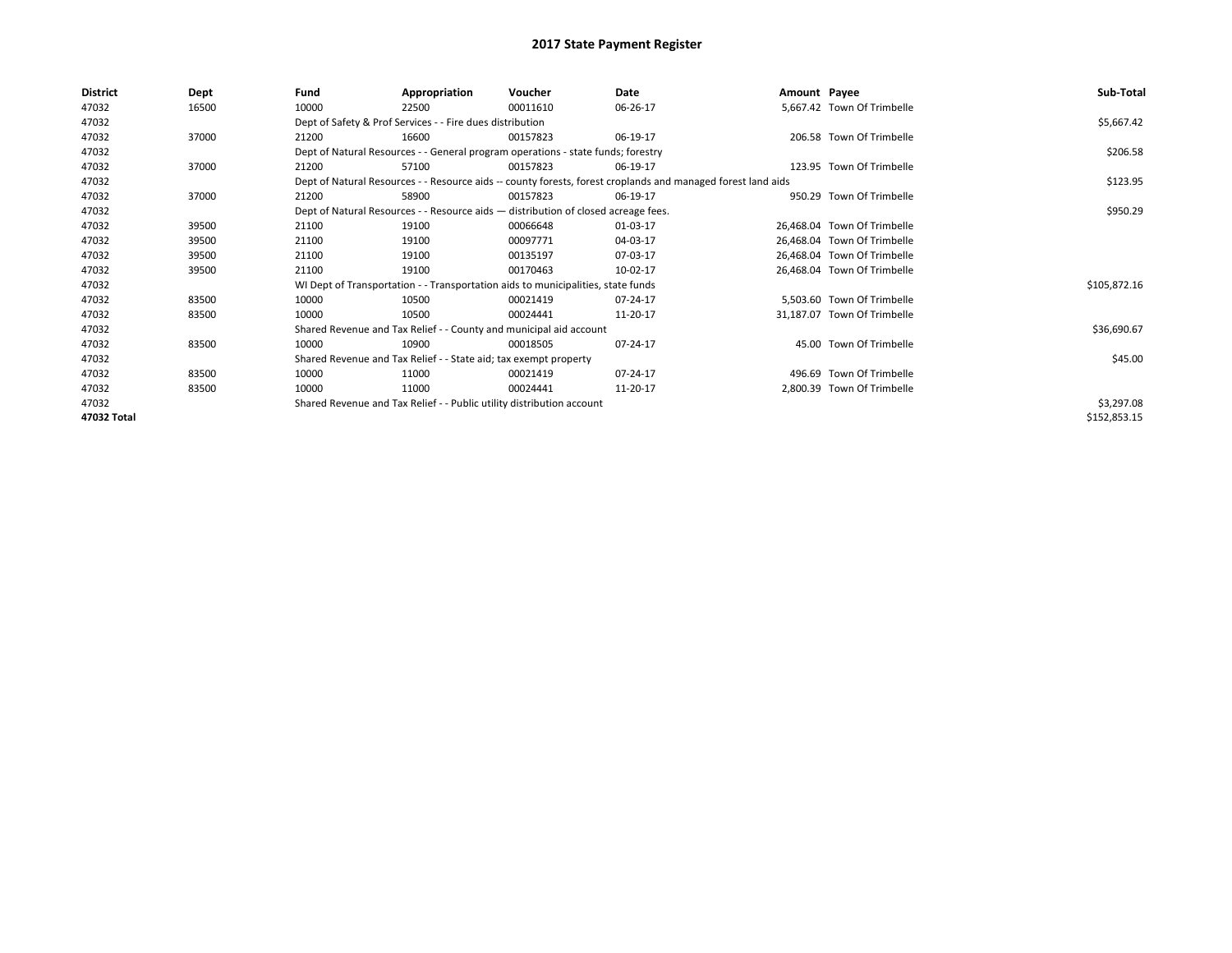| <b>District</b> | Dept  | Fund  | Appropriation                                                                      | Voucher  | Date                                                                                                         | Amount Payee |                         | Sub-Total    |
|-----------------|-------|-------|------------------------------------------------------------------------------------|----------|--------------------------------------------------------------------------------------------------------------|--------------|-------------------------|--------------|
| 47034           | 16500 | 10000 | 22500                                                                              | 00011611 | 06-26-17                                                                                                     |              | 1,992.30 Town Of Union  |              |
| 47034           |       |       | Dept of Safety & Prof Services - - Fire dues distribution                          |          |                                                                                                              |              |                         | \$1,992.30   |
| 47034           | 37000 | 10000 | 50300                                                                              | 00126281 | 02-06-17                                                                                                     |              | 3,248.02 Town Of Union  |              |
| 47034           |       |       | Dept of Natural Resources - - Aids in lieu of taxes - general fund                 |          |                                                                                                              |              |                         | \$3,248.02   |
| 47034           | 37000 | 21200 | 16600                                                                              | 00157824 | 06-19-17                                                                                                     |              | 644.61 Town Of Union    |              |
| 47034           |       |       | Dept of Natural Resources - - General program operations - state funds; forestry   |          |                                                                                                              |              |                         | \$644.61     |
| 47034           | 37000 | 21200 | 57100                                                                              | 00157824 | 06-19-17                                                                                                     |              | 303.03 Town Of Union    |              |
| 47034           |       |       |                                                                                    |          | Dept of Natural Resources - - Resource aids -- county forests, forest croplands and managed forest land aids |              |                         | \$303.03     |
| 47034           | 37000 | 21200 | 58900                                                                              | 00157824 | 06-19-17                                                                                                     |              | 2,965.22 Town Of Union  |              |
| 47034           |       |       | Dept of Natural Resources - - Resource aids - distribution of closed acreage fees. |          |                                                                                                              |              |                         | \$2,965.22   |
| 47034           | 39500 | 21100 | 19100                                                                              | 00066649 | 01-03-17                                                                                                     |              | 26,236.83 Town Of Union |              |
| 47034           | 39500 | 21100 | 19100                                                                              | 00097772 | 04-03-17                                                                                                     |              | 26,236.83 Town Of Union |              |
| 47034           | 39500 | 21100 | 19100                                                                              | 00135198 | 07-03-17                                                                                                     |              | 26,236.83 Town Of Union |              |
| 47034           | 39500 | 21100 | 19100                                                                              | 00170464 | 10-02-17                                                                                                     |              | 26,236.83 Town Of Union |              |
| 47034           |       |       | WI Dept of Transportation - - Transportation aids to municipalities, state funds   |          |                                                                                                              |              |                         | \$104,947.32 |
| 47034           | 83500 | 10000 | 10500                                                                              | 00021420 | 07-24-17                                                                                                     |              | 6,753.99 Town Of Union  |              |
| 47034           | 83500 | 10000 | 10500                                                                              | 00024442 | 11-20-17                                                                                                     |              | 38,272.59 Town Of Union |              |
| 47034           |       |       | Shared Revenue and Tax Relief - - County and municipal aid account                 |          |                                                                                                              |              |                         | \$45,026.58  |
| 47034           | 83500 | 10000 | 10900                                                                              | 00018506 | 07-24-17                                                                                                     |              | 1.00 Town Of Union      |              |
| 47034           |       |       | Shared Revenue and Tax Relief - - State aid; tax exempt property                   |          |                                                                                                              |              |                         | \$1.00       |
| 47034 Total     |       |       |                                                                                    |          |                                                                                                              |              |                         | \$159,128.08 |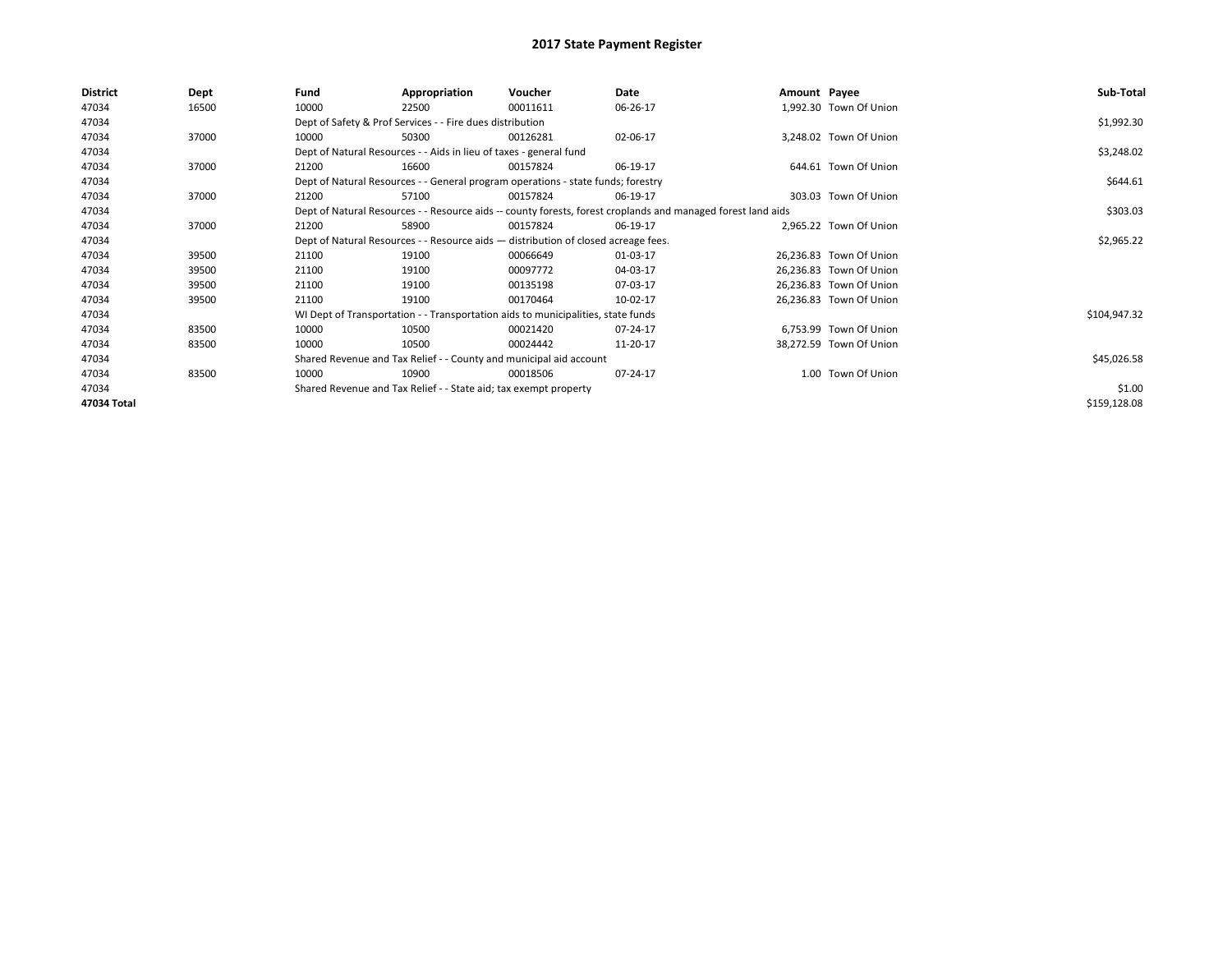| <b>District</b> | Dept  | Fund  | Appropriation                                                                    | Voucher  | Date     | Amount Payee |                               | Sub-Total   |
|-----------------|-------|-------|----------------------------------------------------------------------------------|----------|----------|--------------|-------------------------------|-------------|
| 47106           | 16500 | 10000 | 22500                                                                            | 00011612 | 06-26-17 |              | 790.78 Village Of Bay City    |             |
| 47106           |       |       | Dept of Safety & Prof Services - - Fire dues distribution                        |          |          |              |                               | \$790.78    |
| 47106           | 39500 | 21100 | 19100                                                                            | 00066650 | 01-03-17 |              | 2,680.93 Village Of Bay City  |             |
| 47106           | 39500 | 21100 | 19100                                                                            | 00097773 | 04-03-17 |              | 2,680.93 Village Of Bay City  |             |
| 47106           | 39500 | 21100 | 19100                                                                            | 00135199 | 07-03-17 |              | 2,680.93 Village Of Bay City  |             |
| 47106           | 39500 | 21100 | 19100                                                                            | 00170465 | 10-02-17 |              | 2,680.95 Village Of Bay City  |             |
| 47106           |       |       | WI Dept of Transportation - - Transportation aids to municipalities, state funds |          |          |              |                               | \$10,723.74 |
| 47106           | 83500 | 10000 | 10500                                                                            | 00021421 | 07-24-17 |              | 12,143.42 Village Of Bay City |             |
| 47106           | 83500 | 10000 | 10500                                                                            | 00024443 | 11-20-17 |              | 68,812.71 Village Of Bay City |             |
| 47106           |       |       | Shared Revenue and Tax Relief - - County and municipal aid account               |          |          |              |                               | \$80,956.13 |
| 47106           | 83500 | 10000 | 10900                                                                            | 00018507 | 07-24-17 |              | 4.00 Village Of Bay City      |             |
| 47106           |       |       | Shared Revenue and Tax Relief - - State aid; tax exempt property                 |          |          |              |                               | \$4.00      |
| 47106           | 83500 | 10000 | 11000                                                                            | 00021421 | 07-24-17 |              | 14.86 Village Of Bay City     |             |
| 47106           | 83500 | 10000 | 11000                                                                            | 00024443 | 11-20-17 |              | 82.68 Village Of Bay City     |             |
| 47106           |       |       | Shared Revenue and Tax Relief - - Public utility distribution account            |          |          |              |                               | \$97.54     |
| 47106           | 83500 | 52100 | 36300                                                                            | 00015949 | 03-27-17 |              | 4,300.05 Village Of Bay City  |             |
| 47106           |       |       | Shared Revenue and Tax Relief - - Lottery and gaming credit                      |          |          |              |                               | \$4,300.05  |
| 47106 Total     |       |       |                                                                                  |          |          |              |                               | \$96,872.24 |
|                 |       |       |                                                                                  |          |          |              |                               |             |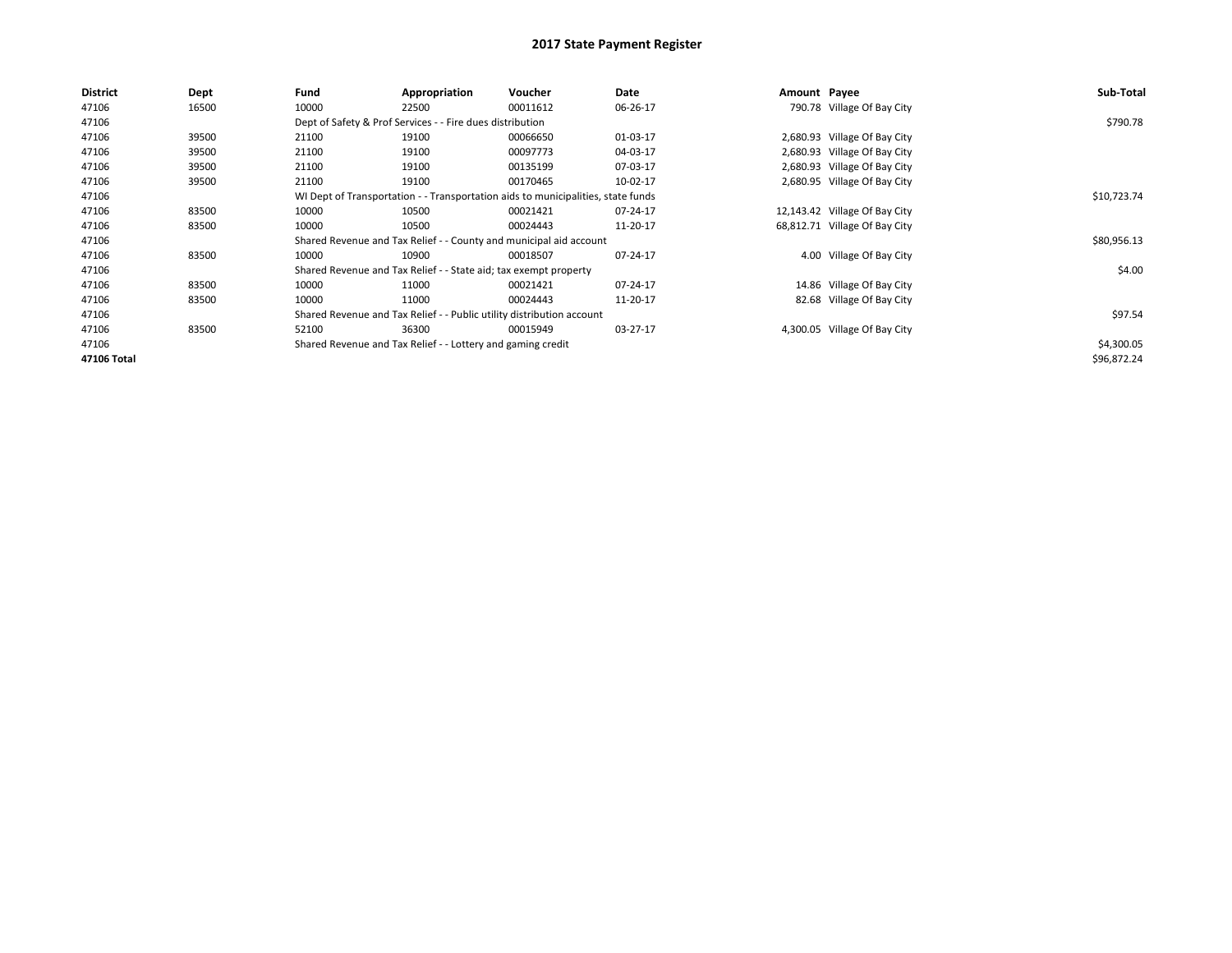| <b>District</b> | Dept  | Fund  | Appropriation                                                         | Voucher                                                                          | Date     | Amount Payee |                                 | Sub-Total    |
|-----------------|-------|-------|-----------------------------------------------------------------------|----------------------------------------------------------------------------------|----------|--------------|---------------------------------|--------------|
| 47121           | 16500 | 10000 | 22500                                                                 | 00011613                                                                         | 06-26-17 |              | 7,842.98 Village Of Ellsworth   |              |
| 47121           |       |       | Dept of Safety & Prof Services - - Fire dues distribution             |                                                                                  |          |              |                                 | \$7,842.98   |
| 47121           | 39500 | 21100 | 18500                                                                 | 00136107                                                                         | 06-29-17 |              | 4,000.00 Village Of Ellsworth   |              |
| 47121           |       |       |                                                                       | WI Dept of Transportation - - Highway safety, local assistance, federal funds    |          |              |                                 | \$4,000.00   |
| 47121           | 39500 | 21100 | 19100                                                                 | 00066651                                                                         | 01-03-17 |              | 34,828.30 Village Of Ellsworth  |              |
| 47121           | 39500 | 21100 | 19100                                                                 | 00097774                                                                         | 04-03-17 |              | 34,828.30 Village Of Ellsworth  |              |
| 47121           | 39500 | 21100 | 19100                                                                 | 00135200                                                                         | 07-03-17 |              | 34,828.30 Village Of Ellsworth  |              |
| 47121           | 39500 | 21100 | 19100                                                                 | 00170466                                                                         | 10-02-17 |              | 34,828.31 Village Of Ellsworth  |              |
| 47121           |       |       |                                                                       | WI Dept of Transportation - - Transportation aids to municipalities, state funds |          |              |                                 | \$139,313.21 |
| 47121           | 43500 | 00005 | 16300                                                                 | 01LGS                                                                            | 11-17-17 |              | 9,792.45 Village Of Ellsworth   |              |
| 47121           |       |       | Department of Health Services - - Guardianship grant program          |                                                                                  |          |              |                                 | \$9,792.45   |
| 47121           | 45500 | 10000 | 23100                                                                 | 00033618                                                                         | 08-24-17 |              | 800.00 Village Of Ellsworth     |              |
| 47121           |       |       |                                                                       | Department of Justice - - Law enforcement training fund, local assistance        |          |              |                                 | \$800.00     |
| 47121           | 83500 | 10000 | 10100                                                                 | 00021422                                                                         | 07-24-17 |              | 24,487.56 Village Of Ellsworth  |              |
| 47121           |       |       |                                                                       | Shared Revenue and Tax Relief - - Expenditure restraint program account          |          |              |                                 | \$24,487.56  |
| 47121           | 83500 | 10000 | 10500                                                                 | 00021422                                                                         | 07-24-17 |              | 76,272.80 Village Of Ellsworth  |              |
| 47121           | 83500 | 10000 | 10500                                                                 | 00024444                                                                         | 11-20-17 |              | 422,420.05 Village Of Ellsworth |              |
| 47121           |       |       |                                                                       | Shared Revenue and Tax Relief - - County and municipal aid account               |          |              |                                 | \$498,692.85 |
| 47121           | 83500 | 10000 | 10900                                                                 | 00018508                                                                         | 07-24-17 |              | 2,855.00 Village Of Ellsworth   |              |
| 47121           | 83500 | 10000 | 10900                                                                 | 00019905                                                                         | 07-24-17 |              | 5,849.00 Village Of Ellsworth   |              |
| 47121           |       |       | Shared Revenue and Tax Relief - - State aid; tax exempt property      |                                                                                  |          |              |                                 | \$8,704.00   |
| 47121           | 83500 | 10000 | 11000                                                                 | 00021422                                                                         | 07-24-17 |              | 1,196.10 Village Of Ellsworth   |              |
| 47121           | 83500 | 10000 | 11000                                                                 | 00024444                                                                         | 11-20-17 |              | 7,121.10 Village Of Ellsworth   |              |
| 47121           |       |       | Shared Revenue and Tax Relief - - Public utility distribution account |                                                                                  |          |              |                                 | \$8,317.20   |
| 47121           | 83500 | 10000 | 50100                                                                 | 00015356                                                                         | 01-31-17 |              | 201.55 Village Of Ellsworth     |              |
| 47121           |       |       | Shared Revenue and Tax Relief - - Payments for municipal services     |                                                                                  |          |              |                                 | \$201.55     |
| 47121           | 83500 | 52100 | 36300                                                                 | 00015950                                                                         | 03-27-17 |              | 3,639.45 Village Of Ellsworth   |              |
| 47121           |       |       | Shared Revenue and Tax Relief - - Lottery and gaming credit           |                                                                                  |          |              |                                 | \$3,639.45   |
| 47121 Total     |       |       |                                                                       |                                                                                  |          |              |                                 | \$705,791.25 |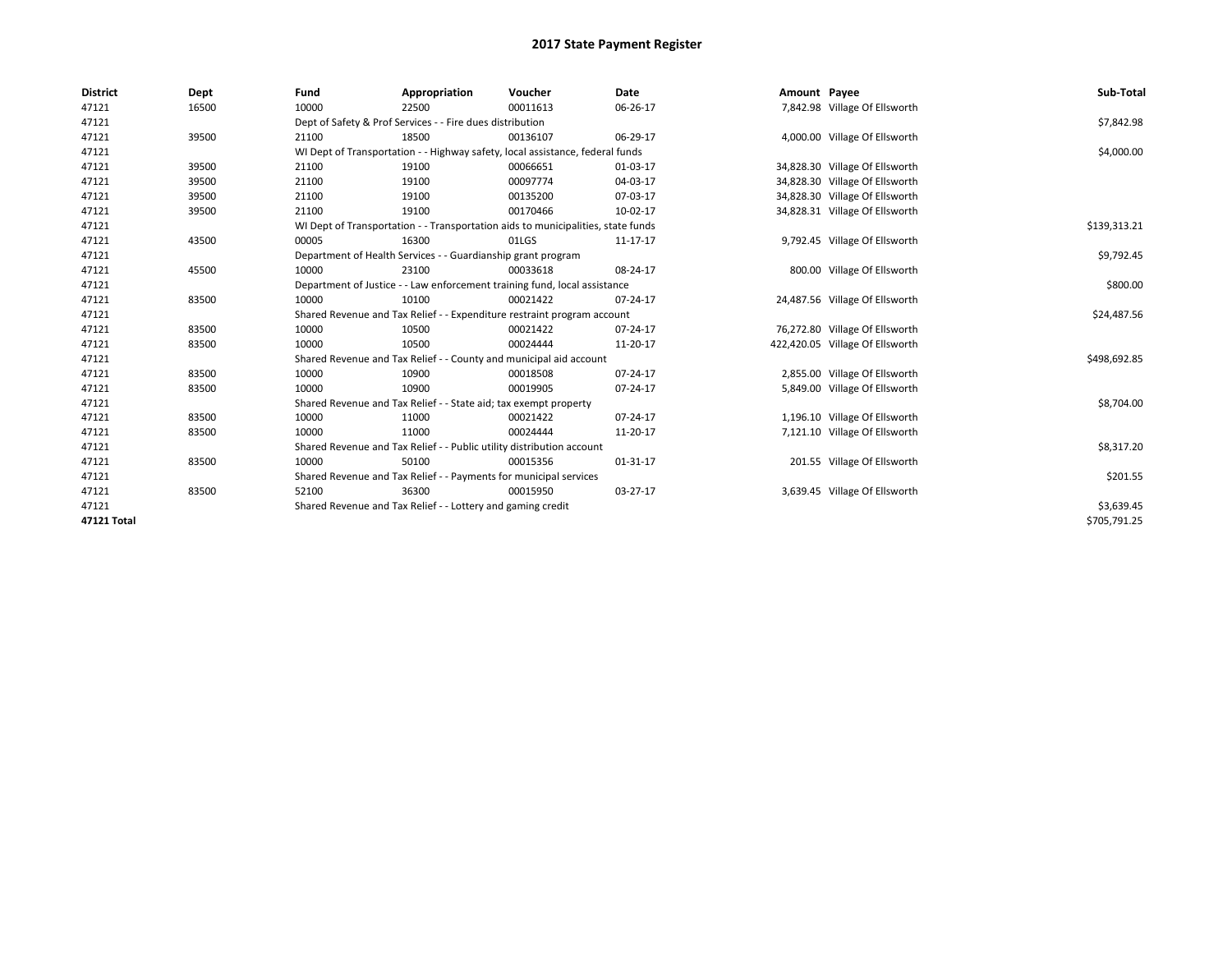| <b>District</b> | Dept  | Fund  | Appropriation                                                         | Voucher                                                                            | Date                                                                                                         | Amount Payee |                               | Sub-Total    |
|-----------------|-------|-------|-----------------------------------------------------------------------|------------------------------------------------------------------------------------|--------------------------------------------------------------------------------------------------------------|--------------|-------------------------------|--------------|
| 47122           | 16500 | 10000 | 22500                                                                 | 00011614                                                                           | 06-27-17                                                                                                     |              | 1,767.97 Village Of Elmwood   |              |
| 47122           |       |       | Dept of Safety & Prof Services - - Fire dues distribution             |                                                                                    |                                                                                                              |              |                               | \$1,767.97   |
| 47122           | 37000 | 21200 | 16600                                                                 | 00157825                                                                           | 06-19-17                                                                                                     |              | 18.22 Village Of Elmwood      |              |
| 47122           |       |       |                                                                       | Dept of Natural Resources - - General program operations - state funds; forestry   |                                                                                                              |              |                               | \$18.22      |
| 47122           | 37000 | 21200 | 57100                                                                 | 00157825                                                                           | 06-19-17                                                                                                     |              | 8.34 Village Of Elmwood       |              |
| 47122           |       |       |                                                                       |                                                                                    | Dept of Natural Resources - - Resource aids -- county forests, forest croplands and managed forest land aids |              |                               | \$8.34       |
| 47122           | 37000 | 21200 | 58900                                                                 | 00157825                                                                           | 06-19-17                                                                                                     |              | 83.82 Village Of Elmwood      |              |
| 47122           |       |       |                                                                       | Dept of Natural Resources - - Resource aids - distribution of closed acreage fees. |                                                                                                              |              |                               | \$83.82      |
| 47122           | 39500 | 21100 | 19100                                                                 | 00066652                                                                           | 01-03-17                                                                                                     |              | 7,078.94 Village Of Elmwood   |              |
| 47122           | 39500 | 21100 | 19100                                                                 | 00097775                                                                           | 04-03-17                                                                                                     |              | 7,078.94 Village Of Elmwood   |              |
| 47122           | 39500 | 21100 | 19100                                                                 | 00135201                                                                           | 07-03-17                                                                                                     |              | 7,078.94 Village Of Elmwood   |              |
| 47122           | 39500 | 21100 | 19100                                                                 | 00170467                                                                           | 10-02-17                                                                                                     |              | 7,078.97 Village Of Elmwood   |              |
| 47122           |       |       |                                                                       | WI Dept of Transportation - - Transportation aids to municipalities, state funds   |                                                                                                              |              |                               | \$28,315.79  |
| 47122           | 39500 | 21100 | 27800                                                                 | 00144701                                                                           | 07-24-17                                                                                                     |              | 14,895.80 Village Of Elmwood  |              |
| 47122           |       |       |                                                                       | WI Dept of Transportation - - Local roads improvement program, state funds         |                                                                                                              |              |                               | \$14,895.80  |
| 47122           | 83500 | 10000 | 10500                                                                 | 00021423                                                                           | 07-24-17                                                                                                     |              | 30,211.82 Village Of Elmwood  |              |
| 47122           | 83500 | 10000 | 10500                                                                 | 00024445                                                                           | 11-20-17                                                                                                     |              | 171,200.33 Village Of Elmwood |              |
| 47122           |       |       | Shared Revenue and Tax Relief - - County and municipal aid account    |                                                                                    |                                                                                                              |              |                               | \$201,412.15 |
| 47122           | 83500 | 10000 | 10900                                                                 | 00018509                                                                           | 07-24-17                                                                                                     |              | 229.00 Village Of Elmwood     |              |
| 47122           | 83500 | 10000 | 10900                                                                 | 00019906                                                                           | 07-24-17                                                                                                     |              | 236.00 Village Of Elmwood     |              |
| 47122           |       |       | Shared Revenue and Tax Relief - - State aid; tax exempt property      |                                                                                    |                                                                                                              |              |                               | \$465.00     |
| 47122           | 83500 | 10000 | 11000                                                                 | 00021423                                                                           | 07-24-17                                                                                                     |              | 183.14 Village Of Elmwood     |              |
| 47122           | 83500 | 10000 | 11000                                                                 | 00024445                                                                           | 11-20-17                                                                                                     |              | 1,040.22 Village Of Elmwood   |              |
| 47122           |       |       | Shared Revenue and Tax Relief - - Public utility distribution account |                                                                                    |                                                                                                              |              |                               | \$1,223.36   |
| 47122 Total     |       |       |                                                                       |                                                                                    |                                                                                                              |              |                               | \$248,190.45 |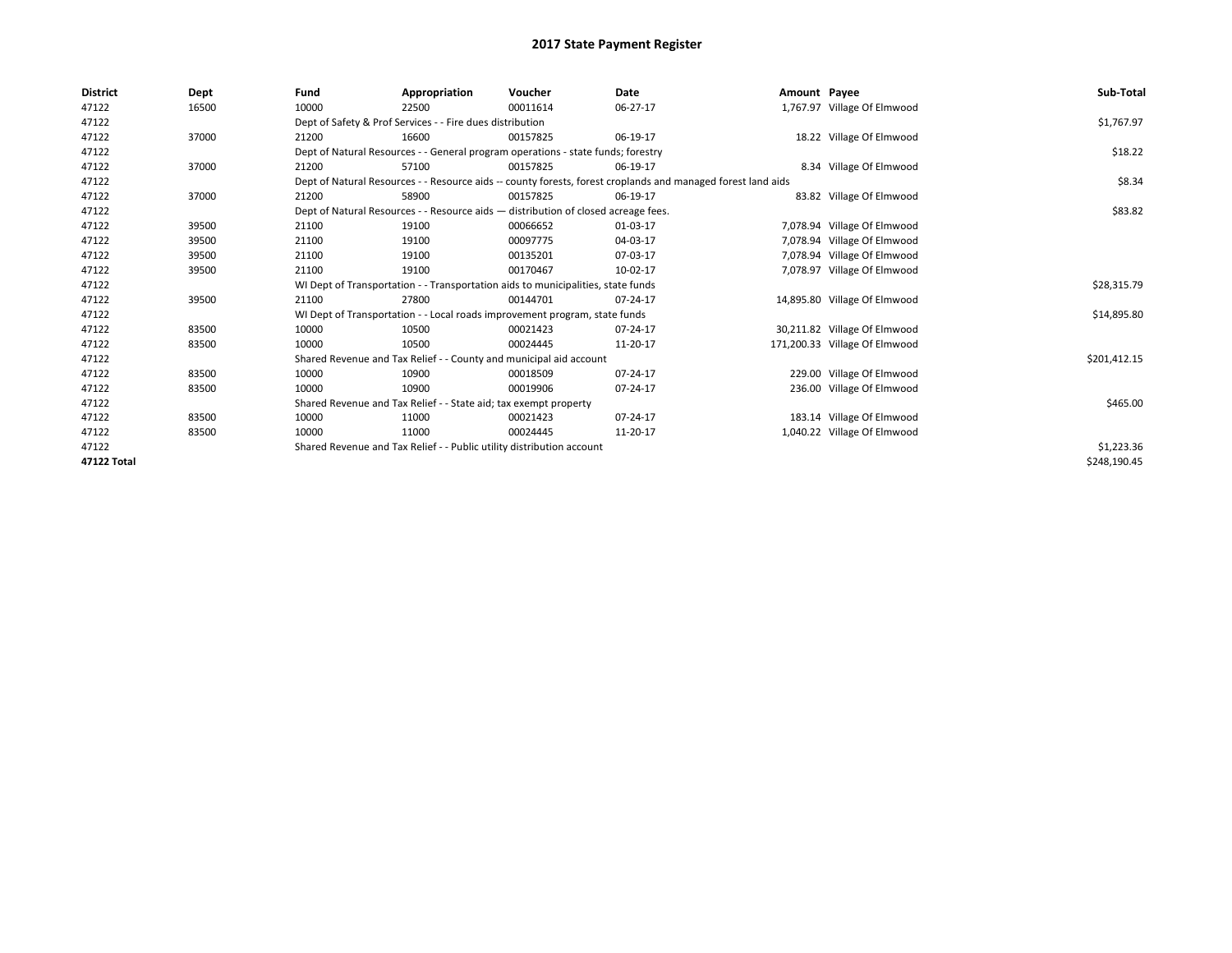| District    | Dept  | Fund                                                                             | Appropriation                                                                      | Voucher    | Date                                                                                                         | Amount Payee |                                  | Sub-Total   |  |
|-------------|-------|----------------------------------------------------------------------------------|------------------------------------------------------------------------------------|------------|--------------------------------------------------------------------------------------------------------------|--------------|----------------------------------|-------------|--|
| 47151       | 16500 | 10000                                                                            | 22500                                                                              | 00011615   | 06-26-17                                                                                                     |              | 698.47 Village Of Maiden Rock    |             |  |
| 47151       |       | Dept of Safety & Prof Services - - Fire dues distribution                        |                                                                                    | \$698.47   |                                                                                                              |              |                                  |             |  |
| 47151       | 37000 | 21200                                                                            | 16600                                                                              | 00157826   | 06-19-17                                                                                                     |              | 34.96 Village Of Maiden Rock     |             |  |
| 47151       |       |                                                                                  | Dept of Natural Resources - - General program operations - state funds; forestry   |            |                                                                                                              |              |                                  |             |  |
| 47151       | 37000 | 21200                                                                            | 57100                                                                              | 00157826   | 06-19-17                                                                                                     |              | 16.00 Village Of Maiden Rock     |             |  |
| 47151       |       |                                                                                  |                                                                                    |            | Dept of Natural Resources - - Resource aids -- county forests, forest croplands and managed forest land aids |              |                                  | \$16.00     |  |
| 47151       | 37000 | 21200                                                                            | 58900                                                                              | 00157826   | 06-19-17                                                                                                     |              | 160.81 Village Of Maiden Rock    |             |  |
| 47151       |       |                                                                                  | Dept of Natural Resources - - Resource aids - distribution of closed acreage fees. |            |                                                                                                              |              |                                  | \$160.81    |  |
| 47151       | 39500 | 21100                                                                            | 19100                                                                              | 00066653   | 01-03-17                                                                                                     |              | 1,598.30 Village Of Maiden Rock  |             |  |
| 47151       | 39500 | 21100                                                                            | 19100                                                                              | 00097776   | 04-03-17                                                                                                     |              | 1,598.30 Village Of Maiden Rock  |             |  |
| 47151       | 39500 | 21100                                                                            | 19100                                                                              | 00135202   | 07-03-17                                                                                                     |              | 1,598.30 Village Of Maiden Rock  |             |  |
| 47151       | 39500 | 21100                                                                            | 19100                                                                              | 00170468   | 10-02-17                                                                                                     |              | 1,598.32 Village Of Maiden Rock  |             |  |
| 47151       |       | WI Dept of Transportation - - Transportation aids to municipalities, state funds |                                                                                    | \$6,393.22 |                                                                                                              |              |                                  |             |  |
| 47151       | 43500 | 00005                                                                            | 16300                                                                              | 01LGS      | 11-17-17                                                                                                     |              | 2,000.00 Village Of Maiden Rock  |             |  |
| 47151       |       |                                                                                  | Department of Health Services - - Guardianship grant program                       |            |                                                                                                              |              |                                  | \$2,000.00  |  |
| 47151       | 83500 | 10000                                                                            | 10100                                                                              | 00021424   | 07-24-17                                                                                                     |              | 1,518.98 Village Of Maiden Rock  |             |  |
| 47151       |       |                                                                                  | Shared Revenue and Tax Relief - - Expenditure restraint program account            |            |                                                                                                              |              |                                  | \$1,518.98  |  |
| 47151       | 83500 | 10000                                                                            | 10500                                                                              | 00021424   | 07-24-17                                                                                                     |              | 8,510.34 Village Of Maiden Rock  |             |  |
| 47151       | 83500 | 10000                                                                            | 10500                                                                              | 00024446   | 11-20-17                                                                                                     |              | 46,225.29 Village Of Maiden Rock |             |  |
| 47151       |       |                                                                                  | Shared Revenue and Tax Relief - - County and municipal aid account                 |            |                                                                                                              |              |                                  | \$54,735.63 |  |
| 47151       | 83500 | 10000                                                                            | 10900                                                                              | 00018510   | 07-24-17                                                                                                     |              | 4.00 Village Of Maiden Rock      |             |  |
| 47151       |       |                                                                                  | Shared Revenue and Tax Relief - - State aid; tax exempt property                   |            |                                                                                                              |              |                                  | \$4.00      |  |
| 47151 Total |       |                                                                                  |                                                                                    |            |                                                                                                              |              |                                  | \$65,562.07 |  |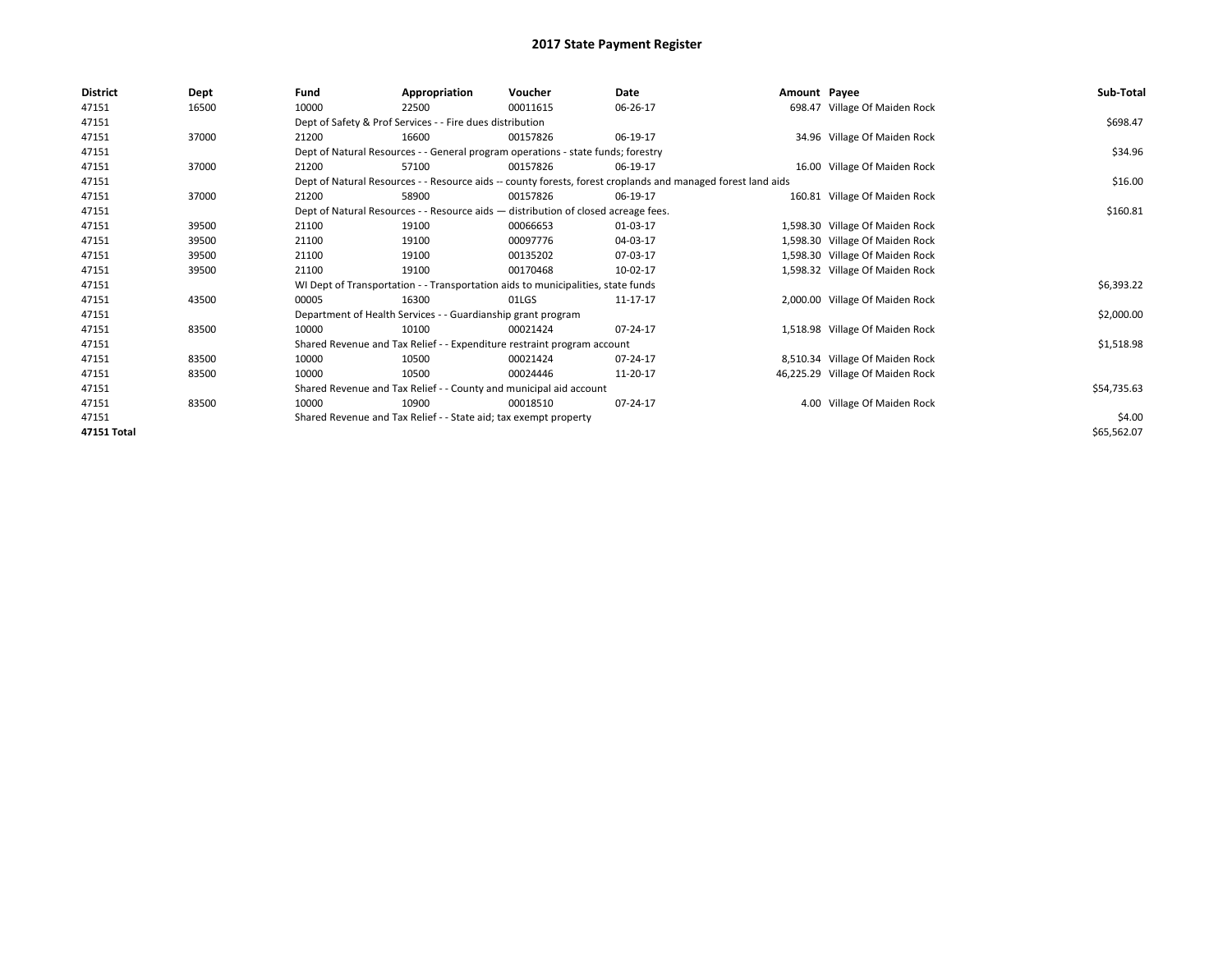| <b>District</b> | Dept  | Fund                                                        | Appropriation                                                                    | Voucher  | Date     | Amount Payee |                                 | Sub-Total    |  |  |
|-----------------|-------|-------------------------------------------------------------|----------------------------------------------------------------------------------|----------|----------|--------------|---------------------------------|--------------|--|--|
| 47171           | 16500 | 10000                                                       | 22500                                                                            | 00011616 | 06-26-17 |              | 1,300.38 Village Of Plum City   |              |  |  |
| 47171           |       |                                                             | Dept of Safety & Prof Services - - Fire dues distribution                        |          |          |              |                                 |              |  |  |
| 47171           | 39500 | 21100                                                       | 19100                                                                            | 00066654 | 01-03-17 |              | 8,589.64 Village Of Plum City   |              |  |  |
| 47171           | 39500 | 21100                                                       | 19100                                                                            | 00097777 | 04-03-17 |              | 8,589.64 Village Of Plum City   |              |  |  |
| 47171           | 39500 | 21100                                                       | 19100                                                                            | 00135203 | 07-03-17 |              | 8,589.64 Village Of Plum City   |              |  |  |
| 47171           | 39500 | 21100                                                       | 19100                                                                            | 00170469 | 10-02-17 |              | 8,589.67 Village Of Plum City   |              |  |  |
| 47171           |       |                                                             | WI Dept of Transportation - - Transportation aids to municipalities, state funds |          |          |              |                                 | \$34,358.59  |  |  |
| 47171           | 83500 | 10000                                                       | 10500                                                                            | 00021425 | 07-24-17 |              | 22,086.95 Village Of Plum City  |              |  |  |
| 47171           | 83500 | 10000                                                       | 10500                                                                            | 00024447 | 11-20-17 |              | 125,159.39 Village Of Plum City |              |  |  |
| 47171           |       |                                                             | Shared Revenue and Tax Relief - - County and municipal aid account               |          |          |              |                                 | \$147,246.34 |  |  |
| 47171           | 83500 | 10000                                                       | 10900                                                                            | 00018511 | 07-24-17 |              | 99.00 Village Of Plum City      |              |  |  |
| 47171           |       |                                                             | Shared Revenue and Tax Relief - - State aid; tax exempt property                 |          |          |              |                                 | \$99.00      |  |  |
| 47171           | 83500 | 10000                                                       | 11000                                                                            | 00021425 | 07-24-17 |              | 0.68 Village Of Plum City       |              |  |  |
| 47171           | 83500 | 10000                                                       | 11000                                                                            | 00024447 | 11-20-17 |              | 3.37 Village Of Plum City       |              |  |  |
| 47171           |       |                                                             |                                                                                  | \$4.05   |          |              |                                 |              |  |  |
| 47171           | 83500 | 52100                                                       | 36300                                                                            | 00015951 | 03-27-17 |              | 1,118.76 Village Of Plum City   |              |  |  |
| 47171           |       | Shared Revenue and Tax Relief - - Lottery and gaming credit |                                                                                  |          |          |              |                                 |              |  |  |
| 47171 Total     |       |                                                             |                                                                                  |          |          |              |                                 | \$184,127.12 |  |  |
|                 |       |                                                             | Shared Revenue and Tax Relief - - Public utility distribution account            |          |          |              |                                 | \$1,118.76   |  |  |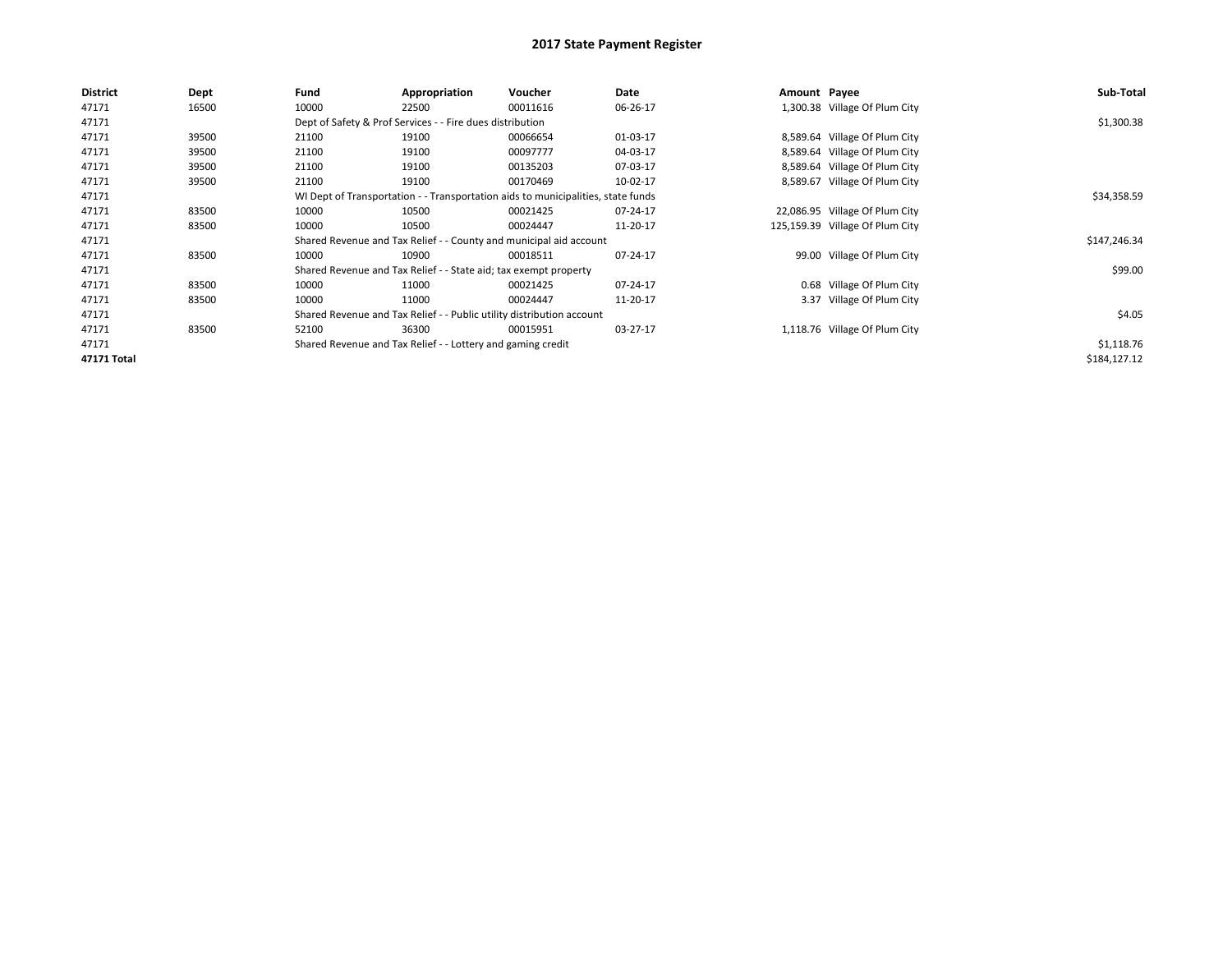| <b>District</b> | Dept  | Fund                                                                                                         | Appropriation                                                                      | Voucher     | Date       | Amount Payee |                                     | Sub-Total    |
|-----------------|-------|--------------------------------------------------------------------------------------------------------------|------------------------------------------------------------------------------------|-------------|------------|--------------|-------------------------------------|--------------|
| 47181           | 16500 | 10000                                                                                                        | 22500                                                                              | 00011617    | 06-26-17   |              | 3,139.80 Village Of Spring Valley   |              |
| 47181           |       | Dept of Safety & Prof Services - - Fire dues distribution                                                    |                                                                                    | \$3,139.80  |            |              |                                     |              |
| 47181           | 37000 | 21200                                                                                                        | 16600                                                                              | 00157827    | 06-19-17   |              | 75.16 Village Of Spring Valley      |              |
| 47181           |       |                                                                                                              | Dept of Natural Resources - - General program operations - state funds; forestry   |             |            |              |                                     | \$75.16      |
| 47181           | 37000 | 21200                                                                                                        | 57100                                                                              | 00157827    | 06-19-17   |              | 45.03 Village Of Spring Valley      |              |
| 47181           |       | Dept of Natural Resources - - Resource aids -- county forests, forest croplands and managed forest land aids |                                                                                    | \$45.03     |            |              |                                     |              |
| 47181           | 37000 | 21200                                                                                                        | 58900                                                                              | 00157827    | 06-19-17   |              | 345.74 Village Of Spring Valley     |              |
| 47181           |       |                                                                                                              | Dept of Natural Resources - - Resource aids - distribution of closed acreage fees. |             |            |              |                                     | \$345.74     |
| 47181           | 39500 | 21100                                                                                                        | 19100                                                                              | 00066655    | 01-03-17   |              | 15,070.69 Village Of Spring Valley  |              |
| 47181           | 39500 | 21100                                                                                                        | 19100                                                                              | 00097778    | 04-03-17   |              | 15,070.69 Village Of Spring Valley  |              |
| 47181           | 39500 | 21100                                                                                                        | 19100                                                                              | 00135204    | 07-03-17   |              | 15,070.69 Village Of Spring Valley  |              |
| 47181           | 39500 | 21100                                                                                                        | 19100                                                                              | 00170470    | 10-02-17   |              | 15,070.72 Village Of Spring Valley  |              |
| 47181           |       | WI Dept of Transportation - - Transportation aids to municipalities, state funds                             |                                                                                    | \$60,282.79 |            |              |                                     |              |
| 47181           | 43500 | 00005                                                                                                        | 16300                                                                              | 01LGS       | 11-17-17   |              | Village Of Spring Valley            |              |
| 47181           |       |                                                                                                              | Department of Health Services - - Guardianship grant program                       |             |            |              |                                     | \$0.00       |
| 47181           | 45500 | 10000                                                                                                        | 23100                                                                              | 00021599    | 01-03-17   |              | 160.00 Village Of Spring Valley     |              |
| 47181           | 45500 | 10000                                                                                                        | 23100                                                                              | 00033389    | 08-18-17   |              | 480.00 Village Of Spring Valley     |              |
| 47181           |       |                                                                                                              | Department of Justice - - Law enforcement training fund, local assistance          |             |            |              |                                     | \$640.00     |
| 47181           | 83500 | 10000                                                                                                        | 10100                                                                              | 00021426    | 07-24-17   |              | 7,440.41 Village Of Spring Valley   |              |
| 47181           |       |                                                                                                              | Shared Revenue and Tax Relief - - Expenditure restraint program account            |             |            |              |                                     | \$7,440.41   |
| 47181           | 83500 | 10000                                                                                                        | 10500                                                                              | 00021426    | 07-24-17   |              | 26,665.02 Village Of Spring Valley  |              |
| 47181           | 83500 | 10000                                                                                                        | 10500                                                                              | 00024448    | 11-20-17   |              | 151,101.77 Village Of Spring Valley |              |
| 47181           |       |                                                                                                              | Shared Revenue and Tax Relief - - County and municipal aid account                 |             |            |              |                                     | \$177,766.79 |
| 47181           | 83500 | 10000                                                                                                        | 10900                                                                              | 00018512    | 07-24-17   |              | 421.00 Village Of Spring Valley     |              |
| 47181           | 83500 | 10000                                                                                                        | 10900                                                                              | 00019907    | 07-24-17   |              | 270.00 Village Of Spring Valley     |              |
| 47181           |       |                                                                                                              | Shared Revenue and Tax Relief - - State aid; tax exempt property                   |             |            |              |                                     | \$691.00     |
| 47181           | 83500 | 52100                                                                                                        | 36300                                                                              | 00015952    | $03-27-17$ |              | 2,596.15 Village Of Spring Valley   |              |
| 47181           |       |                                                                                                              | Shared Revenue and Tax Relief - - Lottery and gaming credit                        |             |            |              |                                     | \$2,596.15   |
| 47181 Total     |       |                                                                                                              |                                                                                    |             |            |              |                                     | \$253,022.87 |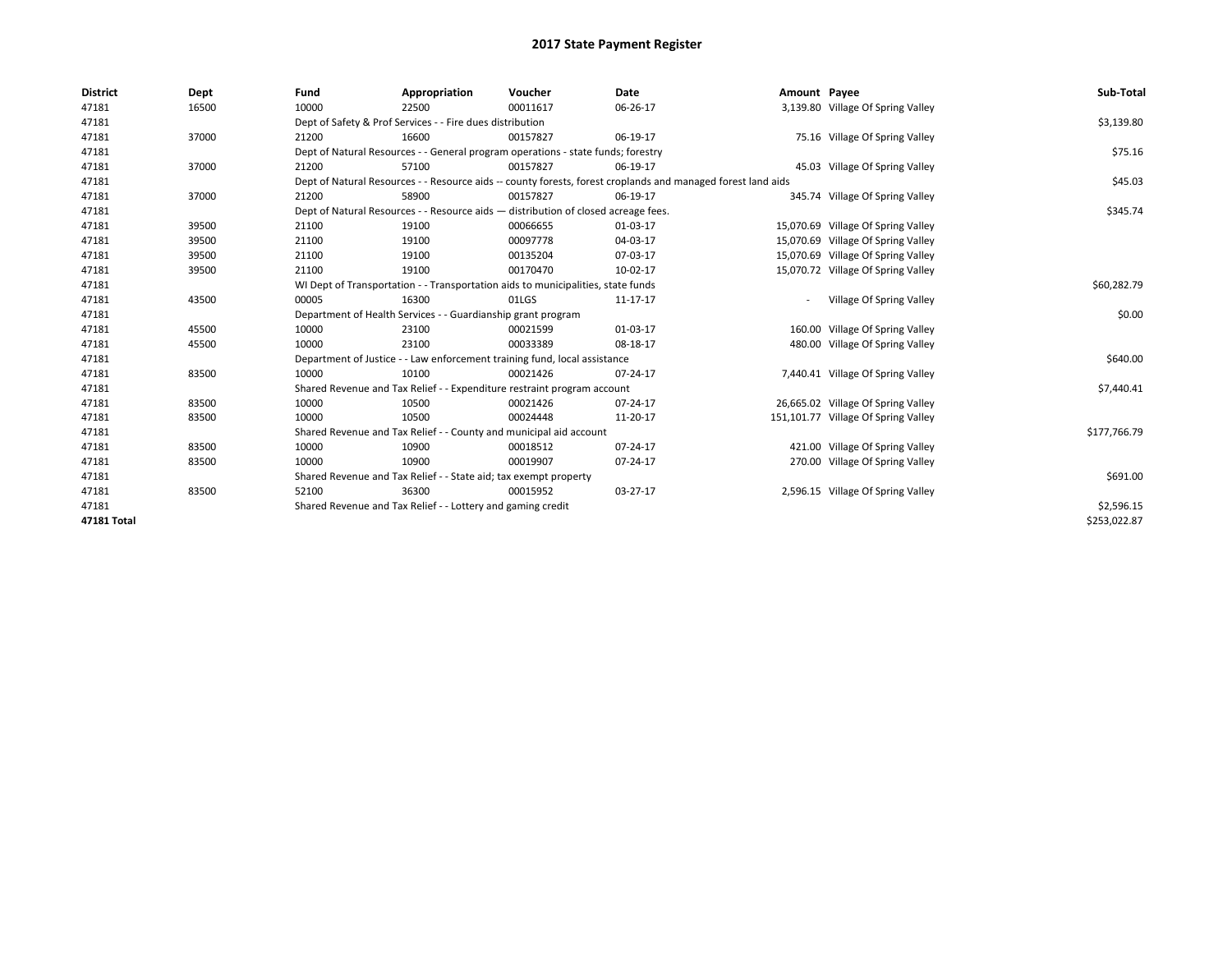| <b>District</b> | Dept  | Fund                                                                  | Appropriation                                                                    | Voucher     | Date     | Amount Payee |                              | Sub-Total    |  |  |
|-----------------|-------|-----------------------------------------------------------------------|----------------------------------------------------------------------------------|-------------|----------|--------------|------------------------------|--------------|--|--|
| 47271           | 16500 | 10000                                                                 | 22500                                                                            | 00011618    | 06-26-17 |              | 14,778.44 Prescott, City of  |              |  |  |
| 47271           |       |                                                                       | Dept of Safety & Prof Services - - Fire dues distribution                        |             |          |              |                              |              |  |  |
| 47271           | 39500 | 21100                                                                 | 19100                                                                            | 00066656    | 01-03-17 |              | 53,966.07 Prescott, City of  |              |  |  |
| 47271           | 39500 | 21100                                                                 | 19100                                                                            | 00097779    | 04-03-17 |              | 53,966.07 Prescott, City of  |              |  |  |
| 47271           | 39500 | 21100                                                                 | 19100                                                                            | 00135205    | 07-03-17 |              | 53,966.07 Prescott, City of  |              |  |  |
| 47271           | 39500 | 21100                                                                 | 19100                                                                            | 00170471    | 10-02-17 |              | 53,966.09 Prescott, City of  |              |  |  |
| 47271           |       |                                                                       | WI Dept of Transportation - - Transportation aids to municipalities, state funds |             |          |              |                              | \$215,864.30 |  |  |
| 47271           | 45500 | 10000                                                                 | 23100                                                                            | 00038407    | 12-06-17 |              | 1,600.00 Prescott, City of   |              |  |  |
| 47271           |       |                                                                       | Department of Justice - - Law enforcement training fund, local assistance        |             |          |              |                              | \$1,600.00   |  |  |
| 47271           | 83500 | 10000                                                                 | 10500                                                                            | 00021427    | 07-24-17 |              | 41,651.28 Prescott, City of  |              |  |  |
| 47271           | 83500 | 10000                                                                 | 10500                                                                            | 00024449    | 11-20-17 |              | 236,023.93 Prescott, City of |              |  |  |
| 47271           |       |                                                                       | Shared Revenue and Tax Relief - - County and municipal aid account               |             |          |              |                              | \$277,675.21 |  |  |
| 47271           | 83500 | 10000                                                                 | 10900                                                                            | 00018513    | 07-24-17 |              | 1,278.00 Prescott, City of   |              |  |  |
| 47271           | 83500 | 10000                                                                 | 10900                                                                            | 00019908    | 07-24-17 |              | 35,181.00 Prescott, City of  |              |  |  |
| 47271           |       |                                                                       | Shared Revenue and Tax Relief - - State aid; tax exempt property                 |             |          |              |                              | \$36,459.00  |  |  |
| 47271           | 83500 | 10000                                                                 | 11000                                                                            | 00021427    | 07-24-17 |              | 2,116.63 Prescott, City of   |              |  |  |
| 47271           | 83500 | 10000                                                                 | 11000                                                                            | 00024449    | 11-20-17 |              | 35,654.76 Prescott, City of  |              |  |  |
| 47271           |       | Shared Revenue and Tax Relief - - Public utility distribution account |                                                                                  | \$37,771.39 |          |              |                              |              |  |  |
| 47271           | 83500 | 52100                                                                 | 36300                                                                            | 00015953    | 03-27-17 |              | 4,333.78 Prescott, City of   |              |  |  |
| 47271           |       |                                                                       | Shared Revenue and Tax Relief - - Lottery and gaming credit                      |             |          |              |                              | \$4,333.78   |  |  |
| 47271 Total     |       |                                                                       |                                                                                  |             |          |              |                              | \$588,482.12 |  |  |